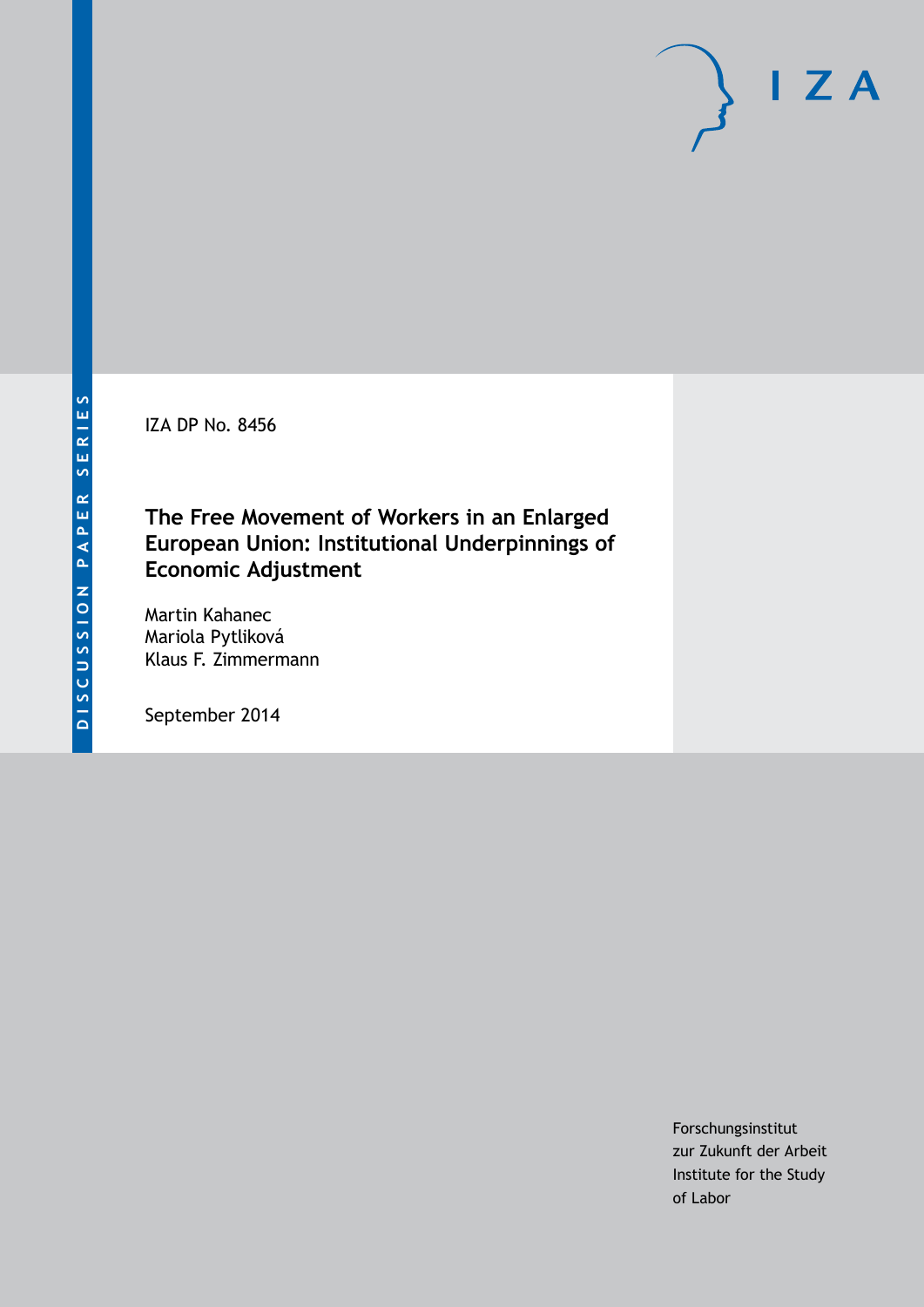# **The Free Movement of Workers in an Enlarged European Union: Institutional Underpinnings of Economic Adjustment**

### **Martin Kahanec**

*Central European University, IZA and CELSI*

# **Mariola Pytliková**

*VSB-Technical University Ostrava and IZA*

### **Klaus F. Zimmermann**

*IZA and University of Bonn*

### Discussion Paper No. 8456 September 2014

IZA

P.O. Box 7240 53072 Bonn Germany

Phone: +49-228-3894-0 Fax: +49-228-3894-180 E-mail: [iza@iza.org](mailto:iza@iza.org)

Any opinions expressed here are those of the author(s) and not those of IZA. Research published in this series may include views on policy, but the institute itself takes no institutional policy positions. The IZA research network is committed to the IZA Guiding Principles of Research Integrity.

The Institute for the Study of Labor (IZA) in Bonn is a local and virtual international research center and a place of communication between science, politics and business. IZA is an independent nonprofit organization supported by Deutsche Post Foundation. The center is associated with the University of Bonn and offers a stimulating research environment through its international network, workshops and conferences, data service, project support, research visits and doctoral program. IZA engages in (i) original and internationally competitive research in all fields of labor economics, (ii) development of policy concepts, and (iii) dissemination of research results and concepts to the interested public.

IZA Discussion Papers often represent preliminary work and are circulated to encourage discussion. Citation of such a paper should account for its provisional character. A revised version may be available directly from the author.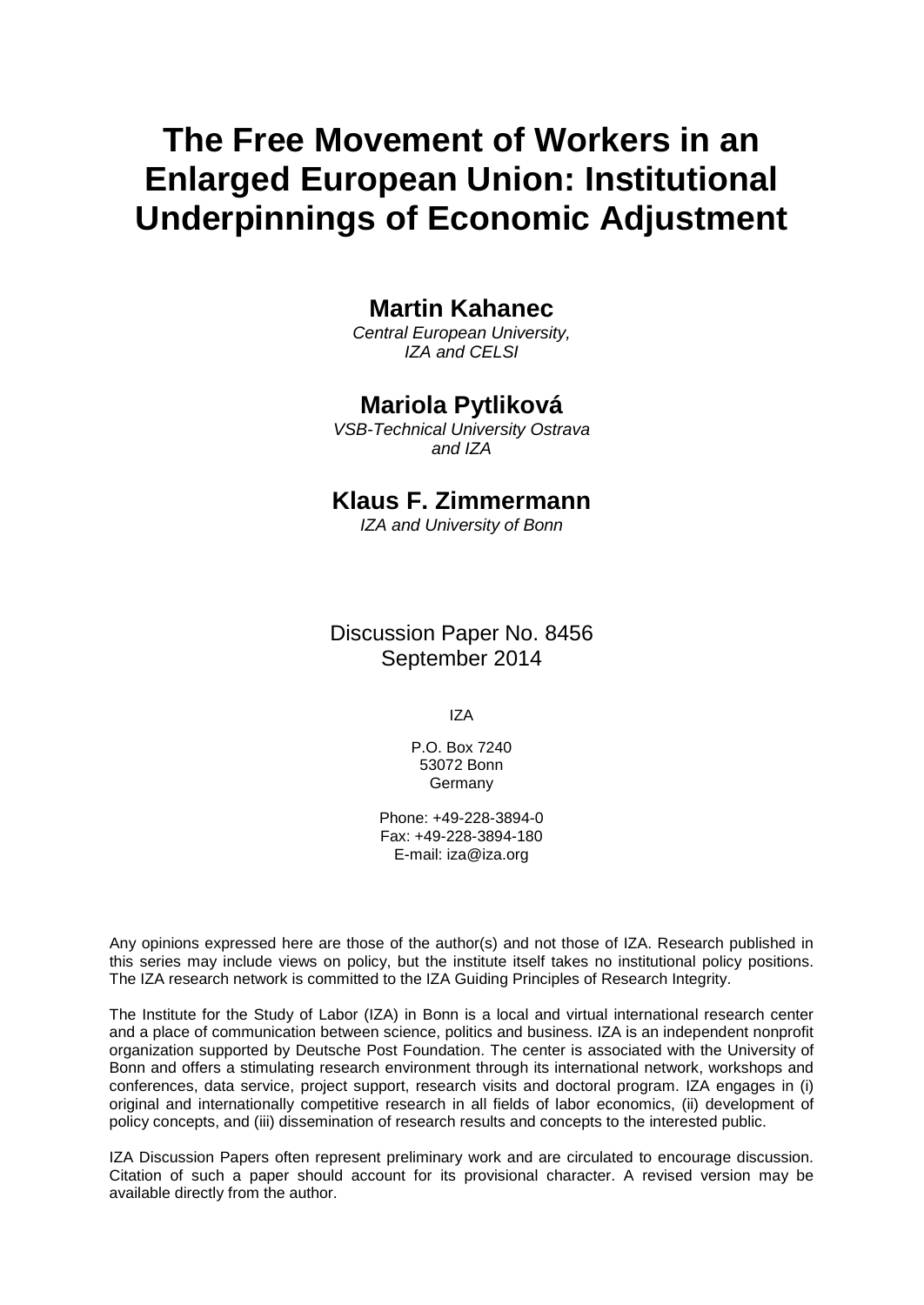IZA Discussion Paper No. 8456 September 2014

# **ABSTRACT**

# **The Free Movement of Workers in an Enlarged European Union: Institutional Underpinnings of Economic Adjustment**

The eastern enlargements of the European Union (EU) and the extension of the free movement of workers to the new member states' citizens unleashed significant east-west migration flows in a labor market with more than half a billion people. Although many old member states applied transitional arrangements temporarily restricting the free movement of new member states' citizens, the need for adjustment became ever more important during the Great Recession, which affected EU member states unevenly. This chapter studies whether and how east-west migration flows in an enlarged EU responded to institutional and economic factors. We first develop a simple framework of adjustment through migration of workers between labor markets affected by asymmetric economic shocks. Using a new migration dataset and treating the EU enlargement and labor market openings towards the new EU members as a natural experiment allows us to estimate the effects of the EU accession and economic opportunities on migration. Applying the difference-in-differences and triple differences empirical modeling framework, we subsequently find that east-west migration flows in the EU responded positively to the EU entry and economic opportunities in receiving labor markets. However, this potential through which migration helped to ease the imbalances across EU labor markets was hampered by transitional arrangements, which negatively affected the flows of east-west migrants. We conclude that the free movement of workers is an asset that the EU needs to nurture as a means of adjusting to structural economic asymmetries as well as to short-run shocks across EU member states.

JEL Classification: F22, J61, J68

Keywords: EU eastern enlargement, free movement of workers, transitional arrangements, determinants of migration, Great Recession, natural experiment, difference-in-differences, migration policy

Corresponding author:

Martin Kahanec Central European University Nádor u. 11 1051 Budapest Hungary E-mail: [kahanecm@ceu.hu](mailto:kahanecm@ceu.hu)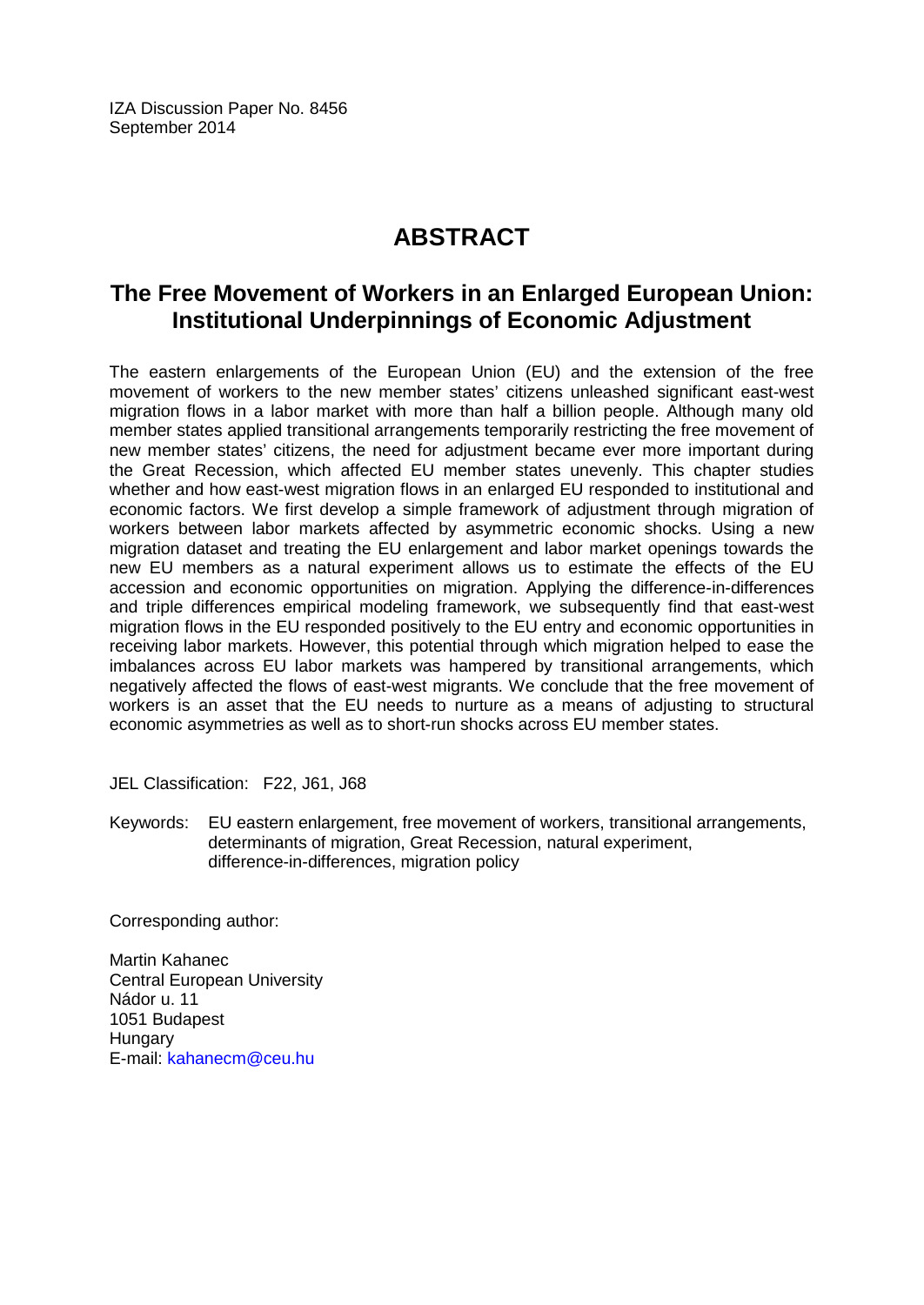#### **1.1 Introduction**

The eastern enlargements of the European Union (EU) in 2004, 2007 and 2013 created a labor market with more than half a billion people, third only to India and China in terms of population size and matched only by the United States in economic size. Along with the free movement of capital, goods and services, the *acquis communautaire*, basic legislation of the EU, also legally guarantee the free movement of people within the EU's vast internal market. Owing to these liberalizations, and despite temporary transitional arrangements applied by some old member states towards citizens from new member states (NMSs), the EU witnessed a substantial east-west movement of people in the years following the eastern enlargements. The number of citizens in the old member states from the member states that joined the EU in 2004 and 2007 grew from about two million in 2004 to almost five million in 2009, signifying an increase from less than 0.5% to 1.2% of the EU15 total population in just five years (Holland et al. 2011).

The enlarged EU's early experience with free mobility of workers tells a virtuous story of increased mobility as well as migration's overall neutral or positive effects on the EU economy (see Kahanec and Zimmermann, 2010, Constant, 2013, and the literature reviewed therein). Positive effects have been documented in terms of GDP per capita and the employment rate (Kahanec et al. 2013), moderation of inflationary pressures (Blanchflower and Shadforth 2009; Kahanec et al. 2013), and welfare sustainability (Dustmann et al. 2003). Aligned with the broader migration debate, studies about EU member states document a generally non-negative effect on wages and show that although local adjustment may occur, immigration does not increase the overall unemployment rate (Kahanec and Zimmermann 2010; Elsner and Zimmermann 2014; del Boca and Venturini 2014; Rodríguez-Planas and Farré 2014). Existing studies have also found little grounds to support the welfare magnet hypothesis (Giulietti et al. 2013; Giulietti and Wahba 2013; Giulietti 2014). Elsner (2013a; 2013b) documents that post-accession outmigration from Lithuania, one of the countries with the highest outmigration rates, has resulted in higher wages within the country. Zaiceva (2014) finds that outmigration reduced excess supply of labor, lowered unemployment, and increased wages in NMSs and led to additional positive effects through remittances and possibly brain gain.

On the other hand, Meardi (2012) proposes a number of social failures related to postenlargement mobility in the EU, including the lack of full integration into host labor markets and social institutions, low bargaining power with respect to their employers and consequently the possible emergence of a new immigrant underclass. At the individual level, Anderson et al. (2006) document that post-enlargement migrants may become dissatisfied with their new situation. Safi (2010) indeed documents immigrant-native gaps in life satisfaction in Europe, but Frijters, Haisken-DeNew, and Shields (2004) find a positive effect of migration from eastern to western Germany (but not for those moving in the opposite direction) on movers' subjective well-being. Several studies document that these migrants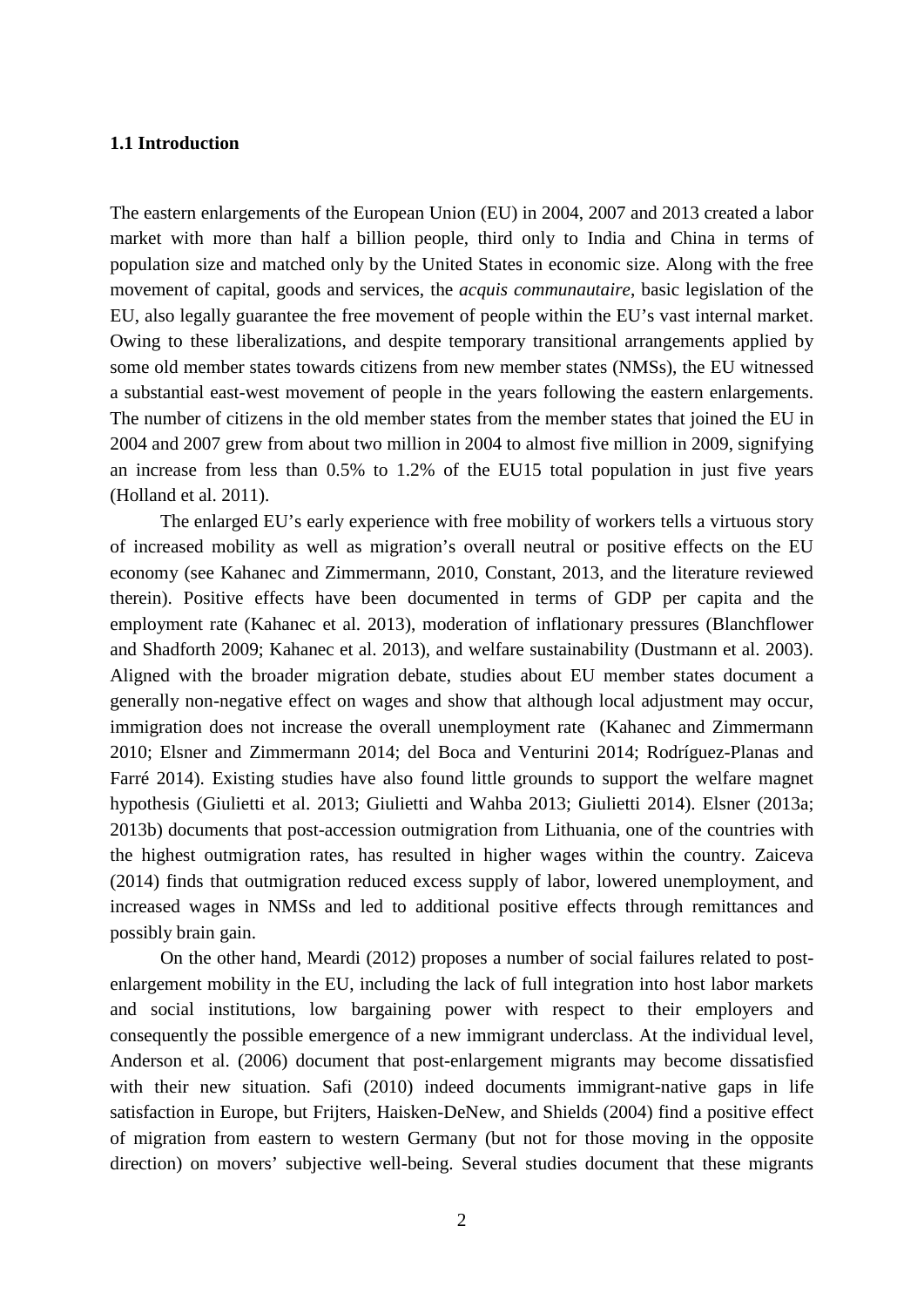downskill into jobs below their qualification level, which, besides affecting the individual migrants, also results in decreased output per worker in the receiving labor markets (Dustmann et al. 2003; Kahanec et al. 2013). The risk of brain drain, skill shortages and imbalances, inflationary pressures and adverse demographic consequences of outmigration on sending countries have been discussed in the literature (Hazans and Philips 2010; Kaczmarczyk, Mioduszewska, and Zilic 2010; Kahanec and Zimmermann 2010; Zaiceva 2014).

The shining image of an enlarging and flourishing EU began to dull starting in 2008 when the Great Recession hit Europe, first as a crisis within its banking sector and later as a sovereign debt crisis, whereby both resulted in a drop in economic activity across the EU. There were varied effects of the economic shocks across EU labor markets: Whereas southern and Baltic countries, as well as Ireland, suffered from major recessions, some countries such as Germany and Slovakia saw a short-lived economic decline followed by a period of robust recovery. Poland, as the largest source country among the NMSs, did not experience even a single quarter of negative annual GDP growth rate during this period, although its economy markedly slowed as well. Such asymmetric economic shocks may lead to tensions within and across member states, undermining the EU and Euro Area in particular.

There are several channels through which EU member states may absorb adverse economic shocks without sustaining prolonged periods of unemployment. Countries outside the Euro Area<sup>1</sup> can apply their monetary policy tools to counter financial, demand or supply shocks. For example, when faced with a negative demand shock, they may allow their currency to depreciate; by doing so, they could restore competitiveness and absorb part of the economic shock. However, this is a non-existent strategy for countries that adopted the Euro and delegated their monetary policy to the European Central Bank. Internal depreciation, implying decreasing domestic prices, remains an option for these countries; nonetheless, this route is rather problematic due to the stickiness of wages and other prices to adjust downward, as well as the risk of a vicious deflationary spiral. Another option is fiscal stabilization; however, the EU lacks the mandate and capacity to act as a fiscal union that could counteract asymmetric economic shocks by systematically transferring funds from booming to depressed member states.<sup>[2](#page-4-0)</sup> Unilateral fiscal responses led many member states into a trap of unsustainable public finances and a sovereign debt crisis, followed by severe austerity measures and further economic decline.

<sup>&</sup>lt;sup>1</sup> As of 2014, the Euro Area includes Austria, Belgium, Cyprus, Estonia, Finland, France, Germany, Greece, Ireland, Italy, Latvia, Luxembourg, Malta, the Netherlands, Portugal, Slovakia, Slovenia, and Spain. Although Bulgaria is not a member of the Euro Area, it has adopted a policy of a currency board and pegged the Leva to the Euro. The Danish Krone and Lithuanian Litas are also pegged to the Euro within the ERM II mechanism.

<span id="page-4-1"></span><span id="page-4-0"></span><sup>&</sup>lt;sup>2</sup> The EU's fiscal capacity is defined by its rather limited budget, which was just about 1 percent of the EU's gross national income during the 2007–2013 Multiannual Financial Framework (Begg et al. 2008) and its role in determining the level of value added tax and tariffs on external trade. The Euro Area coordinates the fiscal policies of its member states through the Stability and Growth Pact.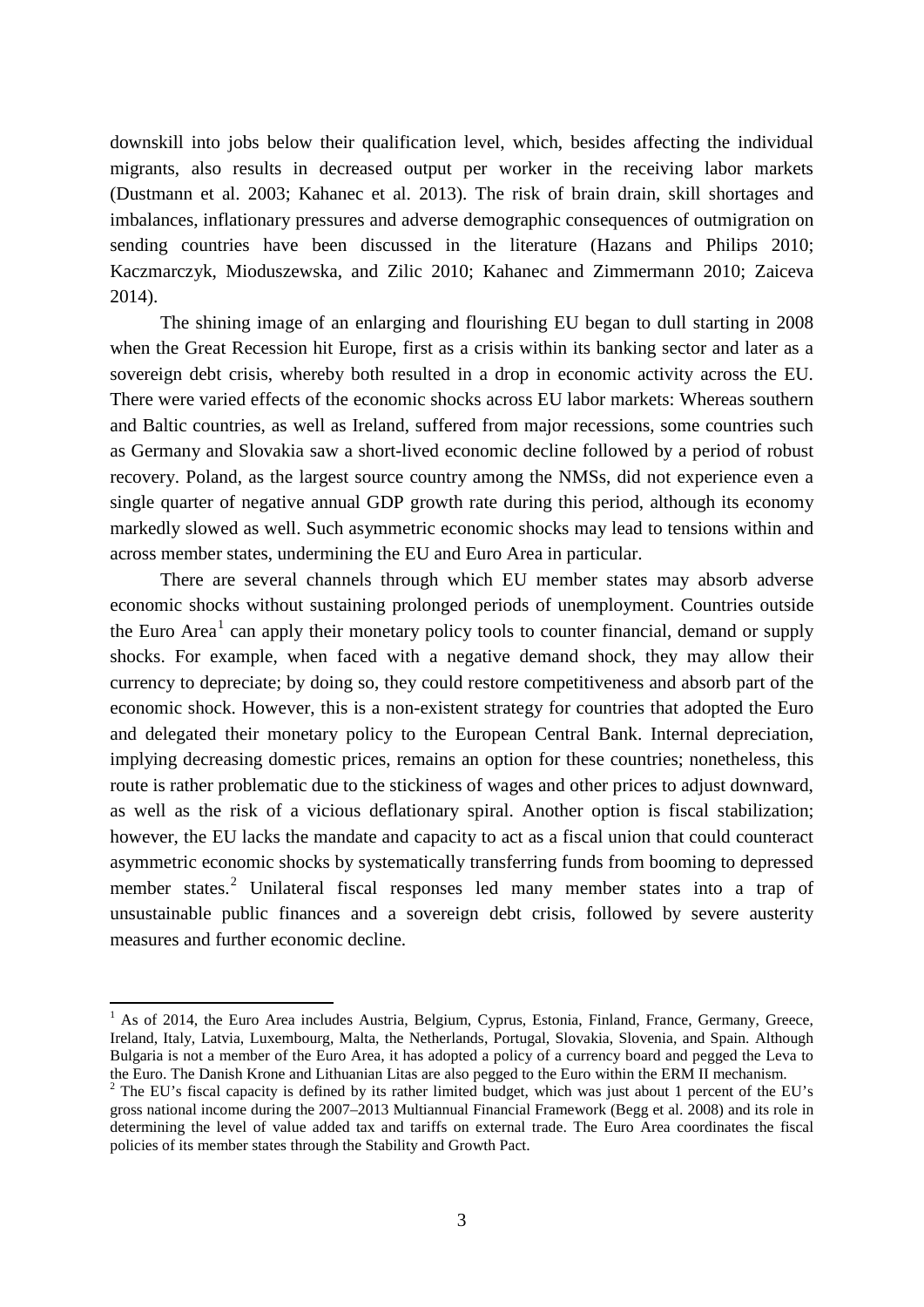Under these circumstances, fiscal policy tools became practically unavailable, especially to those EU member states that were most severely hit by the Great Recession and accumulated excessive public debt. Moreover, many of those countries were unable to wield their monetary policy tools, having forfeited them to the European Monetary Union. Consequently, mobility of labor and other factors of production remained one of few alternatives to sluggish internal depreciation accompanied by unemployment and other resource slacks.

With enlargement and the phasing out of the transitional arrangements, the EU has unleashed a tremendous potential for enhanced labor mobility throughout its territory. This not only provided for an increased allocative efficiency at the micro level, but also enhanced the EU's potential to respond to macroeconomic shocks through reallocation of labor. Despite significant effort to harmonize labor market institutions across EU member states, national borders partition the EU into labor markets with different jurisdictions, regulatory frameworks and institutions, and welfare systems. Additionally, linguistic barriers, practical problems with qualification recognition, as well as problematic transferability of skills, social rights, health insurance, healthcare provisions, and consumer rights, all put sand in the wheels of EU mobility (Kahanec 2012; 2013). It is the interplay of these factors—some of which decrease while others increase migration costs—that determines the EU's capacity to cope with economic disturbances.

This chapter evaluates the effects of institutional factors on the mobility of workers and hence the capacity to absorb asymmetric economic shocks within an enlarged EU. We start by reviewing the institutional underpinnings of the free movement of workers. We then develop a stylized model in which we illustrate the key mechanisms through which mobility may help to absorb economic shocks. Thereafter, we study which patterns of mobility between new and old EU member states emerged after the EU's eastern enlargements and during the Great Recession and we empirically measure the effects of transitional arrangements on postenlargement EU mobility. Hence, this chapter provides a foundation for this book's encompassing study of whether and how post-enlargement mobility has enabled the EU, and particularly the Euro Area, to better absorb asymmetric economic imbalances after enlargement and during the Great Recession.

#### **1.2 The EU's Institutional and Legal Underpinnings and Free Labor Mobility**

Over the past decade, the EU has increased its population by more than a quarter. Prior to 2004, it was comprised of the fifteen countries known as the EU15; in 2004 eight Central Eastern European countries plus Cyprus and Malta, known as the EU10, joined as new EU members—adding 74.1 million people to the total EU population. Three years later, Bulgaria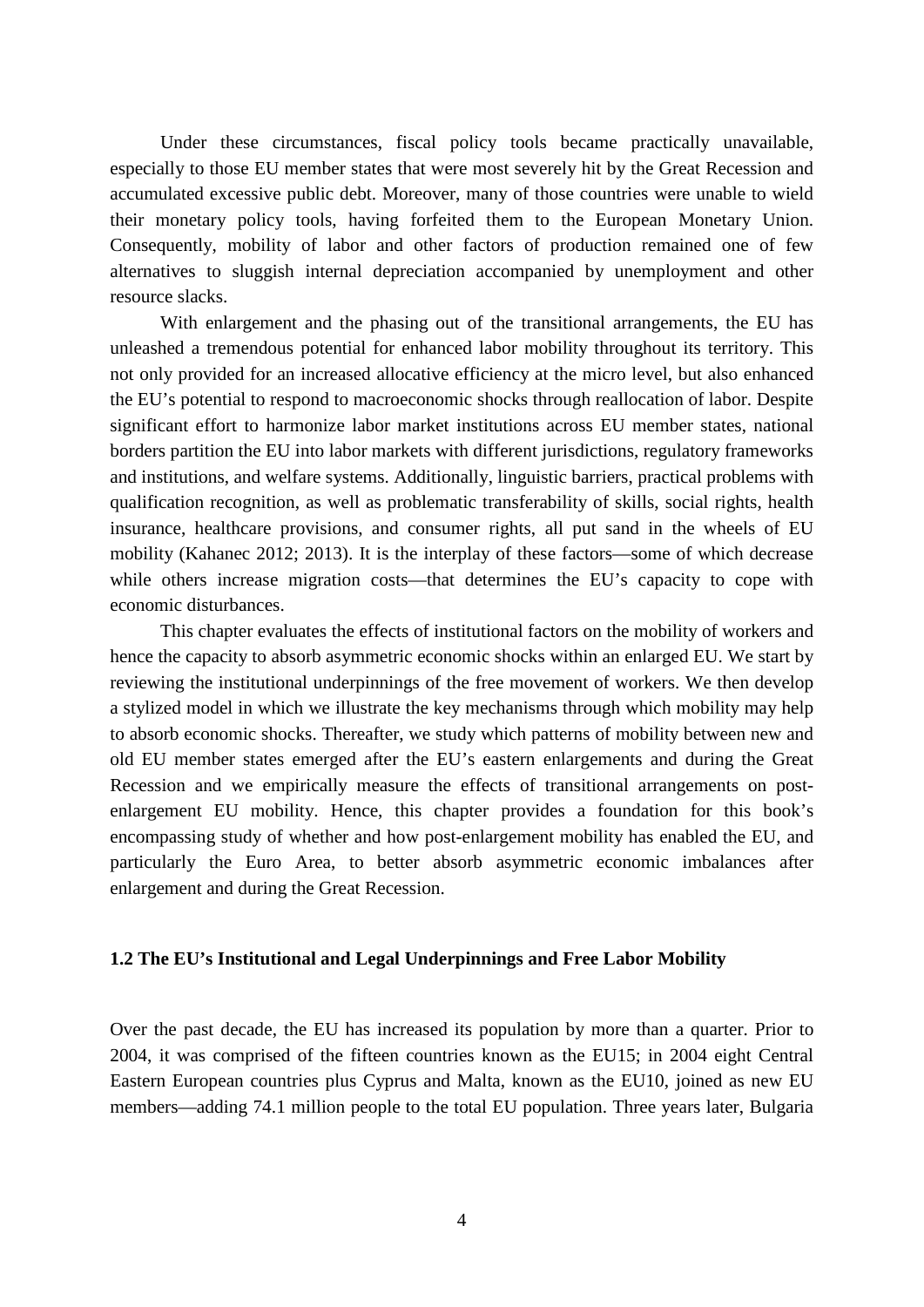and Romania (EU2) also joined with their 29.5 million citizens. Most recently in 2013, Croatia was granted EU membership, bringing in another 4.[3](#page-4-1) million people.<sup>3</sup>

EU enlargement has paved the way towards a Single European Labor Market in which workers enjoy the right of free movement. Article 45 of the Treaty on the Functioning of the EU guarantees the right of free movement of workers in the EU. The Treaty on the European Union, Directive 2004/38/EC, and the Case Law of the European Court of Justice extend this right in that all EU citizens and their close family members are also allowed to reside and work in any other EU state, as long as they have health insurance and able to prove sufficient resources to support themselves. Although social security systems are governed at the national level by member states, to guarantee the right of free movement, Regulations (EC) 883/2004 and 987/2009 provide for coordination of social security provisions by stipulating common rules and principles, including equal treatment of nationals and EU citizens. Among additional noteworthy regulations, Directives 2013/55/EU and 2005/36/EC stipulate rules for smooth recognition of professional qualifications within the EU.

However, primarily driven by the relatively large size of the 2004 and 2007 enlargements, limited experience with east-west migration, and labor market difficulties in the receiving countries, worries of excessive immigration from the new to old member states grew in old member states. The accession treaties therefore stipulated transitional arrangements that guaranteed the right to temporarily restrict free mobility of the citizens of newly accessed member states, except Cyprus and Malta.

Transitional arrangements permitted member states to postpone citizens from the NMSs from fully accessing the destination country's labor market. Two years after enlargement, transitional arrangements had to be reviewed. If continued, another review was due five years after enlargement. Only if a member state was able to prove that inflows of NMS workers would disrupt its labor market, the transitional arrangements could be applied for another two years, but had to be discontinued at the latest seven years after enlargement. While select countries entirely opened their labor markets on the first day after accession, others applied restrictions for some time and then decided to lift them, while others applied the restrictions for the entire seven-year period (for detailed restriction application and removal, see Table 1).

After transitional arrangements ended, the NMSs' citizens gained the full right to enter any other member state's territory and labor market, as well as seek and accept employment there. Additionally, they could then obtain social benefits associated with their job. Under the provisions on freedom of establishment and freedom to provide services, and beyond the

<span id="page-6-0"></span><sup>&</sup>lt;sup>3</sup> The EU8 is composed of the EU member states from Central Eastern Europe that joined the EU in 2004: the Czech Republic, Estonia, Hungary, Latvia, Lithuania, Poland, Slovakia, and Slovenia. EU10 denotes EU8 plus Cyprus and Malta, which also joined in 2004. EU8+2 denotes the combination of the EU8 plus the EU2, Bulgaria and Romania, which joined in 2007. The EU15 includes Austria, Belgium, Denmark, Finland, France, Germany, Greece, Ireland, Italy, Luxembourg, the Netherlands, Portugal, Spain, Sweden, and the United Kingdom.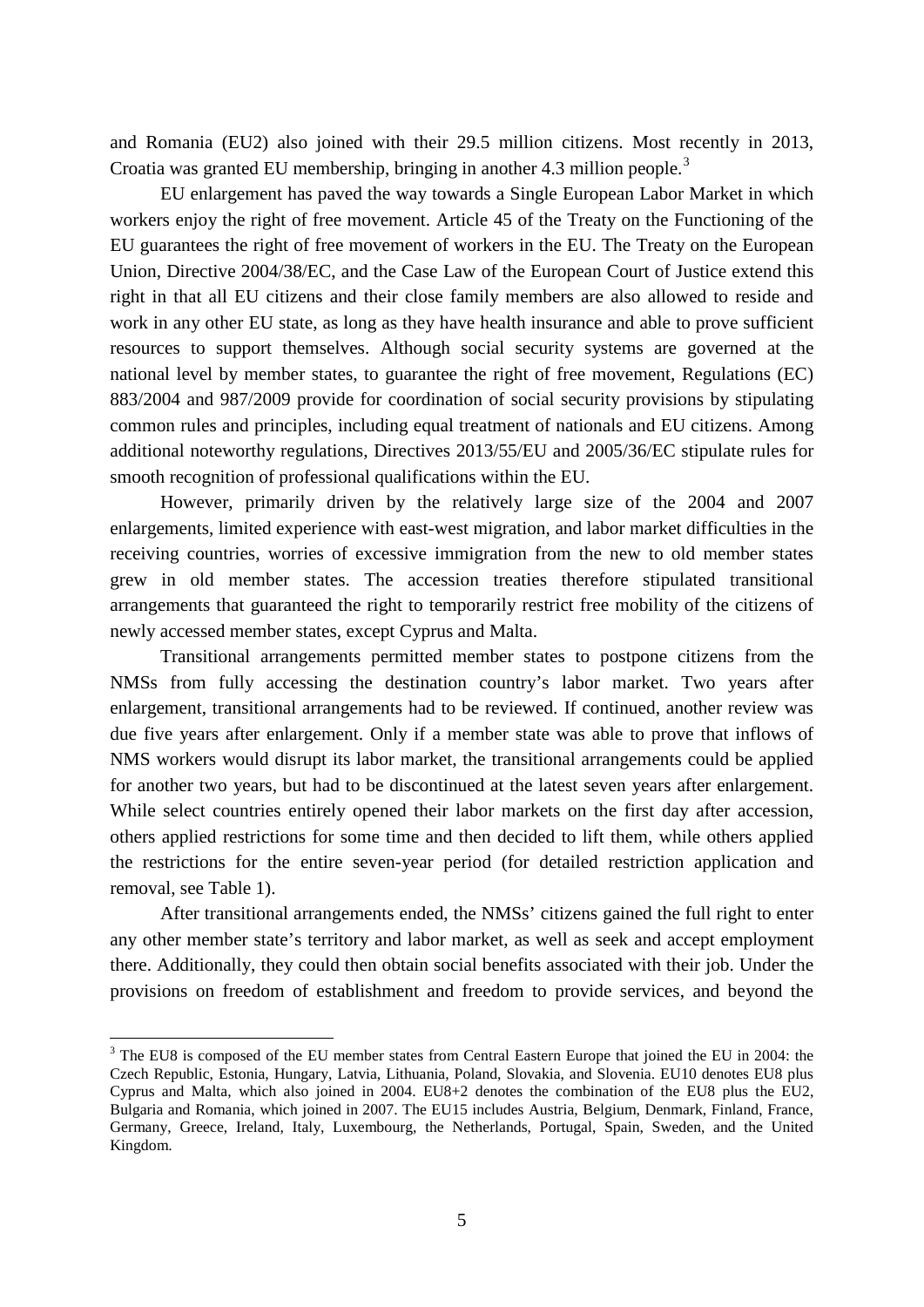scope of transitional arrangements, EU accession immediately liberalized the mobility of the self-employed.

#### **1.3 The Economics of Migration as a Vehicle of Adjustment**

A simple theoretical model of factor price equalization can elucidate the basic mechanism through which migration may enable economies to adjust to asymmetric economic shocks. Consider two economies, home and foreign, where the foreign economy can also be interpreted as the rest of the world and the variables pertaining to it are marked with an asterisk. The total labor force in these countries can be normalized to 1 whereas  $L$  (=1- $L^*$ ) denotes the share of the total labor force employed in the home country. We first consider a steady state in which both economies exhibit the same level of wages and thus there are no economic reasons to migrate between the two countries. This can be represented by point  $E_1$ in Figure 1, where the labor force is allocated between the home and foreign country such that the marginal product of labor is equal in the two countries. Each economy is represented by a marginal product of labor (also labor demand) curve, denoted as MPL for the home country and MPL<sup>\*</sup> for the foreign country.

If these two economies are then exposed to an asymmetric economic shock that decreases aggregate demand and thus demand for labor changes from  $MPL_1$  to  $MPL_2$  in the home country, but does not affect the foreign country, several outcomes are possible. First, if wages are flexible but migration between the two countries is not permitted, the allocation of labor remains at  $L_1$  and wage stays at  $W_1$  in the foreign country, but decreases to  $W_2$  in the home country. Second, if wages in the home labor market are sticky downwards (under the no-mobility scenario), unemployment may result. In the extreme case where the home country's wage remains at  $W_1$ , unemployment of size  $L_1L_2$  will result.

The third possibility is that the labor force reallocates between the foreign and home country. After the home country is affected by a negative economic shock, there are incentives to move, due to either new lower wages (under flexible wages) or unemployment (under sticky wages) in the home labor market. Under flexible wages, such incentives would result in reallocation of  $L_1L_3$  workers from the home to foreign country until wages in both countries equalize at  $W_3$ . If wages in the home country were sticky at  $W_1$  and the reservation wage of home workers was  $W_R$  (possibly determined by the level of unemployment benefits),  $L_1L_4$  workers would move to the foreign country, thereafter depressing the foreign wage to *W*<sub>R</sub>; meanwhile unemployment in the home country would decrease to  $L_2L_4$ . If  $W_R \leq W_2$ , all unemployed workers would emigrate from the home country, thus decreasing the foreign country's wage to  $W_2$ .

This theoretical model provides us with a straightforward message. Under flexible wages, worker mobility absorbs economic shocks by equalizing wages across countries. When a negative economic shock hits a country with non-flexible wages, mobility absorbs the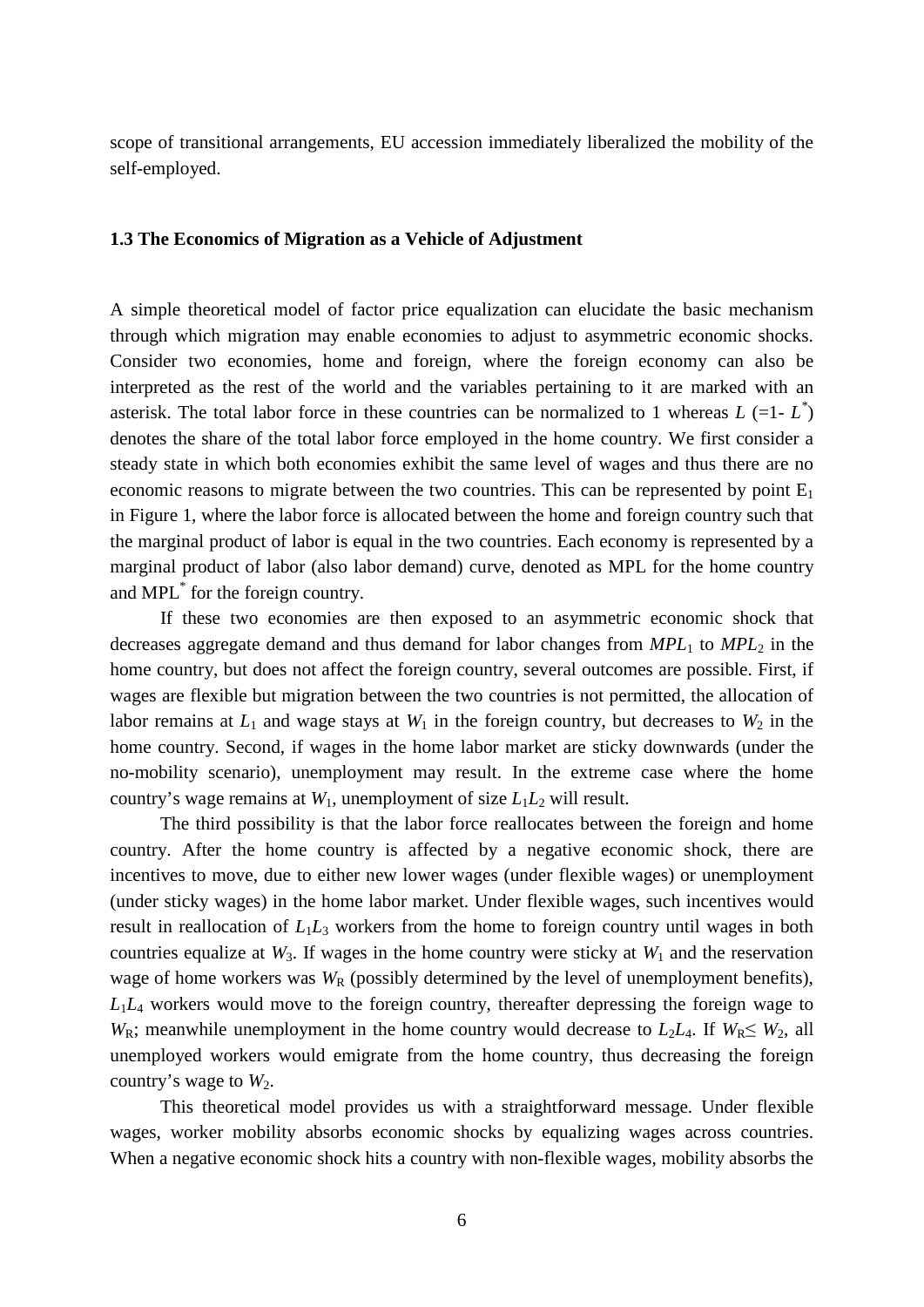shock by enabling unemployed workers to find gainful employment in (less-affected) foreign countries. The lower the reservation wage of unemployed workers, the greater fraction of these workers moves abroad. These arguments can be extended to situations with positive demand shocks, where labor mobility enables the country to limit wage growth and thus remain competitive, as well as expand its production.



**Fig. 1** Migration and adjustment to asymmetric shocks

It is intuitively appealing to believe that countries attract guest workers during a boom, before these workers subsequently have incentives to return home during a recession. However, in the analysis above we assumed perfect substitutability of home and foreign workers. Whereas this could hold true in some cases, migrant workers often complement rather than substitute domestic ones. Immigrants then do not decrease but increase the wages of complementary domestic workers. It has been empirically documented that, on aggregate, migrants do not take natives' jobs nor decrease their wages (Card 1990; Roy 1997; Kahanec and Zimmermann 2010; Peri 2014; Constant 2014; also see the meta-analysis by Longhi, Nijkamp, and Poot 2005). On the other hand, some studies have found moderate negative effects of immigration (Borjas 2003). Additionally, it appears that migrants are substitutes for low-skilled natives or other immigrants in certain low-skilled sectors (Roy 1997).

Migration may also entail pecuniary and non-pecuniary costs that complicate the aforementioned model. These include all kinds of barriers to migration, such as transitional arrangements, moving costs, time-consuming and costly administrative procedures, legal barriers or non-trivial psychological and social costs. Furthermore, even if migrants moved seamlessly, their adjustment in host economies may be sluggish (Kahanec and Zimmermann 2009). Finally, Figure 1 fails to capture more complex institutional and legal frameworks that may govern labor markets in receiving and sending countries. It is then an empirical question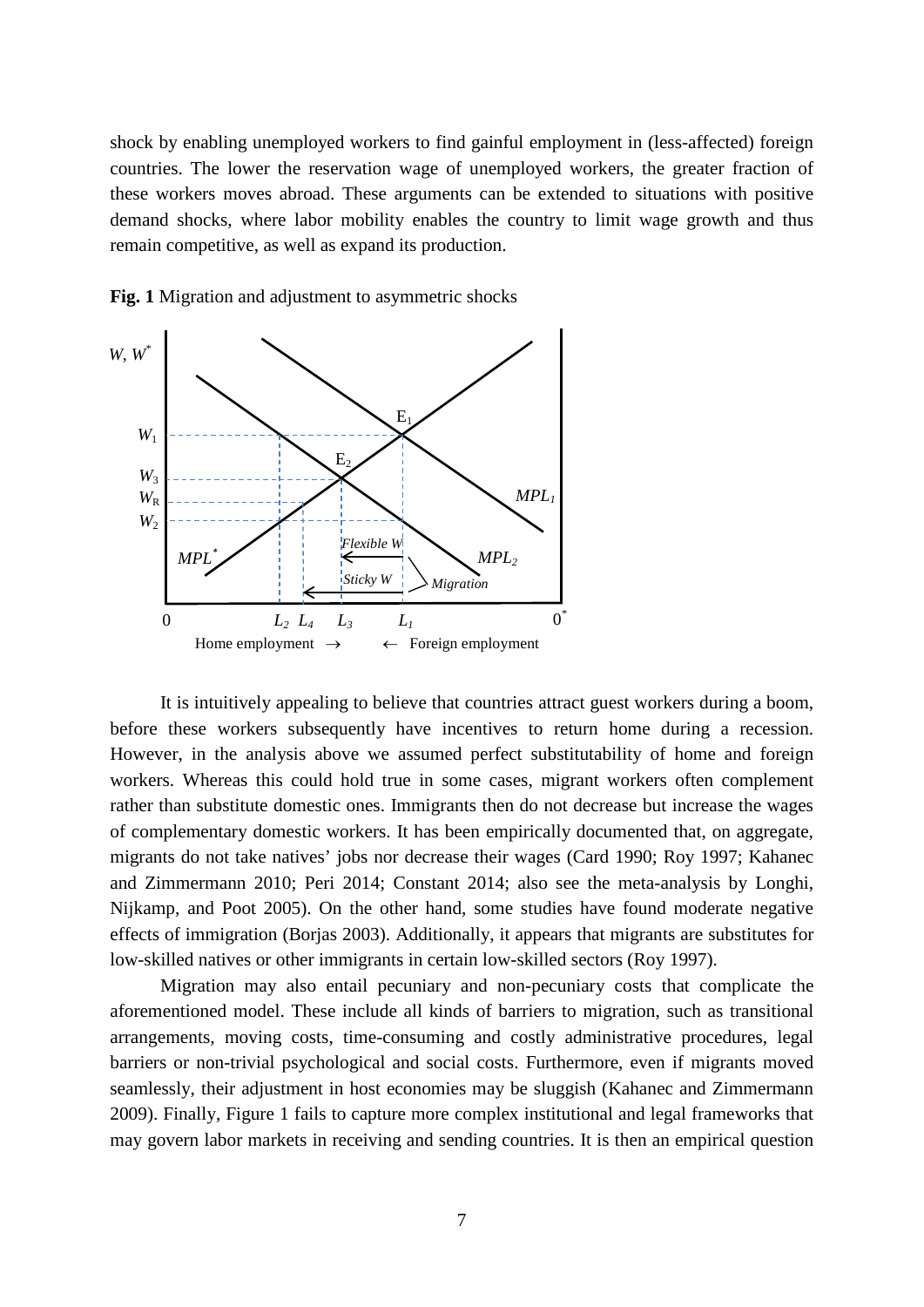concerning whether and how labor mobility was able to absorb asymmetric economic shocks that the Great Recession inflicted on the enlarged EU's member states.

#### **1.4 East-West Mobility Patterns in an Enlarged EU**

Extending the right of free movement allowed potential migrants from the NMSs to respond to changing conditions by choosing to move between various eastern and western EU countries. This section explores the mobility of NMS citizens to other European destinations.

#### **1.4.1 The Data**

This analysis is based on data incorporating immigration flows and foreigner stocks collected by all countries worldwide for 42 destination countries for 1980–2010. [4](#page-6-0) The dataset was collected by Mariola Pytliková, who gathered detailed information from the national statistical offices of 27 OECD countries concerning immigration flows and foreign population stocks by source country in the respective OECD country. The data for the remaining 15 destinations come from the OECD International Migration Database and Eurostat.<sup>[5](#page-9-0)</sup> For the purpose of this chapter, we chose to use only a subsample of destinations and Central and Eastern European (CEE) source countries for years 1995–2010. The Appendix provides a detailed overview of definitions and data sources regarding immigration flows (see Table A1) and foreign population stocks (Table A2). The dataset is unbalanced due to incomplete information on migration flows and stocks for some countries and years. For an overview of comprehensiveness of observations of flows and stocks from our subsample of CEE source countries over time, see Appendix Tables A3 and A4, respectively. One may observe that missing observations become less of a problem over more recent years. In addition to flows and stocks of migrants, our dataset contains a number of other time-series variables that could potentially explain migratory flows between countries, obtained from sources including the OECD and World Bank. Definitions, sources of specific variables and summary statistics can be found in Appendix Table A5.

<sup>&</sup>lt;sup>4</sup> The first version of the migration dataset was constructed for the study by Pedersen, Pytliková, and Smith (2008), covering 22 OECD destinations and 129 source countries from 1989–2000 (see the study for a description of the dataset). The second version of the dataset was extended to include 30 OECD countries and all world source countries, and the covered time period was lengthened to 1980–2010. This version has been used<br>by Adsera and Pytliková (2014), which also provides a detailed description of the data.

<span id="page-9-1"></span><span id="page-9-0"></span><sup>&</sup>lt;sup>5</sup> The OECD International Migration Database provides data for six OECD countries (Chile, Israel, Korea, Mexico, the Russian Federation, and Turkey), whereas they are from Eurostat for nine other destinations (Bulgaria, Croatia, Cyprus, Estonia, Latvia, Lithuania, Malta, Romania, and Slovenia).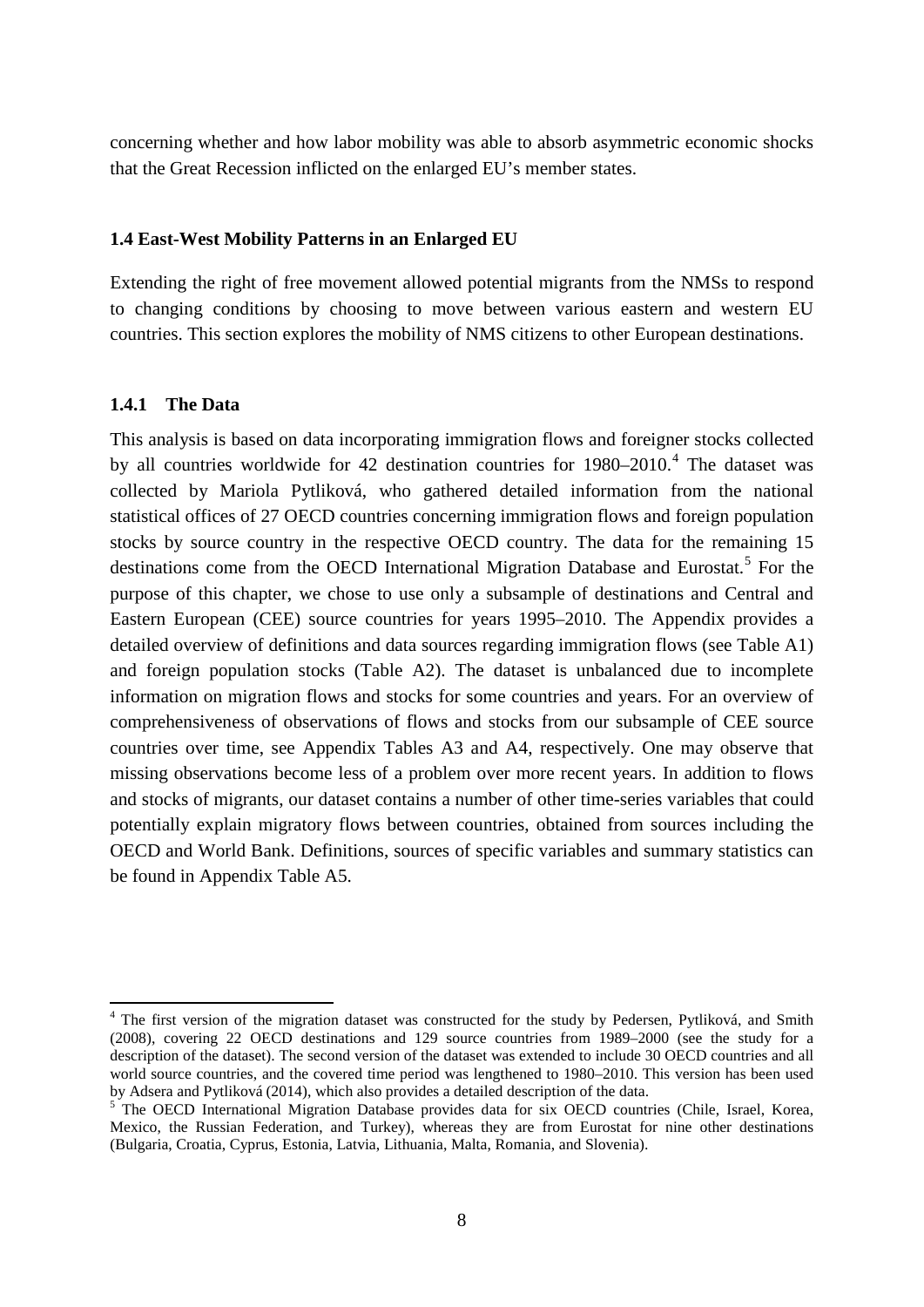#### **1.4.2 CEE Migrants in Europe: A Recent History**

Under the socialist regime, migration from the CEE countries was tightly restricted, with political refugees accounting for most emigrants from these countries. The fall of the Iron Curtain in 1989 changed this, hence allowing CEE citizens to be relatively unrestricted to emigrate but also, importantly, return home if desired. Consequently, the CEE region became a new emigration source. CEE outmigration further increased in connection to the EU enlargements towards the east and due to gaining employment rights under the free movement of workers. Given historical developments, the number of foreigners from the new EU member states increased in almost all EU countries, as documented in Figures 2 and 3. We also observe relatively large populations of EU8 immigrants in countries that shared statehood, and thus provided unified labor markets, within Czechoslovakia or the Soviet Union until recently, including the Czech Republic, Slovakia and the Baltic states.





*Notes*: Due to data availability, the figure shows information on: 2000 instead of 1995 for Austria, 1998 instead of 1995 for Belgium and Great Britain, 2009 instead of 2010 for Belgium, Bulgaria, Spain, and Romania; 2001 instead of 1995 for Bulgaria; 1996 instead of 1995 for the Czech Republic; 1997 instead of 1995 for Italy and Portugal; 2002 instead of 1995 for Romania; 2000 instead of 1995 for Luxembourg; 1999 instead of 1995 for France; 2005 instead of 2010 for Greece; 2008 instead of 2010 for France and Malta; 2000 and 2002 instead of 2010 for Estonia and Cyprus.

*Source*: National statistical offices; own calculations.

According to Figure 2, the highest percentage of immigrants originating from the new EU8 countries relative to the host country population in 2010 is found in Ireland, reaching 3.4% of the total Irish population, followed by Austria and the UK with 2.2% and 1.4%, respectively. However, Ireland and the UK experienced the largest increase in migration stocks from those new EU8 countries, from almost none in 1995 (0.01% and 0.15%, respectively) to 3.4% and 1.4% in 2010. Austria has long been a traditional destination for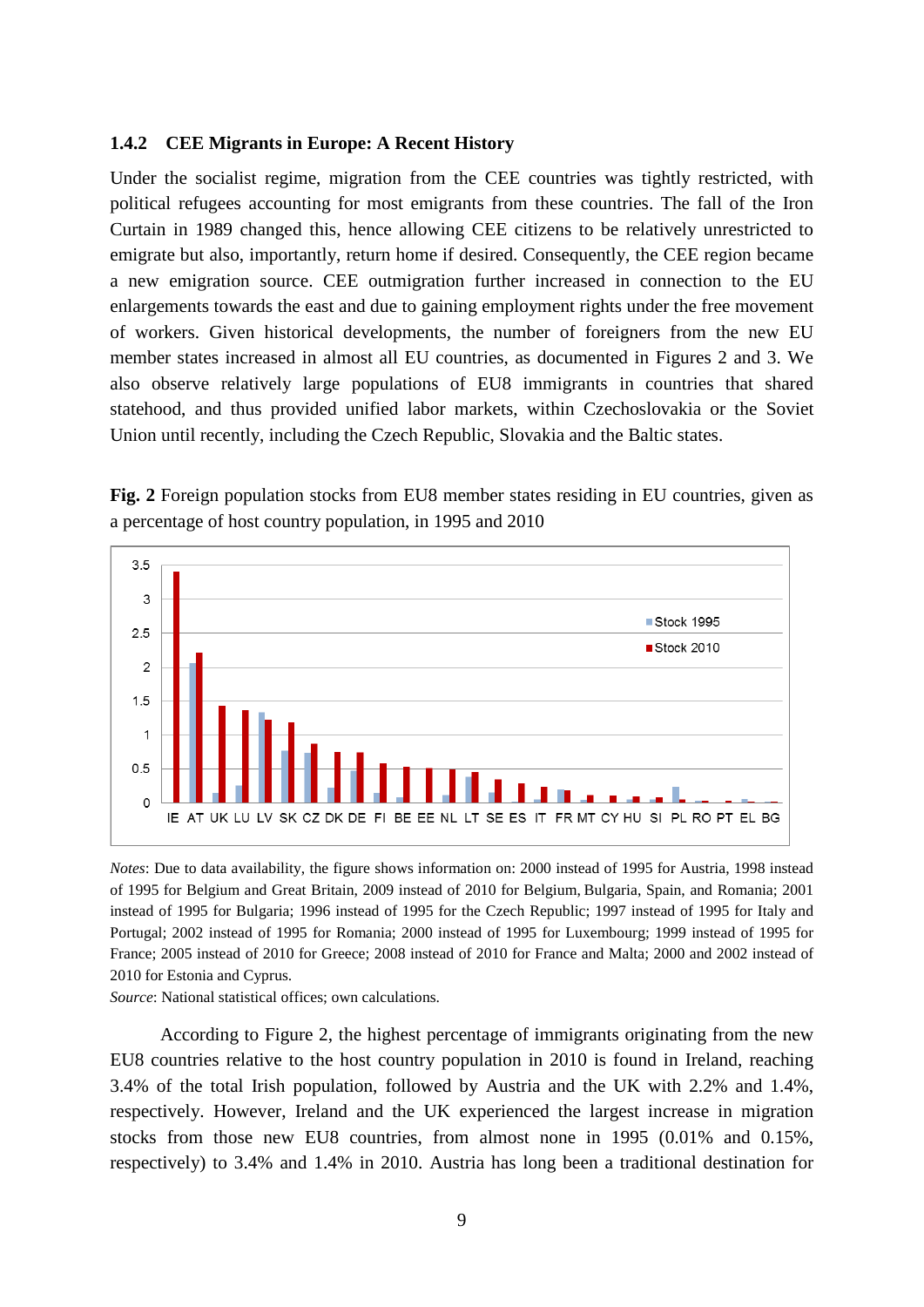people from CEECs due to historical reasons; for instance, the Czech Republic accounts for the largest number of CEE foreigners in Austria, totaling 54,000. However, these immigrants are not recent arrivals, with most (90%) having arrived soon after the Second World War (Lebhart 2003). Luxembourg, Denmark and Finland have also experienced relatively large increases of migrants stemming from the new EU member states (in percentages of the population). Having been a popular destination country for political refugees from former socialistic countries, a significant outflow of citizens returned to their home countries from Sweden after 1989. As shown in Figure 2, this return migration, combined with both a growing overall Swedish population during the 1990s as well as relatively moderate migration inflows, contributed to a relatively small increase in proportion of new EU member immigrants from 1995 to 2010. A similar pattern is also observed in Switzerland and France.

Below, Figure 3 focuses on the changes in the foreign population stocks from the EU2, comprised of Bulgaria and Romania. Unsurprisingly, the Southern European countries experienced the largest increases from Bulgarian and Romanian citizens. In particular, the share in Spain increased from practically nil (0.003%) in 1995 to 2.08% in 2010. Consequently as of August 2011, Spain has reintroduced restrictions on the free movement of Romanian workers, particularly due to the harsh unemployment conditions during the recent crisis years.





*Notes:* Due to data availability, the figure shows information on: 2000 instead of 1995 for Austria, 1998 instead of 1995 for Belgium and Great Britain, 2009 instead of 2010 for Belgium, Bulgaria, Spain, and Romania; 2001 instead of 1995 for Bulgaria; 1996 instead of 1995 for the Czech Republic; 1997 instead of 1995 for Italy and Portugal; 2002 instead of 1995 for Romania; 2000 instead of 1995 for Luxembourg; 1999 instead of 1995 for France; 2005 instead of 2010 for Greece; 2008 instead of 2010 for France and Malta; 2000 and 2002 instead of 2010 for Estonia and Cyprus.

*Source:* National statistical offices; own calculations.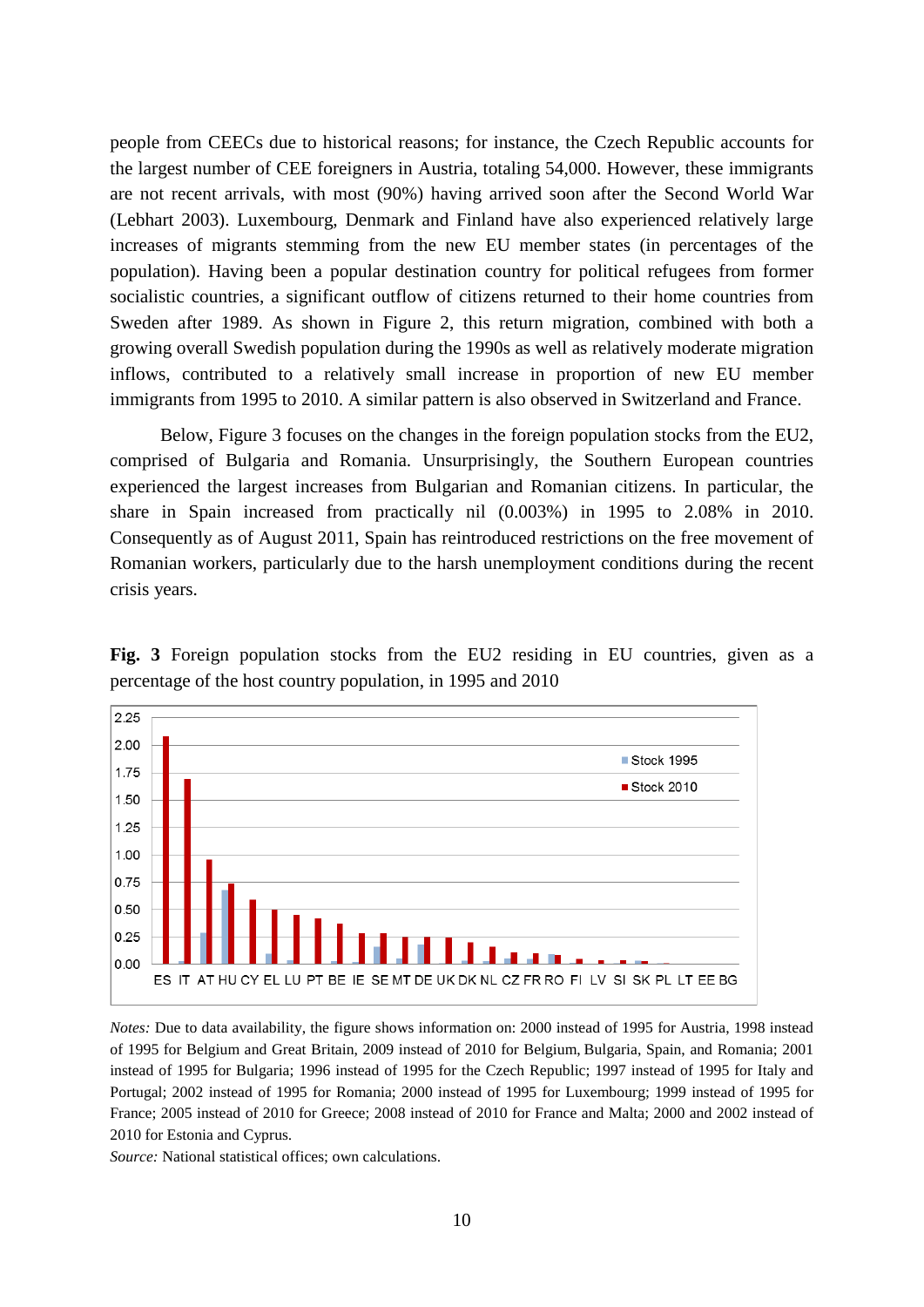

**Fig. 4** Migration flows to EU15 destination countries from Europe, by European regions of origin,  $1989-2010$ 

*Source:* National statistical offices; own calculations

Figure 4 depicts the development of migration flows over time by European regions of birth, as well as illustrates how historical events affected these flows in Europe. First, we can observe increased flows from CEE regions in the years following the collapse of Communism in this area. The 1992 peak of migration "from the rest of Europe" corresponds to migratory changes around the fall of the Soviet Union. Furthermore, there is a gradual yet considerable increase in migration flows for the EU10 countries after the EU enlargement in 2004. Similarly, migration from Bulgaria and Romania increased sharply after the 2007 EU enlargement. In contrast, the flows from EU15 member states are relatively stable over time.The decline in migration after 2008 from all European source countries after 2008 coincides with the effects of the financial crisis that hit Europe at that time.

#### **1.4.3 Migrants' Labor Market Status in the EU**

To better understand how EU enlargement has changed the migration landscape in the EU, we study migrants from the new and old member states and compare them with the native population, in terms of education and skill levels, as well as unemployment and participation rates. Figure 5 begins this discussion by relating the share of highly educated people among EU12 and EU15+EFTA immigrant groups to the share of high-educated people among natives in 2010. The diagonal line represents parity, i.e. equal rates, between immigrants and natives. In graph a), we see that immigrants from the EU15 and European Free Trade Association (EFTA) are overall more educated than natives in almost all member states, excepting those below the diagonal line—Finland, France, and Germany. Graph b) conveys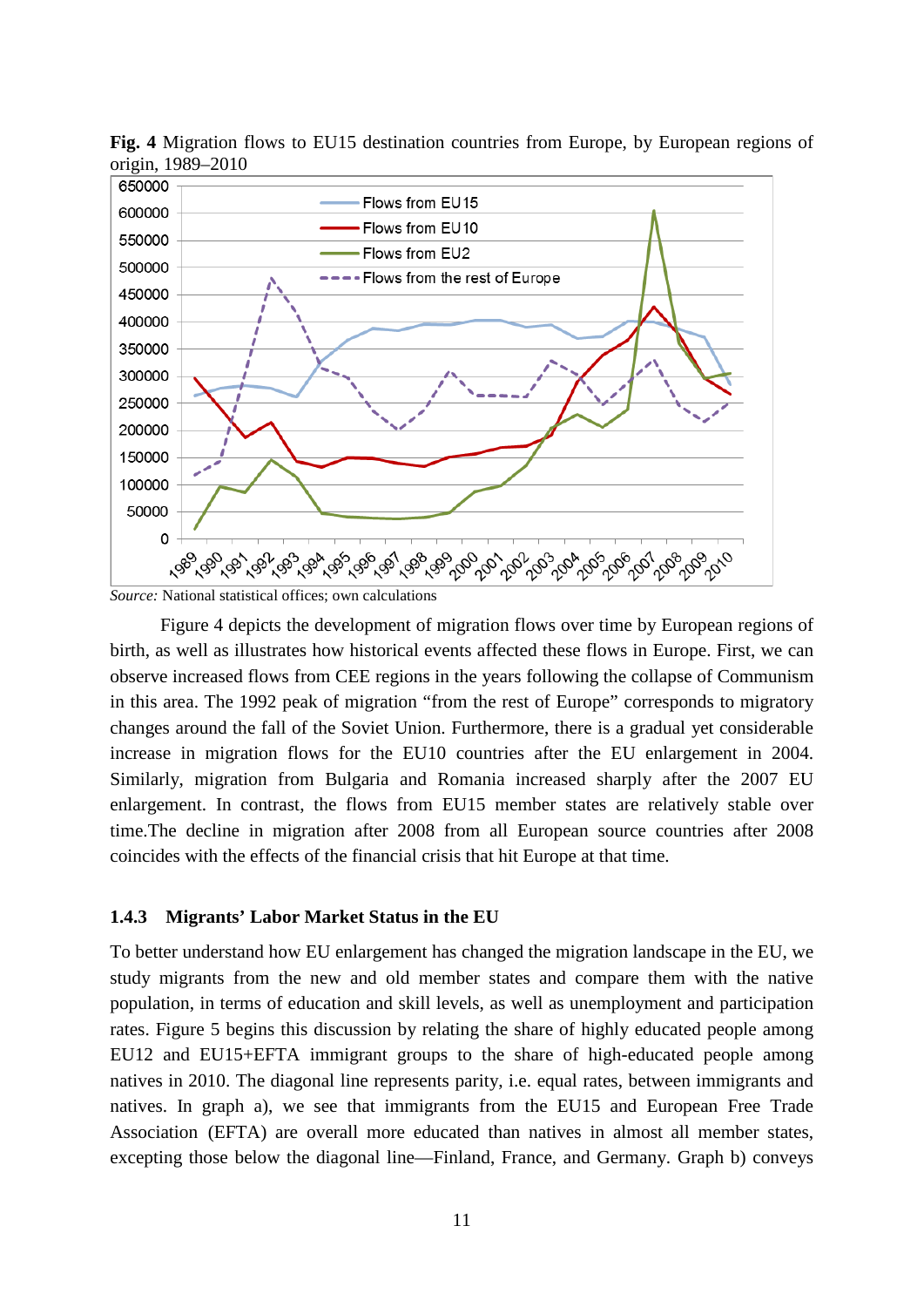the fact that Denmark attracts the most highly educated EU12 immigrants, followed by France and the Netherlands whereas Italy, Greece and Portugal receive mostly lower-educated EU12 migrants. Compared to their natives, Cyprus, Spain and the United Kingdom also attract relatively lower-educated EU12 migrants.

#### **Fig. 5** Educational attainment of EU natives and immigrants



*Notes*: Population includes those 15–64 years of age. Country codes are as follows: AT: Austria, BE: Belgium, BG: Bulgaria, CY: Cyprus, CZ: Czech Republic, DK: Denmark, DE: Germany, EE: Estonia, EL: Greece, ES: Spain, FI: Finland, FR: France, HU: Hungary, IE: Ireland, IT: Italy, LT: Lithuania, LU: Luxembourg, LV: Latvia, MT: Malta, NL: the Netherlands, PL: Poland, PT: Portugal, RO: Romania, SE: Sweden, SI: Slovenia, SK: Slovakia, UK: the United Kingdom. "Immigrants" are people who were not born in the country in which they live. "Natives" are those born to mothers residing in the respective country. Germany defines immigrants based on nationality. A high level of education includes levels 5 and 6 from the International Standard Classification of Education (ISCED). ISCED 5 denotes first-stage tertiary programs with an educational content more advanced than those offered by secondary levels; they do not lead to the award of an advanced research qualification and must have a cumulative duration of at least two years. ISCED 6 denotes second-stage tertiary education leading to an advanced research qualification and requiring an original research contribution in the form of a thesis or dissertation. For further details, see UNESCO (1997).

*Source*: Own calculations in Kahanec (2012).

Due to imperfect skill transferability and barriers to successfully applying previous experience and education in the new labor market, migrants may face additional barriers to employment. To evaluate the prevalence of this, we now compare unemployment rates of immigrants and natives. In Figure 6, we see that there is a positive correlation between native and immigrant rates for both EU15+EFTA and EU12 migrant groups. Graph a) shows that EU15 migrants, being close to the line of parity, show similar unemployment rates to natives in the EU15; however, probably because there are many professional and managerial-level workers moving along with flows of foreign direct investment from the EU15 to the EU12, EU15 immigrants exhibit lower unemployment rates than natives in the EU12. On the other hand, as seen in graph b), EU12 immigrants have similar unemployment rate as natives in EU12 countries, but considerably higher unemployment rates in the EU15.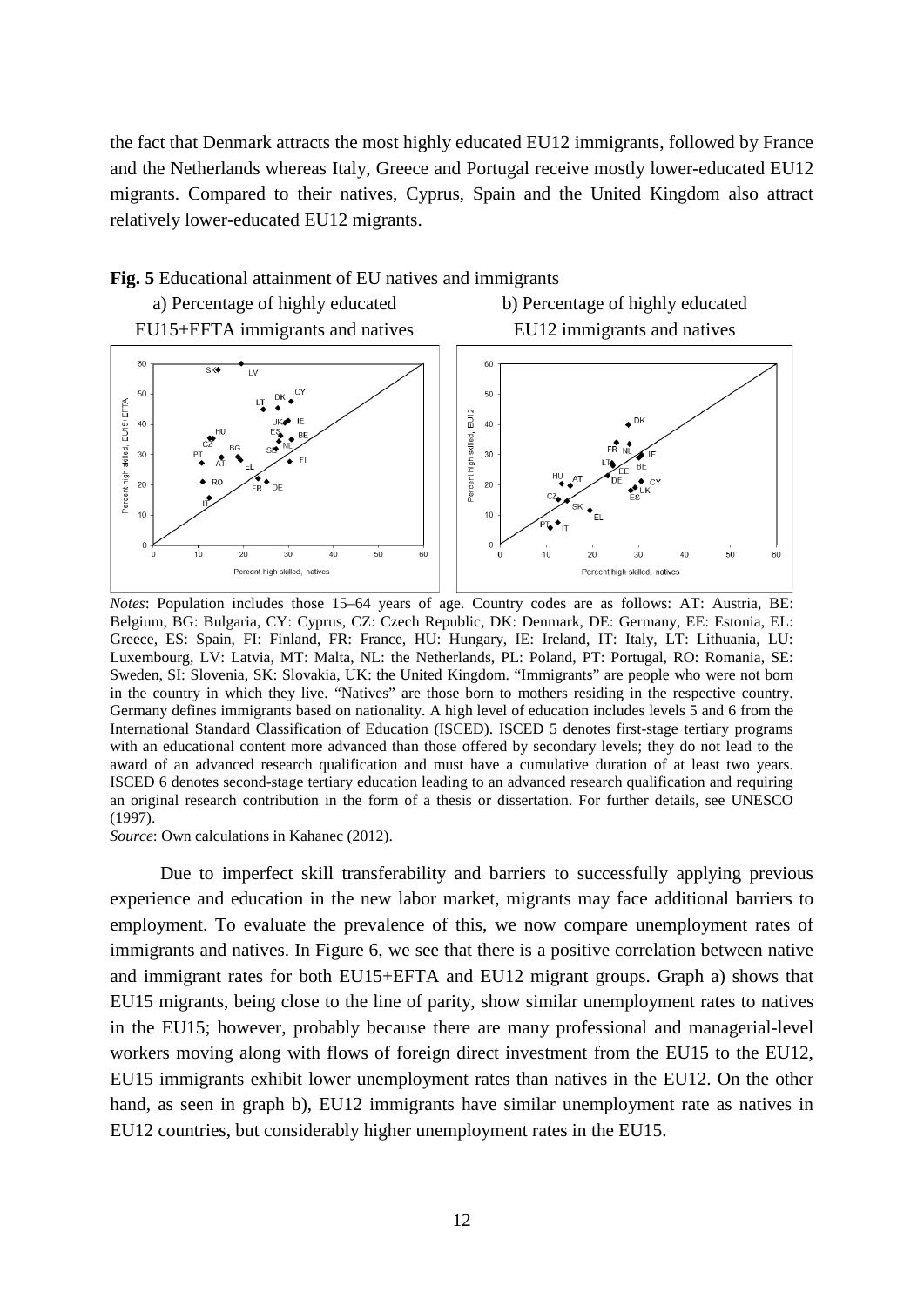#### **Fig. 6** Unemployment rates of EU natives and immigrants



*Notes*: See Figure 5. *Source*: Own calculations in Kahanec (2012).

The participation rate complements the unemployment rate in the sense that the former elucidates the degree to which the immigrant and native working age populations seek employment. In Figure 7, we see that EU15+EFTA and EU12 migrants alike have similar, and in many countries considerably higher, participation rates than natives. We see one exception in Hungary, where EU15+EFTA immigrants show a much lower rate than the already low native rate, and a similar result is observed for Slovakia regarding EU12 immigrants.

#### **Fig. 7** Participation rates of EU natives and immigrants

a) Percentage of active EU15+EFTA immigrants and natives







*Notes*: See Figure 5.

*Source*: Own calculations in Kahanec (2012).

Finally, Figure 8 compares the occupational skill level of natives and immigrant groups. We use the top three one-digit categories, i.e. managers, professionals, technicians,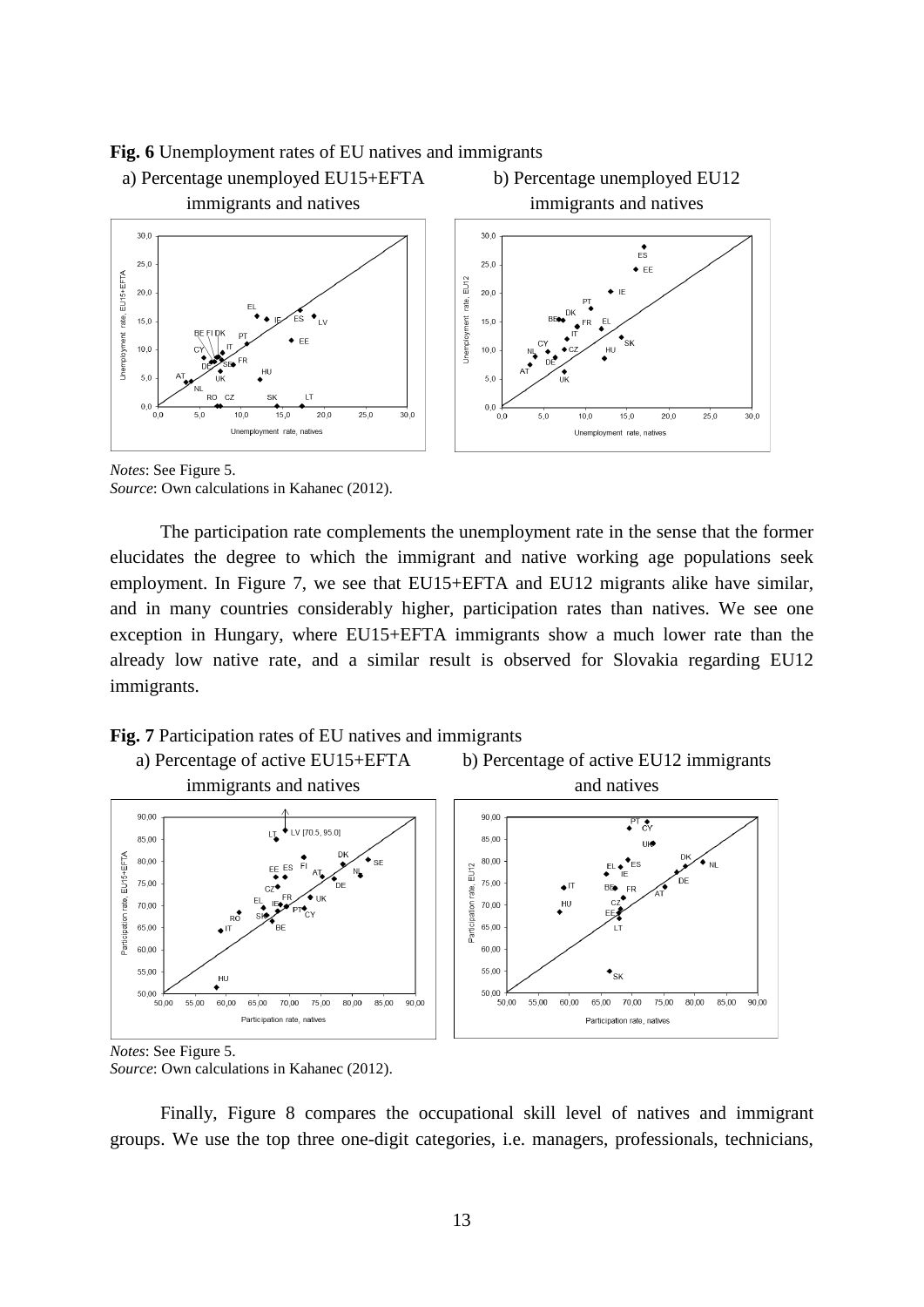and associate professionals, from the International Standard Classification of Occupations (ISCO) to define high-skilled laborers. We see that immigrants from the EU15+EFTA have the highest occupational attainment, generally equal to or higher than natives, whereas the EU12 immigrants work in less skilled occupations than natives, except Hungary and Slovakia. It is critical to highlight that skills are measured here through occupational attainment thus the EU12 migrant results indicate their downskilling, or in other words, accepting jobs in the destination that are below their qualifications. This is starkly manifested if we compare their educational attainment in Figure 5 with their occupational status in Figure 8. Country chapters provide further insights into the qualitative and quantitative nature of post-enlargement migration, including these difficulties in skill transferability between labor markets.

b) Percentage of EU12 immigrants and

 $40$ 

#### **Fig. 8** Occupational attainment of EU natives and immigrants





*Notes*: See Figure 5. High-skilled occupations are defined as those in the top three one-digit International Standard Classification of Occupations (ISCO) codes (managers, professionals, technicians, and associate professionals).

*Source*: Own calculations in Kahanec (2012).

#### **1.5 Measuring the Enlarged EU's East-West Mobility Determinants**

We now provide empirical analyses of migratory flows, shaped by EU enlargements and transitional arrangements, from Central and Eastern Europe to the older member states. We base our econometric analysis on the "human capital investment" theoretical framework (Sjastaad 19[6](#page-9-1)2), $<sup>6</sup>$  which assumes that emigration rates are driven by the difference in expected</sup> earnings between the origin and destination country, adjusted for the costs of migration. Similar to existing studies, we proxy wages in the source and destination countries by GDP per capita. As outlined by Adsera and Pytliková (2014), the effect of GDP per capita in the source country on migration flows may be nonlinear, given that poverty constrains the ability

<span id="page-15-0"></span><sup>&</sup>lt;sup>6</sup> See applications of the theoretical model in Adsera and Pytliková (2014), Ortega and Peri (2009) and Grogger and Hanson (2011).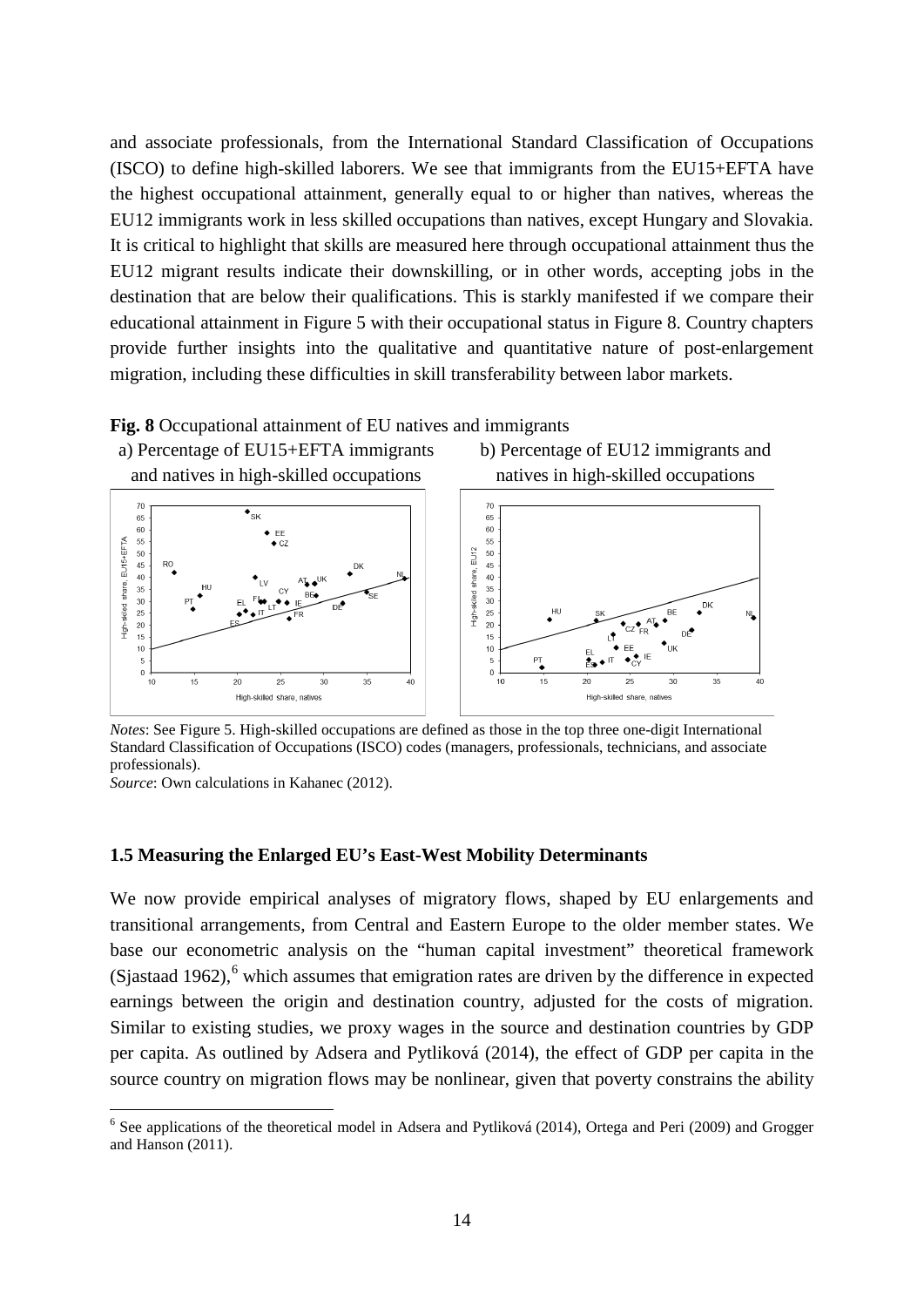to cover the costs of migration. Indeed, previous studies (such as Chiquiar and Hanson 2005; Hatton and Williamson 2005; Clark, Hatton, and Williamson 2007; Pedersen et al. 2008) have shown that a source country's GDP per capita has an inverted U-shape effect on migration.<sup>[7](#page-15-0)</sup>

Migration costs are determined by a variety of factors. First off, the larger the physical distance between two countries, typically the higher the direct migration costs associated with transportation. However, changes and improvements in communication technologies, the internet, continued economic globalization and declining transportation costs all lead to lower direct migration costs over time. Second, we expect that larger language barriers create higher migration costs for an individual, since there would be a lower chance of transferring one's existing skills and knowledge into the destination's labor market (Chiswick and Miller 2012; Adsera and Pytliková 2014). Furthermore, migration "networks" (family members, friends and people of the same origin who already live in the host country) play an important role in lowering the direct and psychological migration costs (Massey et al. 1993; Munshi 2003). These networks can provide potential migrants necessary information to facilitate the move and help newcomers to adapt to the environment. Finally, we expect immigrants' access to the labor market to affect migration. In particular, we posit that granting employment and residential rights to immigrants lower the costs of migration; these would incorporate the costs associated with the time and effort necessary to apply for working and residence permits, waiting for the proper documents, being treated as third-country citizens during the job search and general costs potential migrants face throughout a move. Thus, we expect that the migration costs associated with moving from country *i* to country *j* are higher with larger physical and linguistic distance between countries, but fall with the existence of migration networks and with granting the same employment and residential rights to immigrants as natives have.

#### **1.5.1 Labor Market Opening Policy Variable**

Regarding immigrants' access to the labor market and their employment rights, we exploit the EU eastern enlargements and the fact that some EU member countries opened their labor markets to workers from the new EU entrants, whereas others chose to apply transitional restrictions. Specifically, we analyze changes in migration rates that followed the lifting of labor market restrictions.

If the hypothesis that granting the right of free movement to workers has a positive effect on migration is true, then we would expect migration rates from the NMSs to increase after destination states eliminated labor market restrictions. More specifically, we would expect the rates to increase more (or at least decrease less) in these states than in those that did

<span id="page-16-0"></span> $7$  At income levels beyond dire poverty, migration increases, but when GDP reaches a certain level, migration may again decrease since the economic incentives for outmigration decline (Adsera and Pytliková 2014).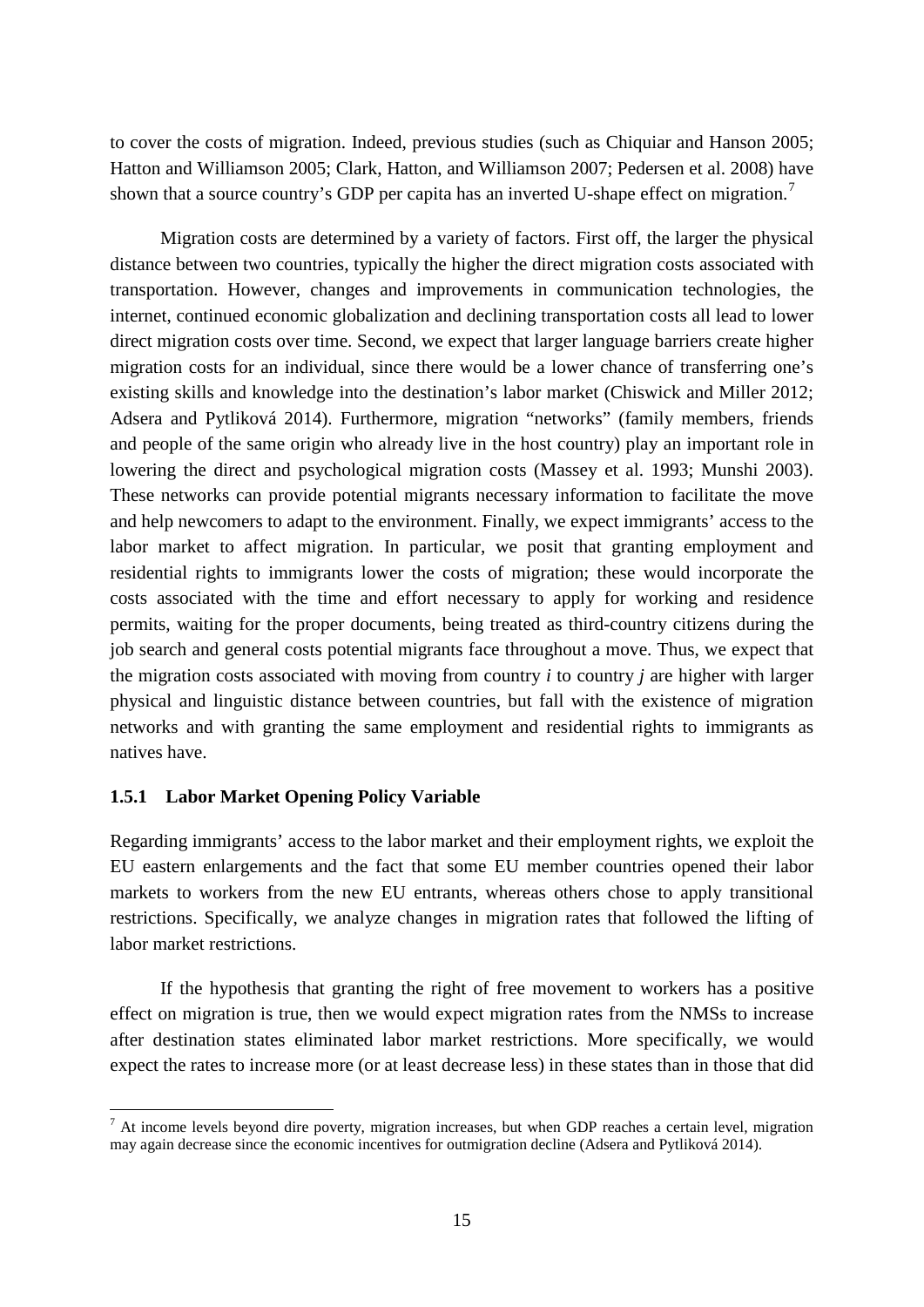not lift restrictions. Furthermore, we would expect this increase to be higher for NMS migrants than for migrants who had not been subject to the free movement of labor in the first place.

|                           |                          | Lifting restrictions on the free movement of workers |
|---------------------------|--------------------------|------------------------------------------------------|
| <b>EEA/EFTA</b> countries | 2004 EU enlargement: EU8 | 2007 EU enlargement: EU2                             |
| Austria                   | May 2011                 | January 2014                                         |
| Belgium                   | May 2009                 | January 2014                                         |
| Denmark                   | <b>May 2009</b>          | <b>May 2009</b>                                      |
| Finland                   | May 2006                 | January 2007                                         |
| France                    | <b>July 2008</b>         | January 2014                                         |
| Germany                   | May 2011                 | January 2014                                         |
| Greece                    | May 2006                 | January 2009                                         |
| Iceland                   | May 2006                 | January 2012                                         |
| Ireland                   | May 2004                 | January 2014                                         |
| Italy                     | <b>July 2006</b>         | January 2012                                         |
| Luxembourg                | November 2007            | January 2014                                         |
| Netherlands               | May 2007                 | January 2014                                         |
| Norway                    | <b>May 2009</b>          | January 2014                                         |
| Portugal                  | May 2006                 | January 2009                                         |
|                           | May 2006                 | January 2009 (restrictions for                       |
| Spain                     |                          | Romania August 2011)                                 |
| Sweden                    | May 2004                 | January 2007                                         |
| Switzerland               | May 2011                 | January 2014                                         |
| UK                        | May 2004                 | January 2014                                         |

**Table 1** Overview of policy changes with respect to lifting restrictions on access to the labor market for workers from the new 2004 EU8 and 2007 EU2 member states

Table 1 provides an overview of policy changes regarding lifting restrictions on accessing the host country's labor market for workers from the EU8 and EU2. Based upon each country's decisions regarding the free movement of workers from the EU8 and EU2 countries, we can specify a labor market opening policy variable, *OPEN<sub>ii</sub>*, to be equal to 1 if a free movement of workers exists between a particular destination and source country, and 0 otherwise. The pre- and post-treatment period hence varies according to when the restrictions were eliminated within a given destination-origin pair.

Among destination countries, we include the EU15 plus Iceland and Norway, with these latter countries included because the European Economic Area (EEA) to which they all belong is based upon the same "four freedoms" as the EU: the free movement of goods, persons, services and capital within the EEA. To better gauge the effects of enlargement and labor market opening in our analysis, we also include other major destinations for CEE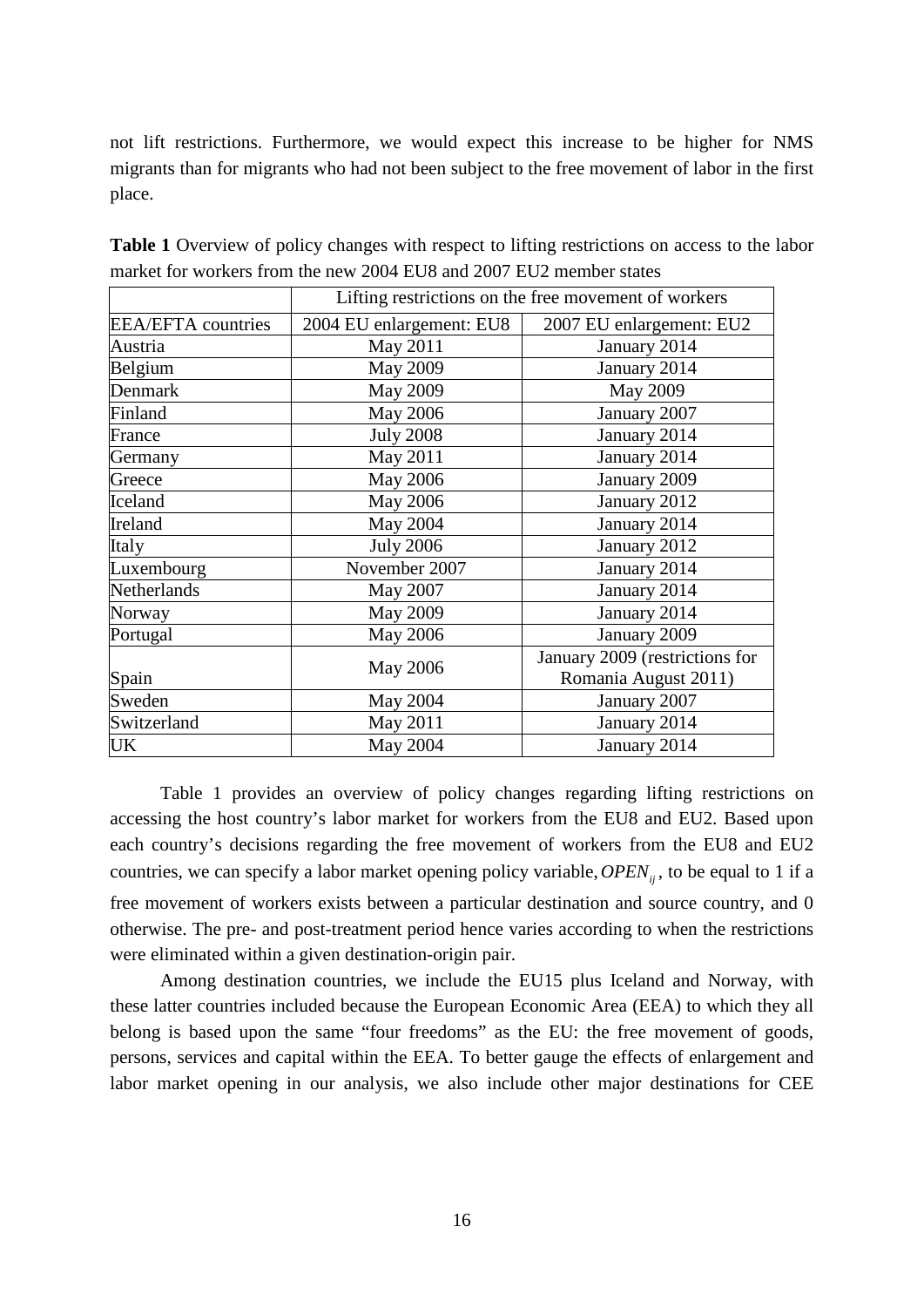migrants including Australia, Canada, New Zealand, Switzerland and the US as a control group. [8](#page-16-0)

#### **1.5.2 The Empirical Model**

From a methodological perspective, the transitional arrangements restricting the free movement of labor can be seen as a "natural experiment." Thus to test our hypothesis we employ a difference-in-differences (DD) and triple differences estimator (DDD). Specifically, we use the DD econometric model in the following form:

$$
\ln m_{ijt} = \gamma_0 + \delta_j + \delta_i + \theta_t + \gamma_2 OPEN_{ij} + \gamma_3 \ln(GDP_j)_{t-1} + \gamma_4 \ln(GDP_i)_{t-1} + \gamma_5 \ln(GDP_i)_{t-1}^2 +
$$
  
+ $\gamma_6 \ln s_{ijt-1} + \gamma_7 \ln \frac{grov_j}{f} + \gamma_8 \ln \frac{dist_{ij}}{f} + \gamma_9 \frac{neighbor}{f} + \varepsilon_{ijt}$  (1)

where  $\ln m_{ii}$  denotes the flows of migrants from country *i* to country *j*, divided by the population of the country of origin *i* at time *t*. This model has a full set of year dummies,  $\theta$ , to control for the time-series changes in migration flows common to all countries, as well as a full set of destination and country of origin effects,  $\delta_i$  and  $\delta_i$ , respectively, to control for the time-invariant characteristics of particular treatment and control countries. As indicated above, the model also controls for economic factors such as wages and poverty constraints, proxied by GDP per capita in origins and destinations and a linear squared term of the origin country's GDP per capita, respectively. We use the number of foreign population from country *i* living in country *j* per population of the source country *i*,  $s_{\text{int}}$ , to control for migrant networks. To control for direct migration costs, we include the physical distance in kilometers between capital cities, *dist<sub>ii</sub>*. Moreover, to control for linguistic distances between countries we include the linguistic proximity index, *lingprox<sub>ii</sub>*, based on information regarding families of languages from Ethnologue using the country's official languages spoken by the majority population (constructed by Adsera and Pytliková 2014).

Additionally, we run the econometric model (2) with fixed effects for pairs of countries (FE),  $\delta_{ii}$ , in order to capture (unobserved) traditions, historical, and cultural ties between a particular pair of destination and origin countries. Accordingly, the econometric model has the following form:

<span id="page-18-0"></span>
$$
\ln m_{ijt} = \gamma_0 + \delta_{ij} + \theta_t + \gamma_2 OPEN_{ij} + \gamma_3 \ln(GDP_j)_{t-1} + \gamma_4 \ln(GDP_i)_{t-1} + \gamma_5 \ln(GDP_i)_{t-1}^2 +
$$
  
+ $\gamma_6 \ln s_{ijt-1} + \gamma_7 \ln \frac{gr_{i} + \gamma_8 \ln \frac{dist}{ij} + \gamma_9 \neq \frac{sign_{i} \ln \frac{df_{ij}}{f}}{g_{ijt-1} + \gamma_9 \ln \frac{df_{ij}}{f}} \tag{2}$ 

<sup>&</sup>lt;sup>8</sup> The analyses were also made for the sample of EEA destination countries only (i.e. excluding Australia, Canada, New Zealand, Switzerland, and the US), and the results are quantitatively very similar.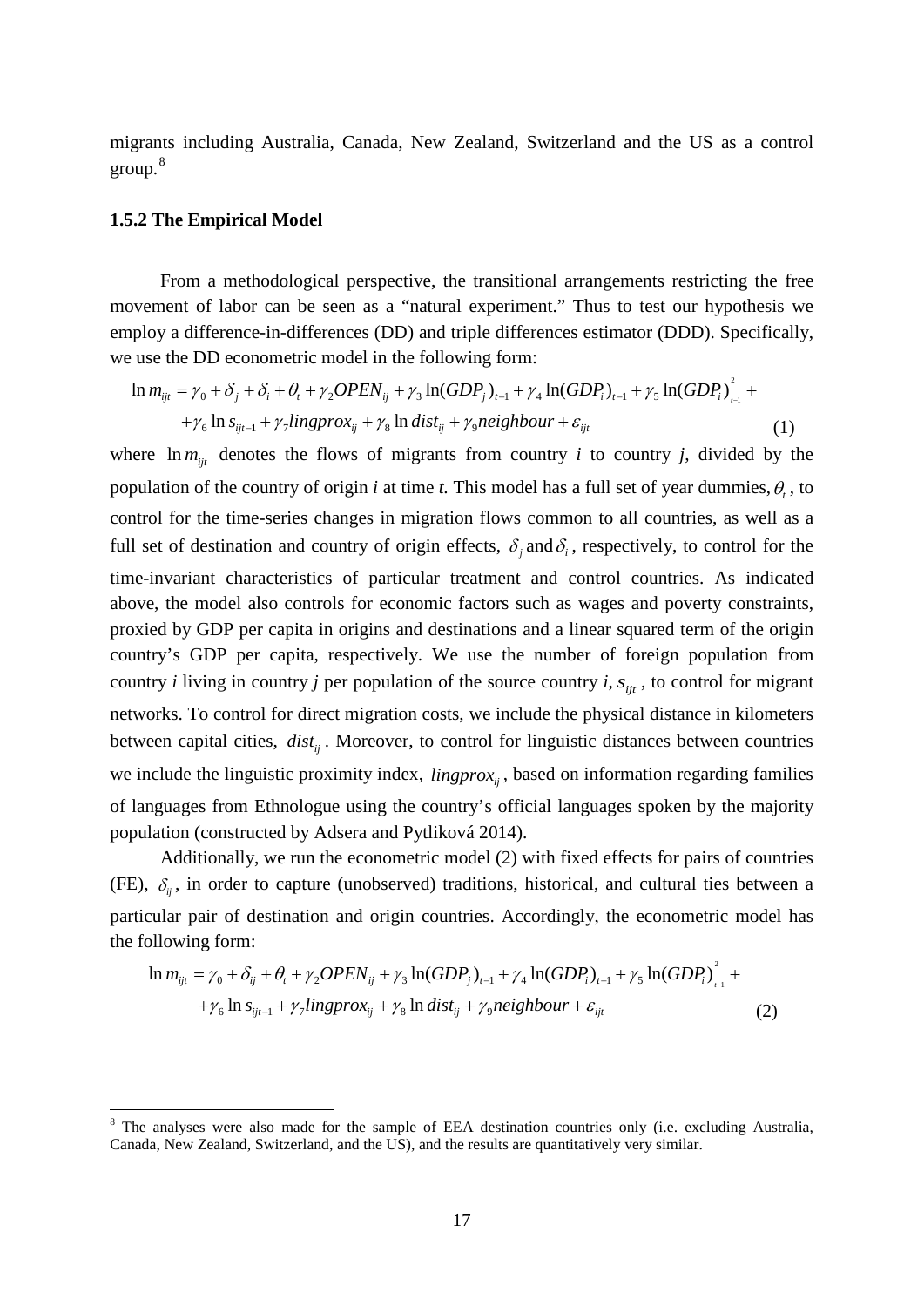All variables except dummy variables and the linguistic proximity index are defined in natural logarithms and thus their coefficient estimates represent impact elasticities. Standard errors are robust clustered on the level of country pairs.

Citizens of the new EU countries could freely reside in any of the older EEA member states after entering the EU: Similar to citizens of the existing EU countries, newcomers could reside there without any restrictions for a period up to three months, and for longer if they were able to prove sufficient resources to support themselves and held valid health insurance in the destination country.<sup>[9](#page-18-0)</sup> Therefore, one would expect that CEE workers would migrate after the EU enlargement, despite restricted access to the labor market. In order to separate the labor market openings effect from the EU enlargement effect, we introduce the EU enlargement policy dummy, *EUenl<sub>ii</sub>*, equal to 1 for pairs of destination and source countries belonging to the EU, and 0 otherwise.

The DD econometric model specification with both the labor market openings and the EU enlargement effects has the following form:  $10$ 

$$
\ln m_{ijt} = \gamma_0 + \delta_j + \delta_i + \theta_t + \gamma_1 EUenl_{ij} + \gamma_2 OPEN_{ij} + \gamma_3 \ln(GDP_j)_{t-1} + \gamma_4 \ln(GDP_i)_{t-1} + \gamma_5 \ln(GDP_i)_{t-1}^2 +
$$
  
+ $\gamma_6 \ln s_{ijt-1} + \gamma_7 \ln(gprox_{ij} + \gamma_8 \ln dist_{ij} + \gamma_9 \neq h \neq 0$  (3)

#### **1.5.3 Results**

Table 2 contains estimates of migration difference-in-differences models, which examine the effect of labor market openings on migration into 22 destination countries. These include 17 EEA destinations and five non-EU countries (Australia, Canada, New Zealand, Switzerland and the United States). The first four columns contain estimates of migration from the NMSs that entered the EU in 2004 and 2007, whereas the next results are presented separately for the EU8 and the EU2 source countries. The first four columns show different model specifications: In column (1) the most parsimonious model contains only the policy variable, which captures the effect of labor market opening; the next model specification in column (2) adds economic pull and push factors and a distance variable; the full specification based on the model from Eq. 1 also captures the effect of migrants' diaspora; finally the fourth column shows results with the country pairs' fixed effects as outlined in Eq. 2.

<sup>&</sup>lt;sup>9</sup> Furthermore, some destinations eased the working permit conditions for citizens from the new EU member states (despite maintaining the transitional employment restrictions of those workers), which could have also influenced migration from the new EU countries. Finally, some imperfect information could have existed regarding the specific rights and transitional measures of the free movement of workers.

<span id="page-19-1"></span><span id="page-19-0"></span> $10$  The key assumption underlying the validity of our DD estimate is that differences in emigration rates between treated and not-treated groups would have remained constant in the absence of treatment. To test this assumption, we performed a graphical test and examined trends in log emigration rates across time for each destination, with a line for each source country. We could observe that migration trends into treated countries are similar to those into non-treated countries. The figures are available from the authors upon request.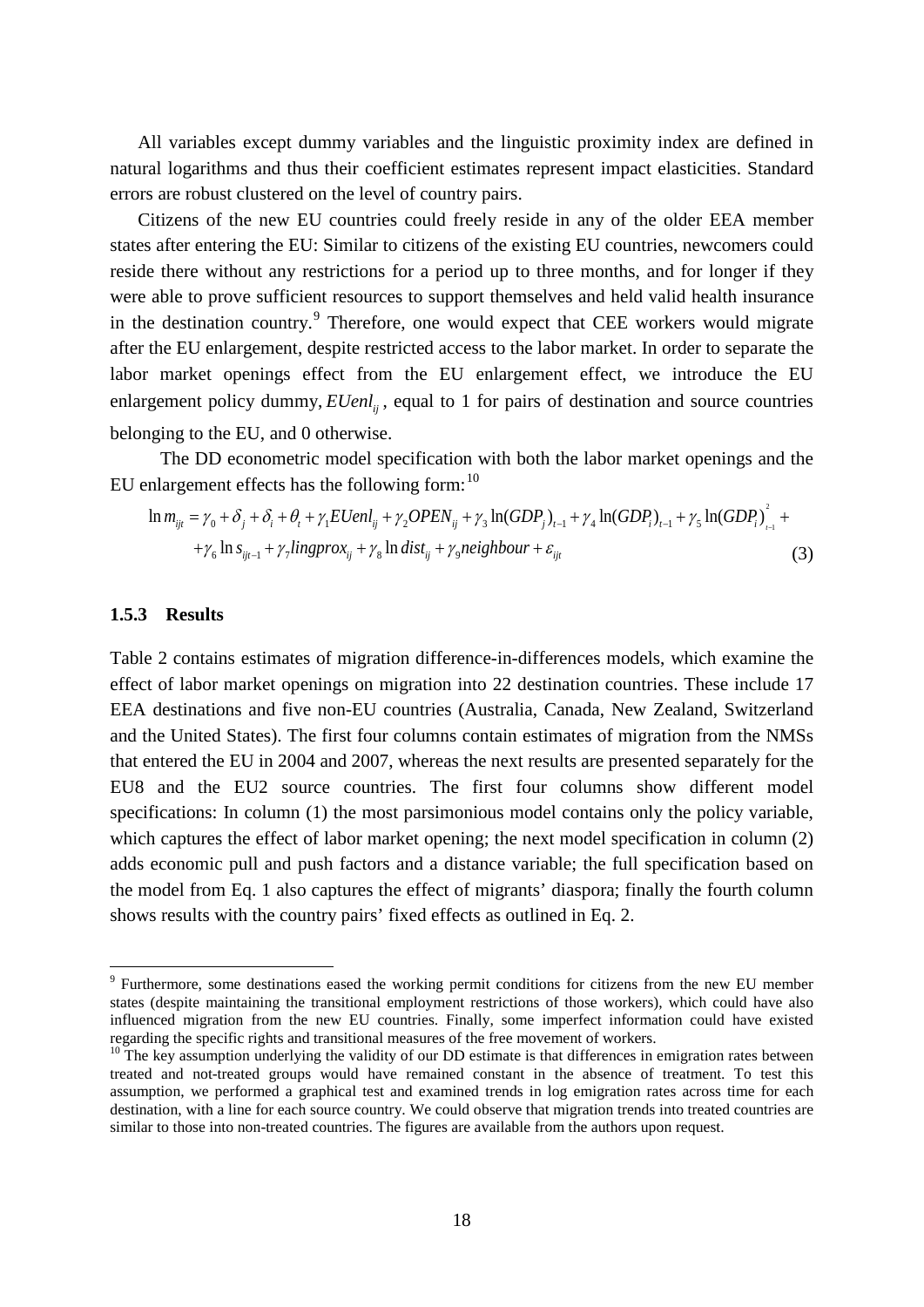As seen in Table 2, the coefficient on the DD policy variable  $OPEN_{ii}$ , which is of key interest, is significant and positive across all model specifications. In the most complete model specification in column (4), the overall labor market openings effect for EU8 and EU2 source countries taken together is 36%. Thus lifting restrictions on the free movement of labor caused on average 36% higher emigration rates compared to the flows to destination countries that kept the transitional arrangements.

In columns (5) and (6), we reproduce the model specifications reported in columns (3) and (4) for the EU8 countries, which we do for the EU2 countries in columns (7) and (8). One can observe that the effects of labor market opening vary between the EU8 and EU2 source country groups; the former have a labor market opening effect of about 37% whereas for Bulgaria and Romania it is much higher at around 52% (see columns (6) and (8) in Table 2). That the effect of labor market opening is greater for the EU2 than EU8 sources may reflect several factors. First, in the time span of our data for the EU8 countries we capture both the initial post-opening migration surge as well as the decline in the flows that ensued some years later. In addition, for the EU8 the effect of the labor market opening variable is identified by a larger set of destination countries that opened up during the period, which led to a greater dispersion of the post-liberalization flows. On the other hand, only a few countries (Denmark, Finland, Greece, Portugal, Spain, and Sweden) had relatively recently opened up their labor markets to EU2 citizens, which mean that our estimates of the effect of the labor market opening variable are primarily driven by the initial migration upsurge following the liberalization. Moreover, this effect was concentrated in only a few countries, including some of those receiving the bulk of the EU2 immigrants: mainly Spain, but also Greece and Portugal.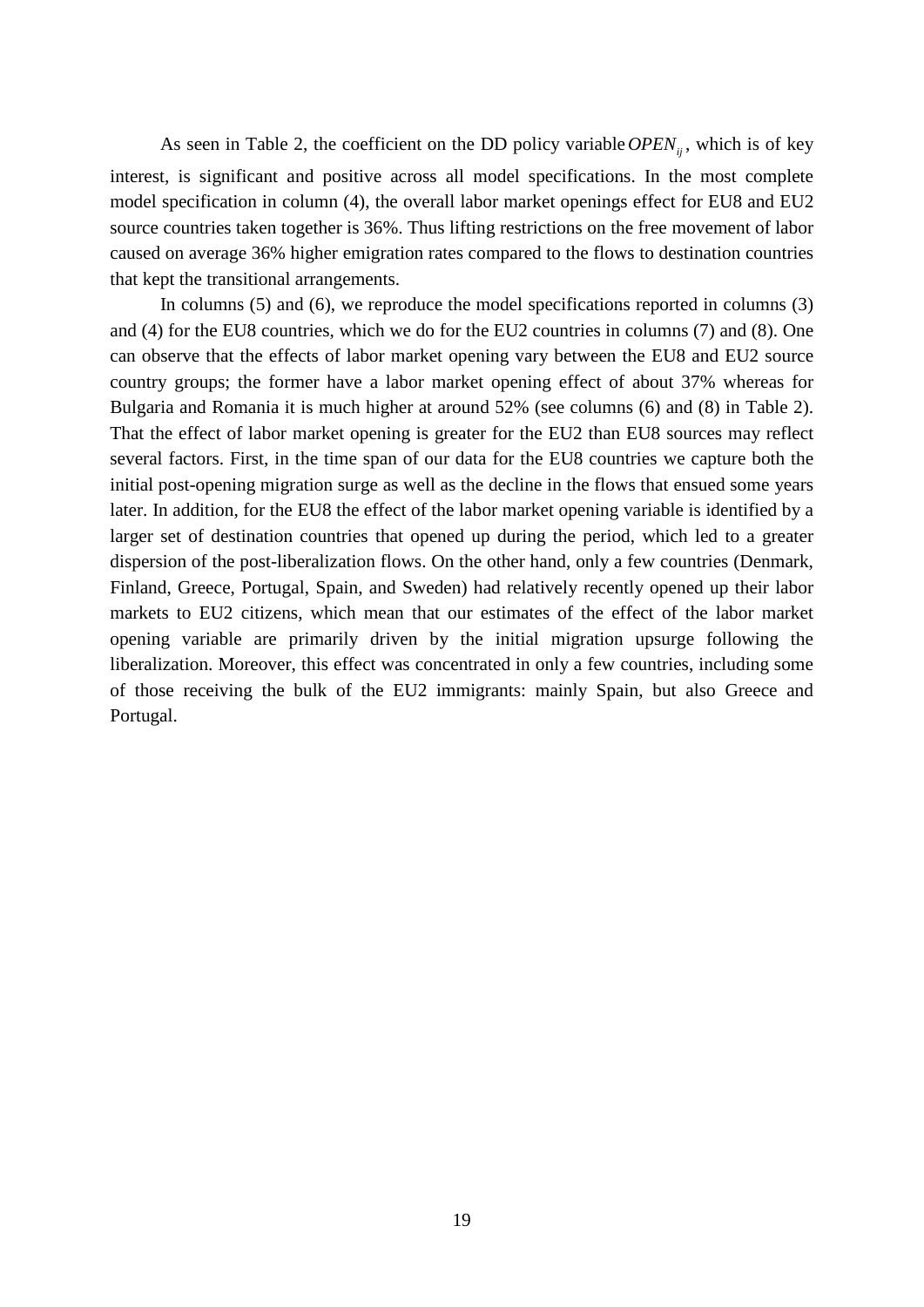**Table 2** Difference-in-Differences analyses of labor market openings on migration from the new EU10 member states from 1995–2010

| Source Countries:          |             |                | EU8+EU2      |              |                  | ${\rm EU8}$ | EU <sub>2</sub> |            |  |  |
|----------------------------|-------------|----------------|--------------|--------------|------------------|-------------|-----------------|------------|--|--|
| <b>VARIABLES</b>           | (1)         | (2)            | (3)          | (4)          | (5)              | (6)         | (7)             | (8)        |  |  |
|                            |             |                |              |              |                  |             |                 |            |  |  |
| Labor Market Opening       | $0.680***$  | $0.827***$     | $0.387***$   | $0.363***$   | $0.317***$       | $0.366***$  | $0.528***$      | $0.516*$   |  |  |
|                            | (0.132)     | (0.119)        | (0.100)      | (0.099)      | (0.102)          | (0.101)     | (0.181)         | (0.296)    |  |  |
| Ln Stock of Migrants_t-1   |             |                | $0.572***$   | $0.524***$   | $0.525***$       | $0.427***$  | $0.748***$      | 0.797***   |  |  |
|                            |             |                | (0.036)      | (0.052)      | (0.038)          | (0.048)     | (0.049)         | (0.074)    |  |  |
| Ln Destination             |             | 1.326          | 1.258*       | 1.113        | $1.613**$        | 1.470*      | 0.173           | 0.212      |  |  |
| GDPperCapPPPj_t-1          |             | (0.805)        | (0.714)      | (0.702)      | (0.788)          | (0.758)     | (1.068)         | (1.483)    |  |  |
| Ln Origin                  |             | 22.896***      | 18.739***    | 19.630***    | 22.225***        | 25.659***   | 6.385           | $-4.019$   |  |  |
| GDPperCapPPPi_t-1          |             | (5.651)        | (4.358)      | (4.623)      | (6.185)          | (6.599)     | (78.366)        | (120.607)  |  |  |
| Ln Origin                  |             | $-1.271***$    | $-1.084***$  | $-1.136***$  | $-1.274***$      | $-1.461***$ | $-0.397$        | 0.183      |  |  |
| GDPperCapPPPit-1 squared   |             | (0.315)        | (0.241)      | (0.256)      | (0.345)          | (0.367)     | (4.405)         | (6.795)    |  |  |
| Ln Distance in km          |             | $-1.256***$    | $-0.436***$  |              | $-0.379***$      |             | $-0.997$        |            |  |  |
|                            |             | (0.106)        | (0.092)      |              | (0.095)          |             | (1.113)         |            |  |  |
| Neighboring Dummy          |             | 0.152          | 0.005        |              | 0.179            |             | 0.078           |            |  |  |
|                            |             | (0.274)        | (0.197)      |              | (0.187)          |             | (0.593)         |            |  |  |
| Linguistic Proximity Index |             | 4.988***       | 2.578***     |              | 1.941*           |             | 1.936***        |            |  |  |
|                            |             | (0.832)        | (0.568)      |              | (1.149)          |             | (0.632)         |            |  |  |
|                            |             |                |              |              |                  |             |                 |            |  |  |
| Year dummies               | <b>YES</b>  | <b>YES</b>     | YES          | <b>YES</b>   | <b>YES</b>       | <b>YES</b>  | <b>YES</b>      | <b>YES</b> |  |  |
| Destination & Origin FE    | <b>YES</b>  | <b>YES</b>     | ${\rm YES}$  |              | <b>YES</b>       |             | <b>YES</b>      |            |  |  |
| Pair of country FE         |             |                |              | YES          |                  | <b>YES</b>  |                 | <b>YES</b> |  |  |
| Constant                   | $-5.133***$ | 109.688**<br>* | $-93.309***$ | $-98.861***$ | 113.524**<br>$*$ | 130.479***  | $-21.308$       | 16.412     |  |  |
|                            | (0.214)     | (26.137)       | (20.412)     | (21.749)     | (28.884)         | (31.242)    | (348.942)       | (534.195)  |  |  |
| Observations               | 3,078       | 3,078          | 2,444        | 2,444        | 1,930            | 1,930       | 514             | 514        |  |  |
| Adjusted R-squared         | 0.688       | 0.782          | 0.860        | 0.597        | 0.867            | 0.593       | 0.896           | 0.639      |  |  |

*Notes:* We consider 22 destination countries. OLS estimates with destination and origin country fixed effects and year dummies, and pair of country fixed effects estimates. The sample of destinations consists of the "old" 17 EEA countries and five non-EU countries: Australia, Canada, New Zealand, Switzerland, and the United States. The dependent variable is Ln(Emigration Rate). Robust standard errors clustered at the country-pair level in parentheses, \*\*\*  $p<0.01$ , \*\*  $p<0.05$ , \*  $p<0.1$ .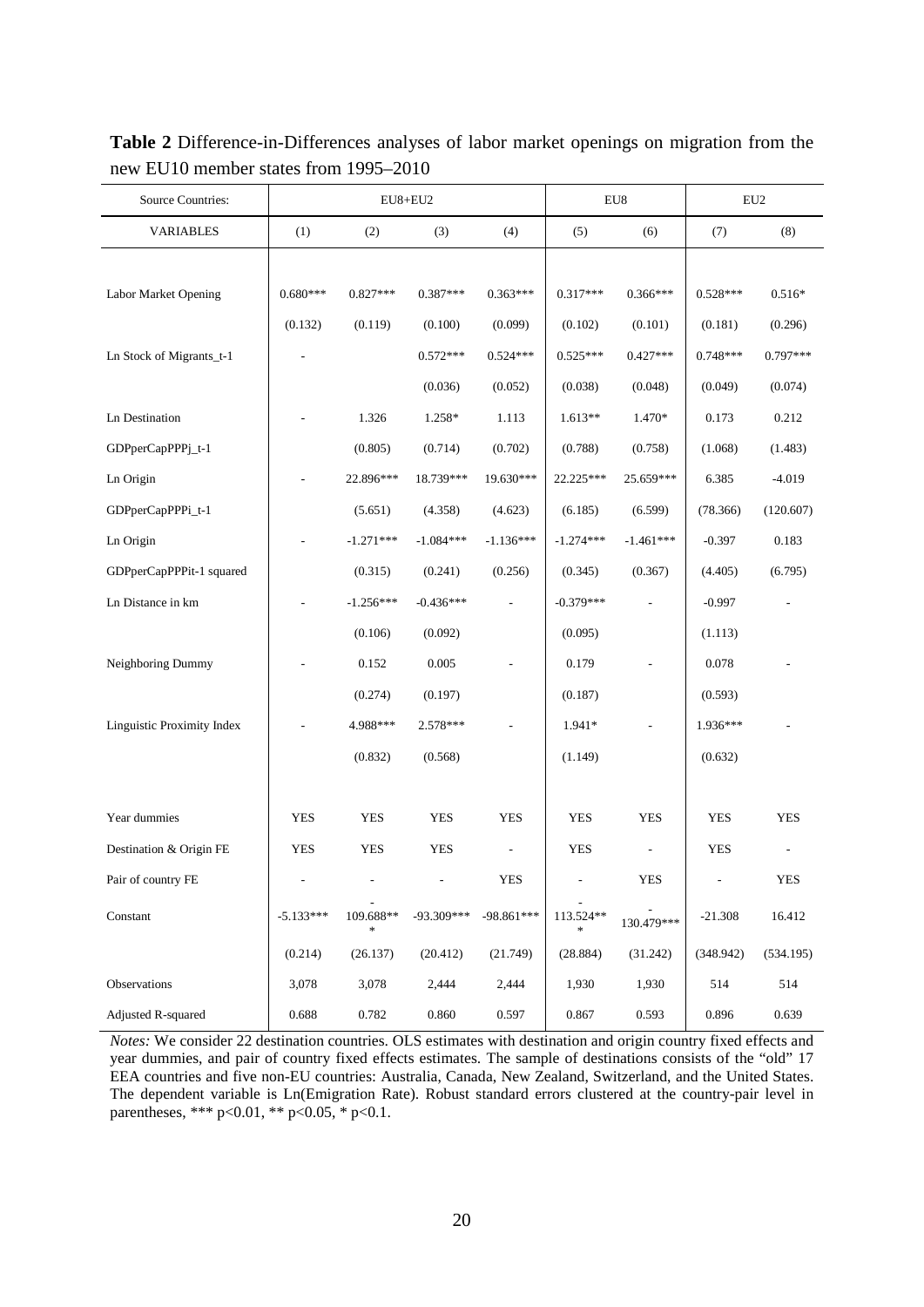Concerning the model's control variables, the coefficients of foreign population stocks from the previous year are always positive and highly significant, indicating that network effects play an important role in driving subsequent migration. This is in line with other studies (such as Bauer, Epstein, and Gang 2005; Clark et al. 2007; Pedersen et al. 2008; McKenzie and Rapoport 2010; Beine, Docquier, and Özden 2011; Adsera and Pytliková 2014). Results of the models in Table 3 indicate that a 10% increase in the stock of migrants from a certain country is associated with an increase of around 52% in the emigration rate from this country, ceteris paribus. The destination country GDP effect is rather unclear; in fact, all of the coefficients to the host countries' GDP in Table 2 turn out to be statistically insignificant. Regarding the relationship between the source country's GDP per capita and its emigration rates, the results show a strong nonlinear relationship indicating some poverty constraint effects.

In line with our expectations, a shorter distance in kilometers between countries and linguistic proximity are significantly associated with stronger emigration flows. Furthermore, one can observe that the effect of language on migration is strong: The coefficient to the linguistic proximity index is 2.5 (see column (3) in Table 2). This implies that migrant flows to countries that share the same language, compared to flows to a country with the most distant language, should be around 258% higher, ceteris paribus. This supports findings by Adsera and Pytliková (2014). Being a neighboring country seems to increase outmigration but coefficients fail to attain significance in most of the model specifications.

However, as discussed in the methodology section above, migration from the new EU member states could have been affected by EU entry, given that the newcomers could freely reside for more than three months if they proved capable to provide for themselves. Therefore, in the next step, we run regressions based on the models from Eq. 3 (columns (1), (3), and (5)) and Eq. 2 in which we include the EU entry policy variable (columns (2), (4) and (6)). In this way, we are able to separate the two distinguished effects of EU enlargement versus labor market opening.

The results shown in Table 3 demonstrate that the labor market opening effect remains positive and statistically significant even when we control for the EU entry effect; however, the coefficients are much lower than in the main analyses shown in Table 2. Specifically, the labor market opening policy variable coefficients imply that the emigration rate to a country without employment rights restrictions (as opposed to a country restricting labor market access) should be around 28% higher, ceteris paribus. Importantly, the EU entry effect is positive and significant, about 33%, which is even larger than the labor market opening effect. Again, those effects differ between the EU8 and EU2 groups. Explicitly, the labor market opening effect is slightly lower for the former group of source countries than for Bulgaria and Romania, whereas the EU entry effect is much higher for the EU2 (see columns (3) to (6) in Table 3).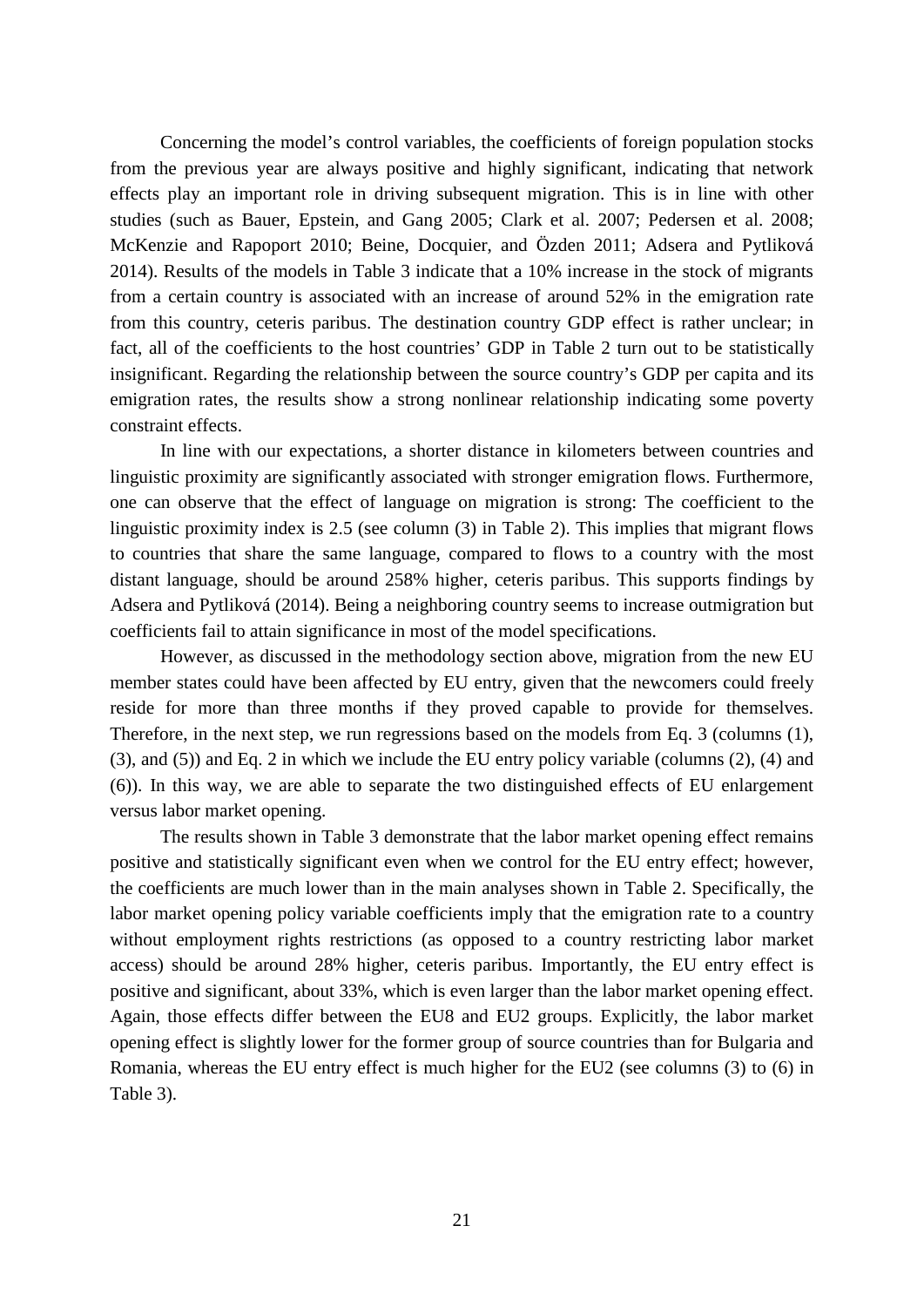|                              |                     |               |               | 22 Destinations (17 EEA+5 Non-EU Destinations) |                 |            |  |  |
|------------------------------|---------------------|---------------|---------------|------------------------------------------------|-----------------|------------|--|--|
| Source Countries:            |                     | $EU8+EU2$     |               | EU8                                            | EU <sub>2</sub> |            |  |  |
|                              | $\scriptstyle{(1)}$ | (2)           | (3)           | (4)                                            | (5)             | (6)        |  |  |
| <b>VARIABLES</b>             | <b>OLS</b>          | FE.           | OLS           | FE.                                            | <b>OLS</b>      | FE.        |  |  |
| Labor Market Opening Effect  | $0.299***$          | $0.277***$    | $0.268***$    | $0.300***$                                     | $0.356*$        | 0.345      |  |  |
|                              | (0.098)             | (0.095)       | (0.098)       | (0.099)                                        | (0.183)         | (0.296)    |  |  |
| <b>EU Enlargement Effect</b> | $0.304***$          | $0.332***$    | 0.166         | $0.246**$                                      | $0.792***$      | $0.809***$ |  |  |
|                              | (0.091)             | (0.089)       | (0.119)       | (0.115)                                        | (0.196)         | (0.185)    |  |  |
| Constant                     | $-95.255***$        | $-102.159***$ | $-114.320***$ | $-132.546***$                                  | $-62.931$       | $-23.015$  |  |  |
|                              | (20.648)            | (21.959)      | (28.818)      | (31.185)                                       | (343.523)       | (514.216)  |  |  |
| Destination & Origin FE      | <b>YES</b>          |               | <b>YES</b>    |                                                | <b>YES</b>      |            |  |  |
| Pair of country FE           |                     | <b>YES</b>    |               | <b>YES</b>                                     |                 | <b>YES</b> |  |  |
| <b>Observations</b>          | 2.444               | 2.444         | 1.930         | 1.930                                          | 514             | 514        |  |  |
| <b>Adjusted R-squared</b>    | 0.861               | 0.603         | 0.867         | 0.595                                          | 0.899           | 0.651      |  |  |

**Table 3** Difference-in-Differences analyses of labor market openings on migration flows from the new EU member states

*Notes:* There are controls for the EU enlargement in order to separate the labor market opening effects from the EU enlargement effects. OLS estimates with destination and origin country fixed effects and year dummies. Dependent Variable: Ln(Emigration Rate). Full model specification controls for migrant networks, economic factors and distance variables. Robust standard errors clustered at the country-pair level in parentheses. \*\*\*  $p<0.01$ , \*\*  $p<0.05$ , \*  $p<0.1$ .

#### **1.5.4 A Robustness Check: Analyses Using a Triple Differences Estimator**

In the next step, we perform analyses using a triple differences estimator of labor market opening and the EU enlargement to validate our previous analyses. Specifically, we add a non-treated group of source countries belonging to a post-communist bloc of countries: Albania, Croatia, Russia, and Ukraine (CEE4), as an experimental group into our DDD model setting. This exercise helps us to test whether the effect of enlargement and labor market opening was specific to the treated source countries, or whether other CEE countries that were not members of the EU or its single market during the studied period experienced similar effects.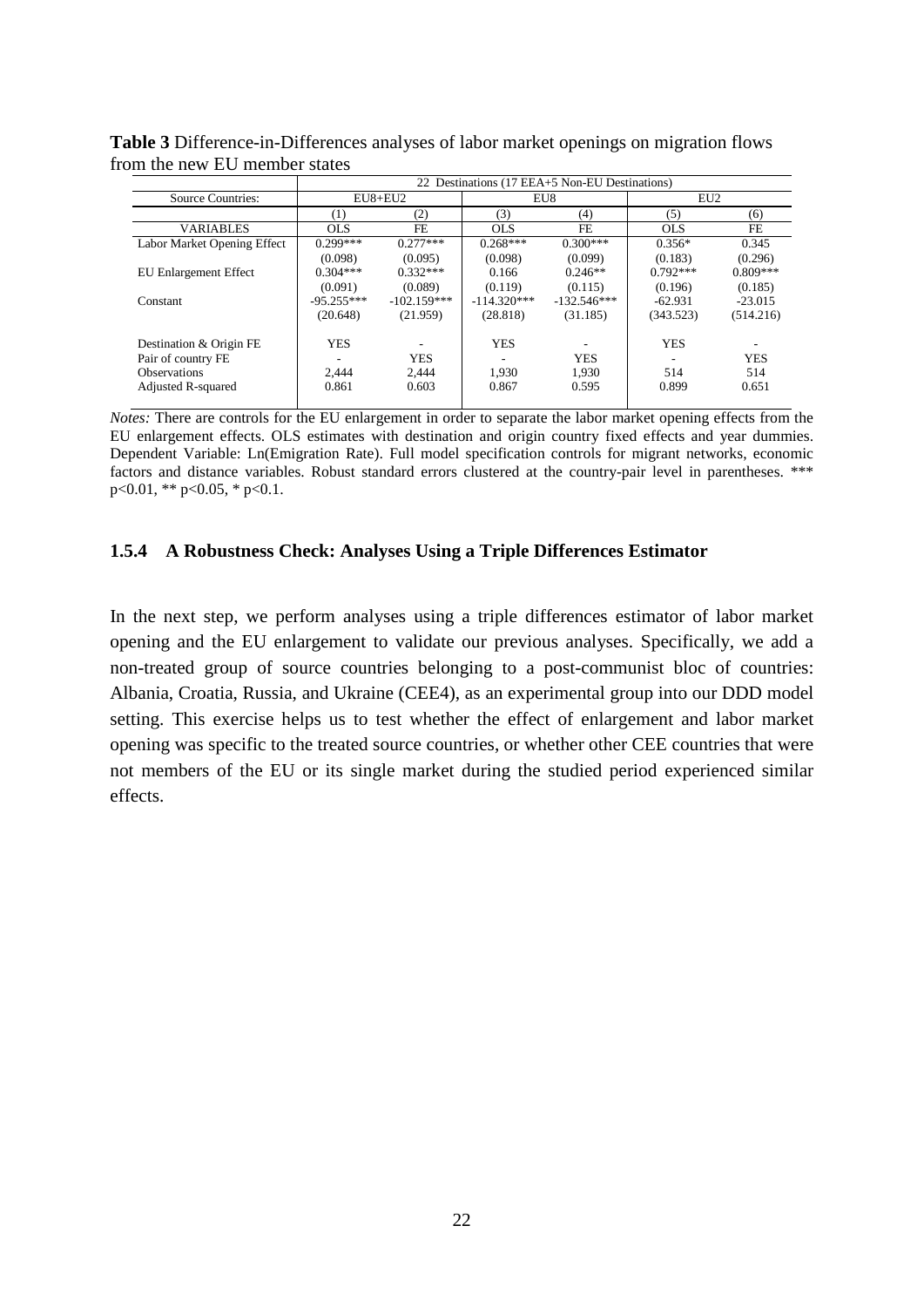|                              |                      |                       |                      | 22 Destinations (17 EEA+5 Non-EU Destinations) |                     |                  |
|------------------------------|----------------------|-----------------------|----------------------|------------------------------------------------|---------------------|------------------|
| <b>Source Countries:</b>     | EU8+EU2+CEE4         |                       | EU8+CEE4             |                                                | EU2+CEE4            |                  |
| <b>VARIABLES</b>             | (1)                  | (2)                   | (3)                  | (4)                                            | (5)                 | (6)              |
| Labor Market Opening Effect  | $0.213**$<br>(0.088) | $0.326***$<br>(0.090) | $0.214**$<br>(0.091) | $0.382***$<br>(0.093)                          | $-0.078$<br>(0.249) | 0.371<br>(0.241) |
| <b>EU Enlargement Effect</b> | $0.629***$           | $0.657***$            | $0.595***$           | $0.612***$                                     | $1.175***$          | $1.268***$       |
|                              | (0.091)              | (0.088)               | (0.112)              | (0.108)                                        | (0.170)             | (0.162)          |
| Destination & Origin FE      | <b>YES</b>           |                       | <b>YES</b>           |                                                | <b>YES</b>          |                  |
| Pair of country FE           |                      | <b>YES</b>            |                      | <b>YES</b>                                     |                     | <b>YES</b>       |
| Constant                     | $-19.686$            | $-32.123**$           | $-10.333$            | $-26.895*$                                     | $-20.630$           | $-34.084$        |
|                              | (13.617)             | (13.983)              | (14.328)             | (14.427)                                       | (21.489)            | (20.662)         |
|                              |                      |                       |                      |                                                |                     |                  |
| <b>Observations</b>          | 3,344                | 3,344                 | 2,830                | 2,830                                          | 1,414               | 1,414            |
| Adjusted R-squared           | 0.865                | 0.530                 | 0.868                | 0.509                                          | 0.894               | 0.511            |

**Table 4** Triple differences analyses of labor market openings and EU enlargements from 1995–2010

*Notes*: The experimental group of source countries includes Albania, Croatia, Russia, and Ukraine. The dependent variable is Ln(Emigration Rate). Included controls are: networks, economic and distance variables, and time dummies. Robust standard errors clustered on country pairs level, \*\*\*  $p<0.01$ , \*\*  $p<0.05$ , \*  $p<0.1$ .

As seen from Table 4, both labor market opening and EU enlargement policy variables have significantly positive coefficients. Compared to the DD analyses, the DDD analyses show a much larger EU entry effect. Specifically, the EU entry effect is around 66%, whereas the labor market opening is of similar magnitude as in Tables 2 and 3—around 33%. This finding shows that the treated group of countries (EU8 and EU2) experienced significantly different, positive effects of labor market opening and EU accession, compared to the nontreated countries (CEE4). Again, both EU entry and labor market opening effects differ between the EU8 and EU2 groups of source countries. Based on both the difference-indifferences and triple differences indicator, it seems that the EU entry effect is much stronger than the labor market opening effect for Romania and Bulgaria, whereas the coefficients are about the same for the EU8 countries (see columns  $(3)$  to  $(6)$  in Tables 3 and 4).<sup>[11](#page-19-1)</sup>

#### **1.5.5 The Responsiveness of Migration Flows to Economic Shocks**

We now turn our attention to the question whether post-enlargement migrants responded to diverse macroeconomic shocks that the Great Recession inflicted on European labor markets. For this purpose, we introduce a set of variables that measure the economic conditions in

<sup>&</sup>lt;sup>11</sup> As an additional robustness check, we performed "placebo" analyses, in which we restricted the time period to years 1995–2003, prior the first EU eastern enlargement. For the labor market openings, we "moved" the time, meaning we set the year 1997 instead of year 2004 and year 2000 instead of year 2007, and so on. The idea being that if there was a placebo "effect" from labor market opening or EU entry, there would be reason to be suspicious of the main estimates. The results validated our analyses presented above since none of the placebo estimates were statistically significant. The placebo analyses result tables are available from the authors upon request.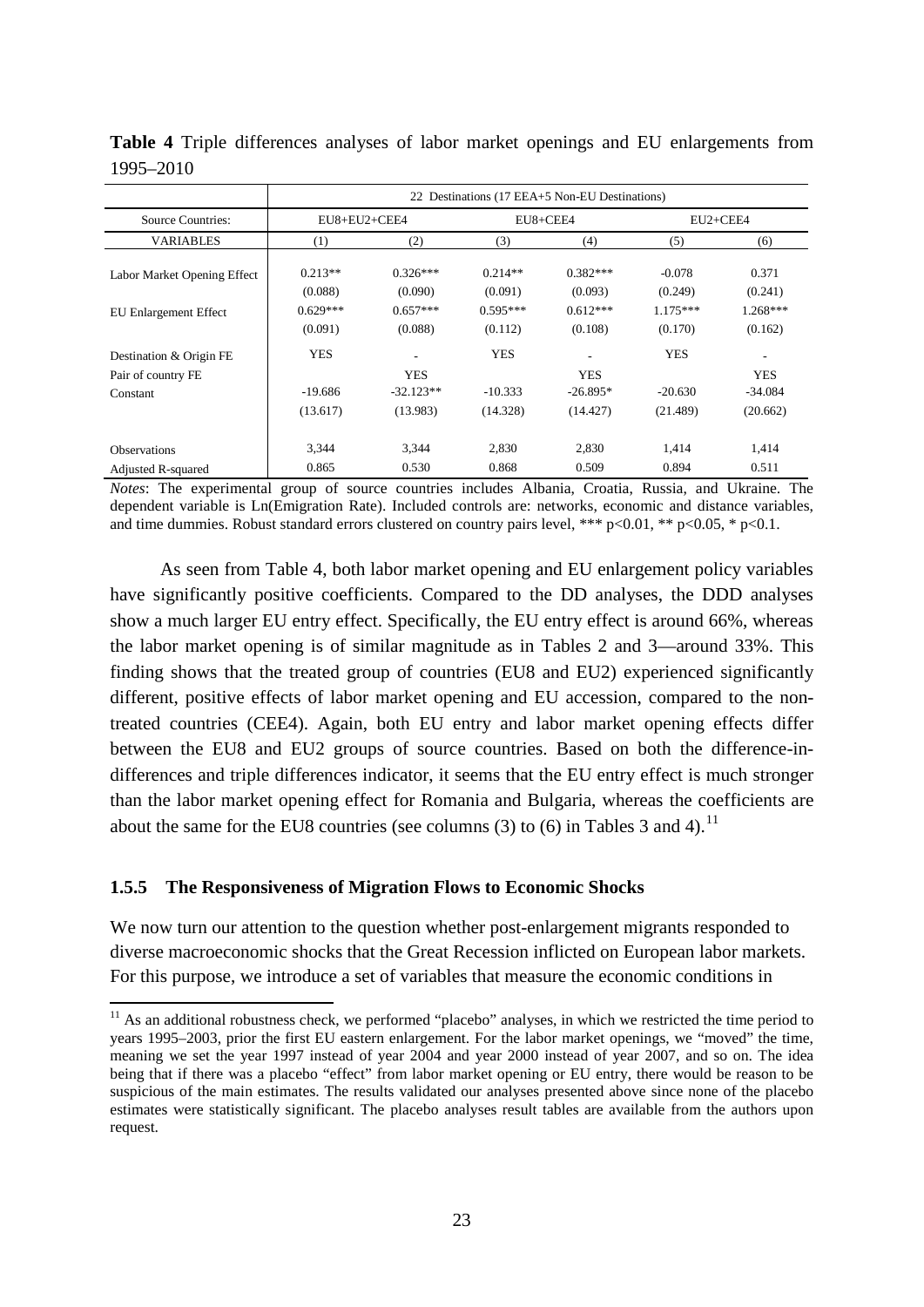sending and receiving countries, such as GDP growth rates and unemployment rates in source and destination countries. In the analysis, all these variables are in logarithms and lagged by one year, to capture that if they affect migration flows they do so with a lag. In addition, lagging these variables reduces the problem of endogeneity, whereby these three variables might be affected by migration flows.

Using the same models as in Table 3, Table 5 reports the results for these variables as follows: (i) the first two columns show models with unemployment rates only, (ii) columns (3) and (4) with GDP growth in the destination and source country only, and (iii) the two last columns with both unemployment rates and GDP growth jointly. As our main results regarding the effects of other explanatory variables did not change after including macroeconomic variables, we only report the results for these variables as well as the coefficients of the labor market opening policy variable and the EU entry variable.

|                                                                                            | 22 Destinations (17 EEA+5 Non-EU Destinations)<br>$EU8 + EU2$ |                               |                                 |                                 |                                |                                |  |  |  |  |  |  |  |  |
|--------------------------------------------------------------------------------------------|---------------------------------------------------------------|-------------------------------|---------------------------------|---------------------------------|--------------------------------|--------------------------------|--|--|--|--|--|--|--|--|
| Source Countries:                                                                          |                                                               |                               |                                 | $EU8 + EU2$                     | $EU8 + EU2$                    |                                |  |  |  |  |  |  |  |  |
|                                                                                            | (1)                                                           | (2)                           | (3)                             | (4)                             | (5)                            | (6)                            |  |  |  |  |  |  |  |  |
| <b>VARIABLES</b>                                                                           | <b>OLS</b>                                                    | FE.                           | <b>OLS</b>                      | <b>FE</b>                       | <b>OLS</b>                     | F <sub>E</sub>                 |  |  |  |  |  |  |  |  |
| Labor Market Opening Effect                                                                | $0.290***$<br>(0.097)                                         | $0.268***$<br>(0.094)         | $0.288***$<br>(0.109)           | $0.310***$<br>(0.107)           | $0.284***$<br>(0.109)          | $0.309***$<br>(0.108)          |  |  |  |  |  |  |  |  |
| <b>EU Enlargement Effect</b>                                                               | $0.308***$<br>(0.088)                                         | $0.334***$<br>(0.084)         | $0.350***$<br>(0.084)           | $0.328***$<br>(0.083)           | $0.364***$<br>(0.081)          | $0.337***$<br>(0.079)          |  |  |  |  |  |  |  |  |
| Log (Unemployment rate<br>destination) t-1                                                 | $-0.404***$                                                   | $-0.406***$                   |                                 |                                 | $-0.327***$                    | $-0.282**$                     |  |  |  |  |  |  |  |  |
|                                                                                            | (0.123)                                                       | (0.120)                       |                                 |                                 | (0.124)                        | (0.121)                        |  |  |  |  |  |  |  |  |
| Log (Unemployment rate)<br>origin) $t-1$                                                   | 0.033                                                         | 0.043                         |                                 |                                 | 0.018                          | 0.073                          |  |  |  |  |  |  |  |  |
|                                                                                            | (0.102)                                                       | (0.104)                       |                                 |                                 | (0.124)                        | (0.126)                        |  |  |  |  |  |  |  |  |
| $Log(GDP$ growth destination)<br>$t-1$                                                     |                                                               |                               | $0.112***$                      | $0.093***$                      | $0.114***$                     | $0.095***$                     |  |  |  |  |  |  |  |  |
| $Log(GDP$ growth source) $t-1$                                                             |                                                               |                               | (0.026)<br>$-0.047*$<br>(0.025) | (0.025)<br>$-0.046*$<br>(0.024) | (0.026)<br>$-0.043$<br>(0.026) | (0.025)<br>$-0.039$<br>(0.025) |  |  |  |  |  |  |  |  |
| Constant                                                                                   | $-90.909***$<br>(22.109)                                      | $-96.769***$<br>(23.321)      | $-93.190***$<br>(22.308)        | $-95.861***$<br>(23.140)        | $-89.287***$<br>(22.997)       | $-92.936***$<br>(23.808)       |  |  |  |  |  |  |  |  |
| Destination & Origin FE<br>Pair of country FE<br><b>Observations</b><br>Adjusted R-squared | <b>YES</b><br>2,424<br>0.862                                  | <b>YES</b><br>2,424<br>0.9065 | <b>YES</b><br>2,007<br>0.861    | <b>YES</b><br>2.007<br>0.590    | <b>YES</b><br>1,998<br>0.861   | <b>YES</b><br>1,998<br>0.590   |  |  |  |  |  |  |  |  |

**Table 5** Difference-in-difference analysis of labor market openings and EU enlargements and analyses of the economic cycle's effects on migration from 1995–2010

*Notes:* Dependent Variable: Ln(Emigration Rate). All models control for migrant networks, economic factors and distance variables. Robust standard errors clustered at the country-pair level in parentheses. \*\*\*  $p<0.01$ , \*\*  $p<0.05$ , \*  $p<0.1$ .

The coefficients of the unemployment rate at the destination are significantly negative across most model and sample specifications. This implies that employment opportunities in destinations are indeed important for the predominantly labor-related migration of workers from the new EU countries. Regarding the source country unemployment rates, the coefficients are statistically insignificant. A clear picture also emerges in terms of the effects of GDP growth on migration flows, namely that a dynamic receiving economy attracts more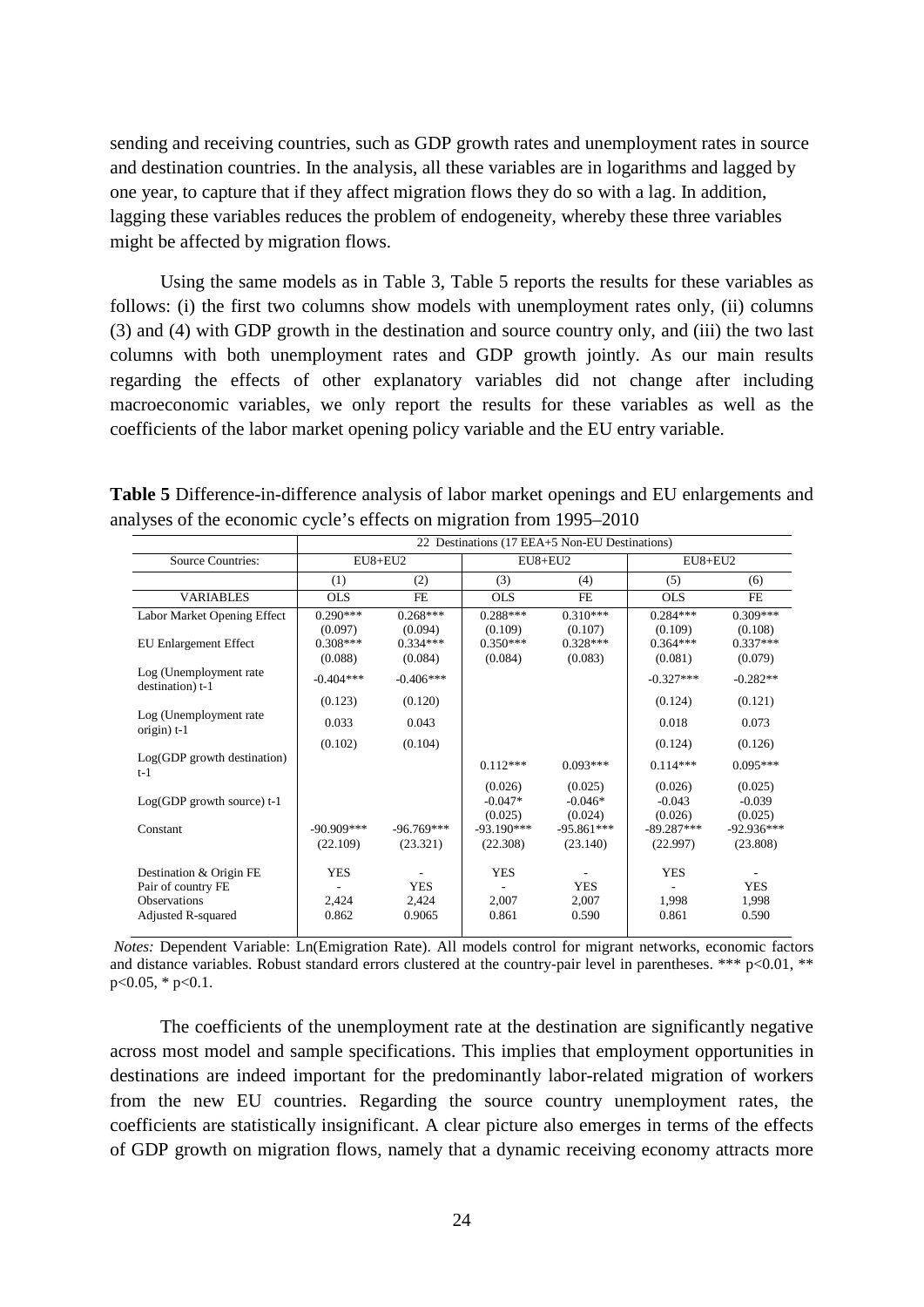workers whereas a strong source labor market retains its laborers, i.e. sends fewer migrants. When the two measures (unemployment rates and GDP growth) enter the same regressions, the effect of origin country GDP growth becomes statistically insignificant (see columns (5) and (6) of Table 5). This signals that post-enlargement migration was responding mainly to the economic conditions in the receiving rather than sending member states. We do not report the results from a triple differences estimator, as they are essentially the same as in the difference-in-difference analysis.

#### **1.6 Conclusions**

The European Union's eastern enlargements in 2004 and 2007 created a natural experiment: Citizens of the new EU member states were given the right to travel and reside in any of the old EU or EFTA member states in the short term with few restrictions; their employment, in contrast, was subject to potentially significant restrictions that each of the old member states had the option of imposing for up to seven years. Some of the old members imposed no restrictions, whereas others imposed select constraints but later lifted them, while other members continued to maintain restrictions for seven years after the respective enlargement.

This chapter examined the relationship between these varying labor market policies, economic shocks, and the responses of migrants from the NMSs. Based upon a difference-indifferences and triple differences estimator, the results show that the estimated effect of opening home labor markets to NMS migrants is significantly positive. These results hold even when we control for the overall effect of "EU entry" on migration, in which we compare migration flows from CEE countries during the EU eastern enlargements in both 2004 and 2007 to migration flows to non-EU destination countries. In fact, the estimated "EU entry" effect is positive and significant in all difference-in-differences as well as triple differences model specifications, and is larger than the "labor market opening" effect. Driven by the migration surge shortly after EU accession and labor market opening and with flows concentrated into a smaller number of destination countries that liberalized their labor market access, the effects of these two variables are stronger for the EU2 countries. Thus granting immigrants the same employment and residential rights that natives have constitutes an important determinant of international migration. Furthermore, the impact on migration flows from income, as well as from linguistic and physical distance, aligns with theoretical predictions.

An important result is that the destination country's business cycle matters and migration responds to it—stronger GDP growth and lower unemployment lead to additional immigration from NMSs. The economic shocks at origin as measured by GDP growth and unemployment rates seem not to have a significant effect on migration from the new EU member states. This result may signal that a stratum of mobile workers, who sought job opportunities abroad for reasons beyond the current shock to the home economy, responding rather to the current economic conditions in competing destinations, emerged in the sending countries. However, it does not imply that the conditions in the domestic labor market did not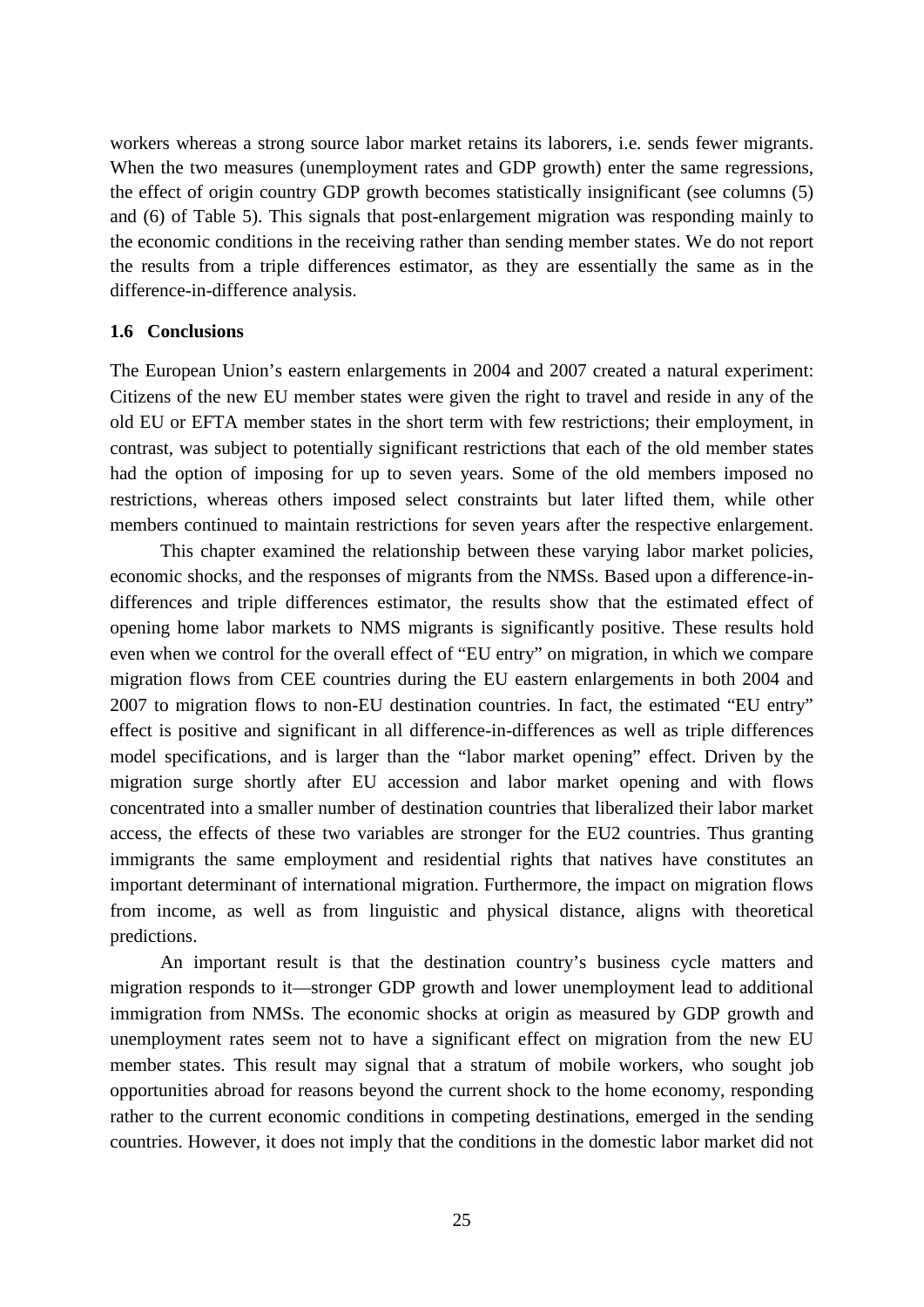matter. Adverse initial economic conditions after the fall of the Iron Curtain, lengthy catching up with western peers, as well as feeble welfare systems and labor market institutions are probably the key reasons behind this emergent group of east-west migrants; they sought employment opportunities abroad, and by doing so helped Europe to adjust to east-west asymmetries, as well as short-run shocks across EU member states.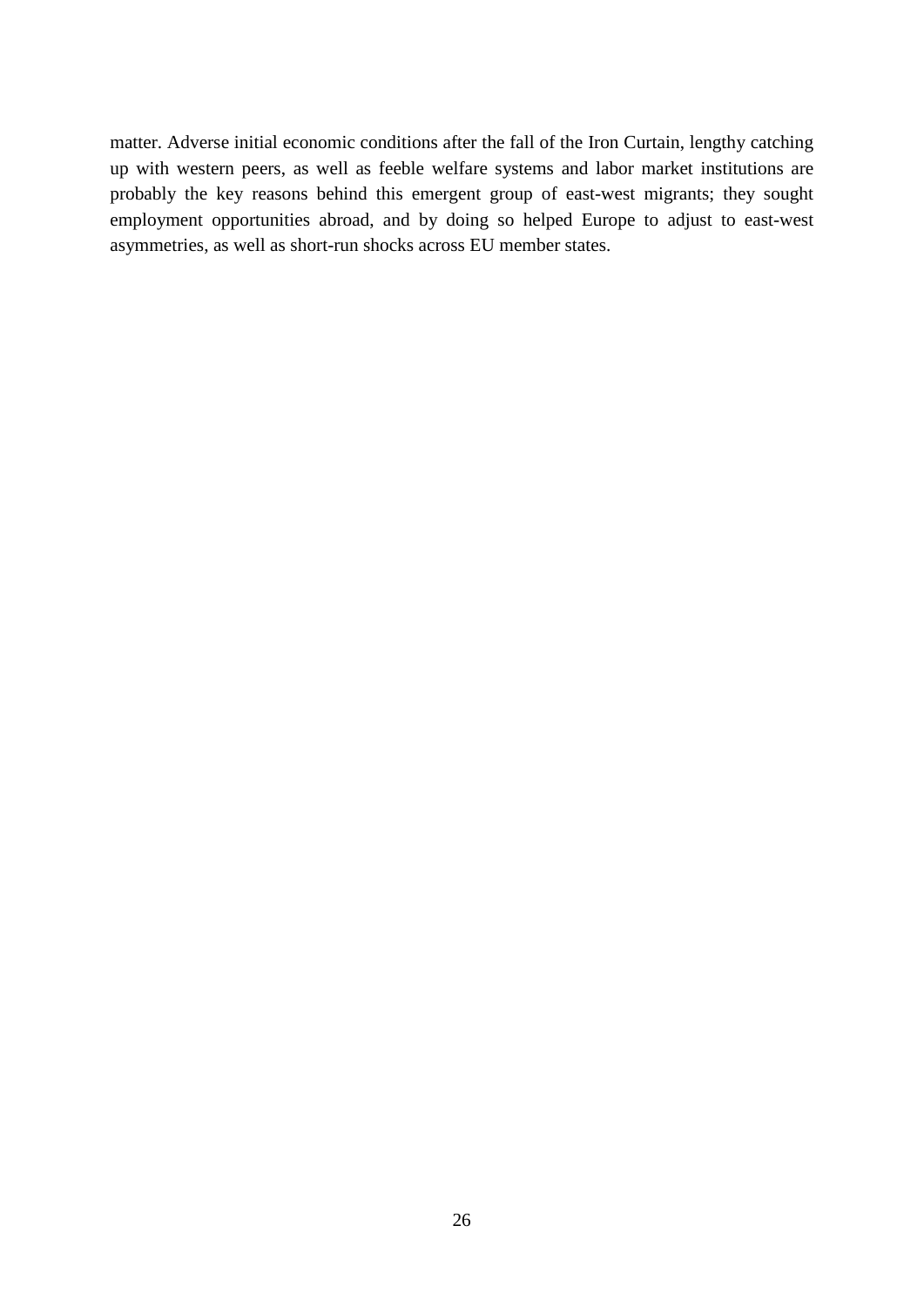#### **References**

Adsera A, Pytliková M (2014) The role of language in shaping international migration. Econ J forthcoming

Anderson B, Ruhs M, Rogaly B, Spencer S (2006) Fair Enough? Central and East European Migrants in Low-Wage Employment in the UK. Joseph Rowntree Foundation, London

Bauer T, Epstein G, Gang I (2005) Enclaves, Language, and the Location Choice of Migrants. J Popul Econ 18(4):649–662

Begg I, Enderlein H, Le Cacheux J, Mrak M (2008) Financing of the European Union budget. Directorate General for Budget, European Commission

Beine M, Docquier F, Özden Ç (2011) Diasporas. J Dev Econ 95(1):30–41

Blanchflower DG, Shadforth C (2009) Fear, Unemployment and Migration. The Economic Journal 119(535):F136–F182

Borjas GJ (2003) The Labor Demand Curve is Downward Sloping: Reexamining the Impact of Immigration on the Labor Market. Q J Econ 118(4):1335–1374

Card D (1990) The Impact of the Mariel Boatlift on the Miami Labor Market. Ind Labor Relat Rev 43(2):245–257

Clark X, Hatton TJ, Williamson JG (2007) Explaining U.S. Immigration, 1971-1998. Rev Econ Stat 89(2):359–373

Chiquiar D, Hanson G (2005) International Migration, Self-Selection, and the Distribution of Wages: Evidence from Mexico and the U.S. J Polit Econ 113(2):239–281

Chiswick BR, Miller PW (2012) Negative and Positive Assimilation, Skill Transferability, and Linguistic Distance. J Hum Cap 6(1):35–55

Constant AF (2013) Sizing It Up: Labor Migration Lessons of the EU Enlargement to 27. In: Gortázar C, Parra C, Segaert B, Timmerman C (eds) European Migration and Asylum Policies: Coherence or Contradiction. Bruylant, Belgium, p 49–77

Constant AF (2014) [Do migrants take the jobs of native workers?](http://wol.iza.org/articles/do-migrants-take-the-jobs-of-native-workers) IZA World of Labor

Del Boca D, Venturini A (2014, forthcoming) Migration in Italy is backing the old age welfare. In: Kahanec M, Zimmermann KF (eds) Labor Migration, EU Enlargement, and the Great Recession. Springer, Heidelberg, Berlin

Dustmann C, Casanova M, Fertig M, Preston I, Schmidt CM (2003) The Impact of EU Enlargement on Migration Flows. Home Office Online Report 25/03

Elsner B (2013a) Emigration and Wages: The EU Enlargement Experiment. J Int Econ 91(1):154–163

Elsner B (2013b) Does Emigration Benefit the Stayers? Evidence from EU Enlargement. J Popul Econ 26(2):531–553

Elsner B, Zimmermann KF (2014, forthcoming) 10 Years After: EU Enlargement, Closed Borders, and Migration to Germany. In: Kahanec M, Zimmermann KF (eds) Labor Migration, EU Enlargement, and the Great Recession. Springer, Heidelberg, Berlin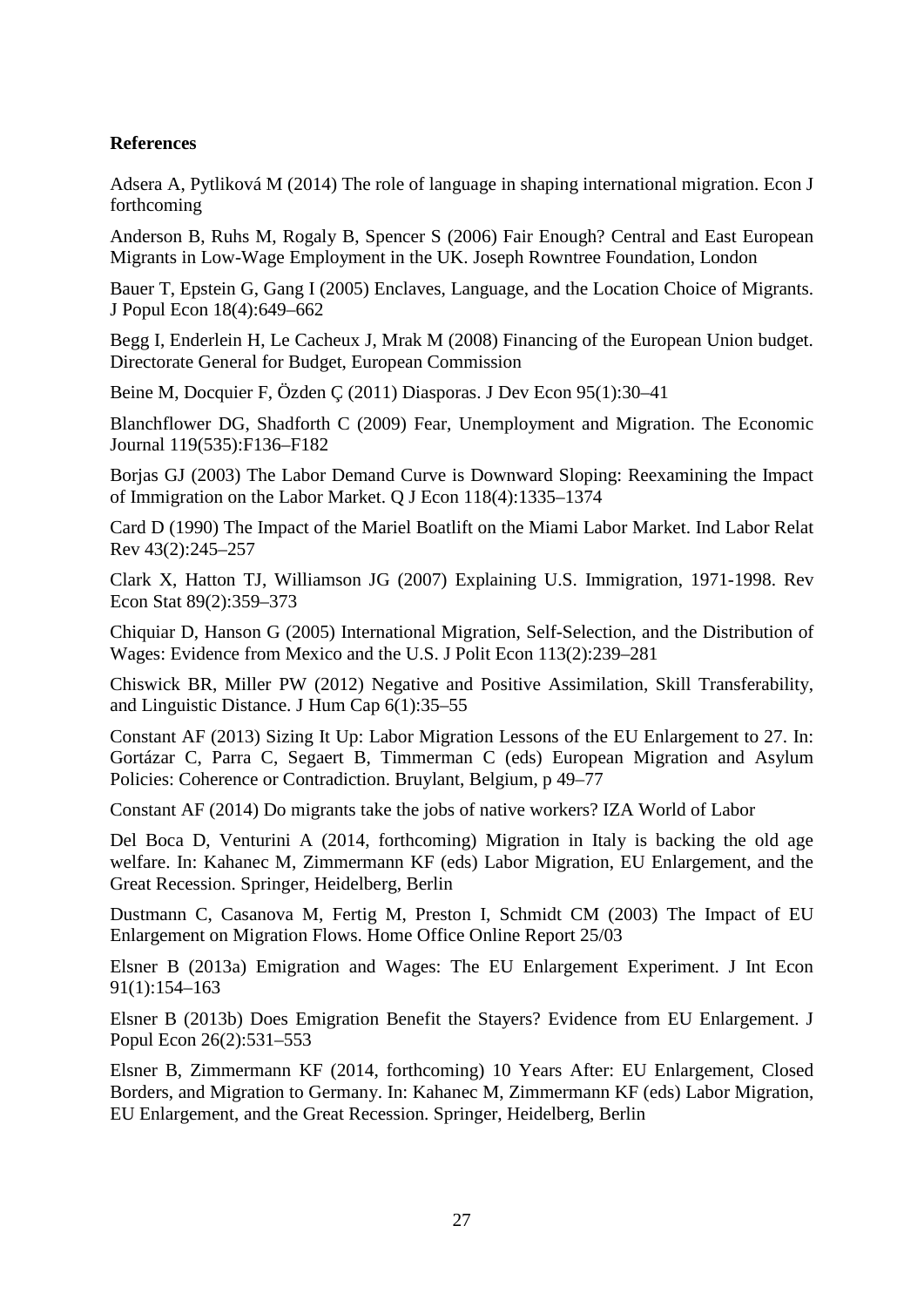Frijters P, Haisken-DeNew JP, Shields MA (2004) Investigating the Patterns and Determinants of Life Satisfaction in Germany Following Reunification. J Hum Resour 39(3):649–674

Giulietti C (2014) The welfare magnet hypothesis and the welfare take-up of migrants. IZA World of Labor

Giulietti C, Guzi M, Kahanec M, Zimmermann KF (2013) Unemployment Benefits and Immigration: Evidence from the EU. Int J Manpower 34(1): 24–38

Giulietti C, Wahba J (2013) Welfare Migration. In: Constant AF, Zimmermann KF (eds) International Handbook on the Economics of Migration. Edward Elgar Publishing, Cheltenham, UK, Northampton, US, p 489–504

Grogger J, Hanson GH (2011) Income maximization and the selection and sorting of international migrants. J Dev Econ 95(1):42–57

Hatton TJ, Williamson JG (2005) What Fundamentals Drive World Migration? In: Borjas GJ, Crisp J (eds) Poverty, International Migration and Asylum. Palgrave-Macmillan, UK, p 15–38

Hazans M, Philips K (2010) [The Post-Enlargement Migration Experience in the Baltic Labor](http://www.iza.org/en/webcontent/publications/papers/viewAbstract?dp_id=5878)  [Markets.](http://www.iza.org/en/webcontent/publications/papers/viewAbstract?dp_id=5878) In: Kahanec M, Zimmermann KF (eds) EU Labor Markets After Post-Enlargement Migration. Springer, Berlin, Heidelberg, p 255–304

Holland D, Fic T, Rincon-Aznar A, Stokes L, Paluchowski P (2011) Labour mobility within the EU. The impact of enlargement and the functioning of the transitional arrangements. Final report, National Institute of Economic and Social Research, London

Kaczmarczyk P, Mioduszewska M, Żylicz A (2010) Impact of the post-accession migration on the Polish labor market. In: Kahanec M, Zimmermann KF (eds) EU Labor Markets After Post-Enlargement Migration. Springer, Berlin, Verlag, p 219–254

Kahanec, M (2012) Skilled Labor Flows: Lessons from the European Union, IZA Research Report No. 49 (also available as Kahanec M (2013) Skilled Labor Flows: Lessons from the European Union, Social Protection and Labor. World Bank Discussion Paper No. SP 1301)

Kahanec M (2013) Labor Mobility in an Enlarged European Union. In: Constant AF, Zimmermann KF (eds.) International Handbook on the Economics of Migration. Edward Elgar, Cheltenham, p 137–152

Kahanec M, Zimmermann KF, Kurekova L, Biavaschi C (2013) Labour Migration from EaP Countries to the EU – Assessment of Costs and Benefits and Proposals for Better Labour Market Matching. IZA Research Report No. 56

Kahanec M, Zimmermann KF (2009) International Migration, Ethnicity and Economic Inequality. In: Salverda W, Nolan B, Smeeding TM (eds) The Oxford Handbook of Economic Inequality. Oxford University Press, Oxford, p 455–490

Kahanec M, Zimmermann KF (eds) (2010) EU Labor Markets after Post-enlargement Migration. Springer, Berlin

Lebhart G (2003) Volkszählung 2001: Geburtsland und Staatsangehörigkeit. Statistische Nachrichten 4/2003

Longhi S, Nijkamp P, Poot J (2005) The impact of immigration on the employment of natives in regional labour markets: A meta-analysis. ISER Working Paper Series No. 2006-10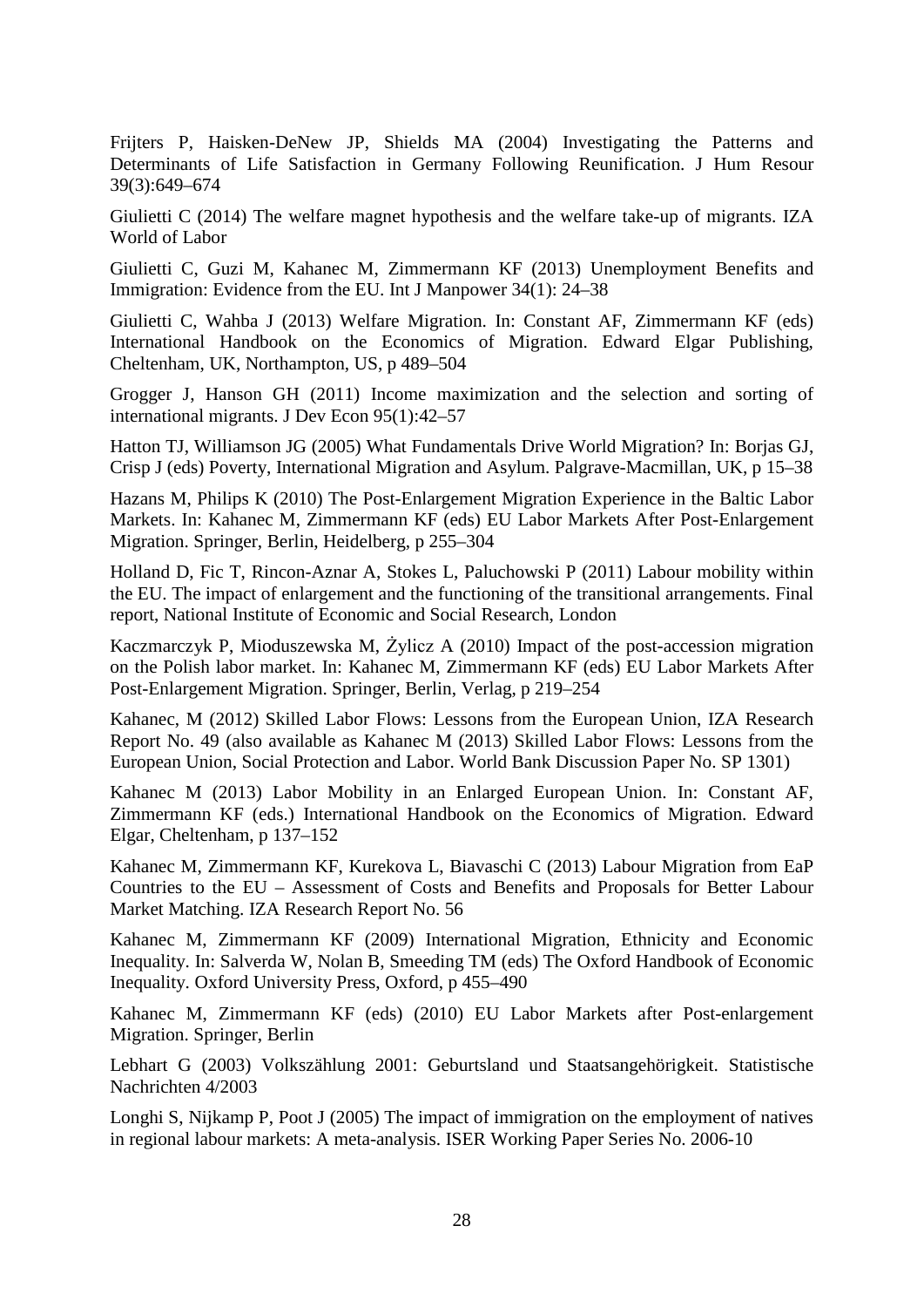Massey DS, Arango J, Hugo G, Kouaci A, Pellegrino A, Taylor EJ (1993) Theories of International Migration: A Review and Appraisal. Popul Dev Rev 19(3):431–466

McKenzie D, Rapoport H (2010) Self-Selection Patterns In Mexico-U.S. Migration: The Role of Migration Networks. Rev Econ Stat 92(4):811–821

Meardi G (2012) [Social Failures of EU Enlargement. A Case of Workers Voting with Their](http://books.google.co.uk/books/about/Social_Failures_of_EU_Enlargement.html?hl=&id=iluMZwEACAAJ)  [Feet.](http://books.google.co.uk/books/about/Social_Failures_of_EU_Enlargement.html?hl=&id=iluMZwEACAAJ) Routledge, London

Munshi K (2003) Networks in the modern economy: Mexican migrants in the US labor market. Q J Econ 118(2):549–599

Ortega F, Peri G (2009) The Causes and Effects of International Migrations: Evidence from OECD Countries 1980–2005. National Bureau of Economic Research Working Paper 14833

Pedersen PJ, Pytliková M, Smith N (2008) Selection and Network Effects – Migration Flows into OECD Countries, 1990-2000. Eur Econ Rev 52(7):1160–1186

Peri G (2014) [Do immigrant workers depress the wages of native workers?](http://wol.iza.org/articles/do-immigrant-workers-depress-the-wages-of-native-workers) IZA World of Labor

Rodríguez-Planas N, Farré L (2014, forthcoming) Migration, crisis and adjustment in an enlarged E(M)U: The Spanish perspective. In: Kahanec M, Zimmermann KF (eds) Labor Migration, EU Enlargement, and the Great Recession. Springer, Heidelberg, Berlin

Roy AS (1997) Job displacement effects of Canadian immigrants by country of origin and occupation. [Int Migr Rev](http://www.ncbi.nlm.nih.gov/pubmed/12320903) 31(1):150**–**161

Safi M (2010) Immigrants' Life Satisfaction in Europe: Between Assimilation and Discrimination. Eur Sociol Rev 26(2):159–176

Sjastaad L (1962) The Costs and Returns of Human Migration. J Polit Econ (70):80–93

Zaiceva A (2014) Has post-enlargement emigration harmed the new EU member states? IZA World of Labor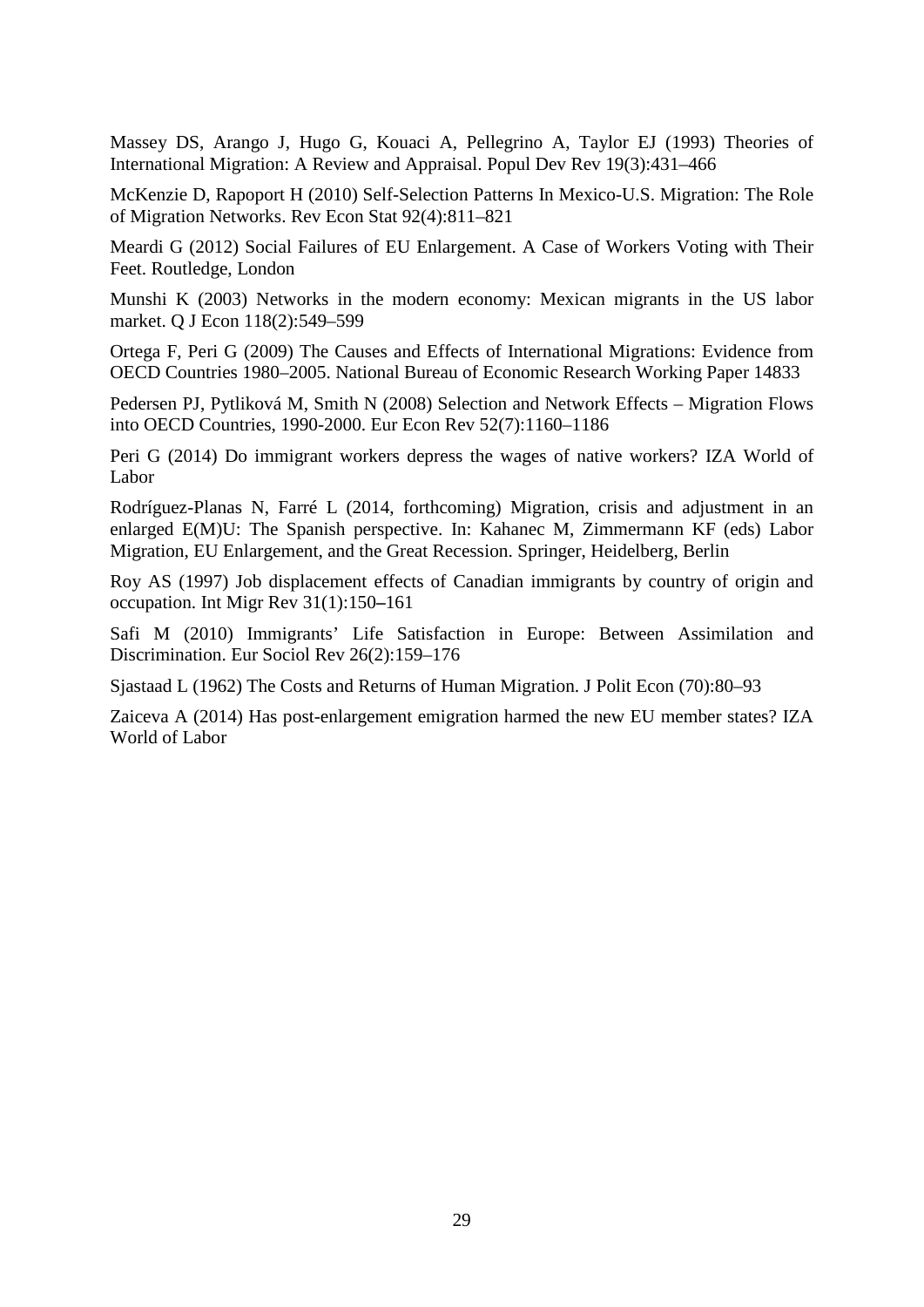# **Appendix**

# **Table A1** Foreign Population Inflows: Definitions and Sources

| <b>Migration flows</b><br>to: | <b>Definition of</b><br>"foreigner" based on:        | <b>Source</b>                                                                                                                                                                                                                                                                |
|-------------------------------|------------------------------------------------------|------------------------------------------------------------------------------------------------------------------------------------------------------------------------------------------------------------------------------------------------------------------------------|
| Australia                     | Country of birth                                     | Permanent and long-term arrivals, Government of Australia, DIMA, Dept. of<br>Immigration and Multicultural Affairs<br>http://www.immi.gov.au/media/statistics/index.htm                                                                                                      |
| Austria                       | Citizenship                                          | Population Register, Statistik Austria (1997-2002), Wanderungsstatistik 1996-<br>2001, Vienna                                                                                                                                                                                |
| <b>Belgium</b>                | Citizenship                                          | Population Register, Institut National de Statistique                                                                                                                                                                                                                        |
| <b>Bulgaria</b>               | Citizenship                                          | Eurostat                                                                                                                                                                                                                                                                     |
| Canada                        | Country of birth                                     | Issues of permanent residence permit, Statistics Canada-Citizenship and<br>Immigration Statistics; flow is defined as a sum of foreign students, foreign workers<br>and permanent residents<br>http://www.cic.gc.ca/english/resources/statistics/facts2009/glossary.asp      |
| <b>Cyprus</b>                 | Citizenship                                          | Eurostat                                                                                                                                                                                                                                                                     |
| <b>Czech Republic</b>         | Citizenship                                          | Permanent residence permit and long-term visa, Population Register, Czech<br><b>Statistical Office</b>                                                                                                                                                                       |
| <b>Denmark</b>                | Citizenship                                          | Population Register, Danmarks Statistik                                                                                                                                                                                                                                      |
| <b>Estonia</b>                | Citizenship                                          | Eurostat                                                                                                                                                                                                                                                                     |
| <b>Finland</b>                | Citizenship                                          | Population Register, Finish central statistical office                                                                                                                                                                                                                       |
| <b>France</b>                 | Citizenship                                          | Statistics on long-term migration produced by the Institut national d'études<br>démographiques (INED) on the base on residence permit data (validity at least 1<br>year) transmitted by the Ministry of Interior                                                             |
| Germany                       | Citizenship                                          | Population Register, Statistisches Bundesamt                                                                                                                                                                                                                                 |
| Greece                        | Citizenship                                          | Laborur force survey, National Statistical Service of Greece; 2006-2007 Eurostat                                                                                                                                                                                             |
| <b>Hungary</b>                | Citizenship                                          | Residence permits, National Hungary statistical office                                                                                                                                                                                                                       |
| <b>Iceland</b>                | Citizenship                                          | Population Register, Hagstofa Islands national statistical office                                                                                                                                                                                                            |
| <b>Ireland</b>                | Country of birth                                     | Laborur Force Survey, Central Statistical Office; very aggregate, only very few<br>individual origins                                                                                                                                                                        |
| <b>Italy</b>                  | Citizenship                                          | Residence Permits, ISTAT                                                                                                                                                                                                                                                     |
| Latvia                        | Citizenship                                          | Eurostat                                                                                                                                                                                                                                                                     |
| Lithuania                     | Citizenship                                          | Eurostat                                                                                                                                                                                                                                                                     |
| Luxembourg                    | Citizenship                                          | Population Register, Statistical Office Luxembourg                                                                                                                                                                                                                           |
| <b>Malta</b>                  | Citizenship                                          | Eurostat                                                                                                                                                                                                                                                                     |
| <b>Netherlands</b>            | Country of birth                                     | Population Register, CBS                                                                                                                                                                                                                                                     |
| <b>New Zealand</b>            | Last Permanent Residence                             | Permanent and Long-term ARRIVALS (Annual-Dec); Census, Statistics New<br>Zealand                                                                                                                                                                                             |
| <b>Norway</b>                 | 1979-1984 Country of origin<br>1985-2009 Citizenship | Population Register, Statistics Norway                                                                                                                                                                                                                                       |
| Poland                        | Country of origin                                    | Administrative systems (PESEL, POBYT), statistical surveys (LFS, EU-SILC,<br>Population censuses), Central Statistical Office of Poland                                                                                                                                      |
| Portugal                      | Citizenship                                          | Residence Permit, Ministry of Interior                                                                                                                                                                                                                                       |
| Romania                       | Citizenship                                          | Eurostat                                                                                                                                                                                                                                                                     |
| <b>Russian Federation</b>     | Citizenship                                          | OECD Source International Migration data                                                                                                                                                                                                                                     |
| Slovakia                      | Country of origin                                    | Permanent residence permit and long-term visa, Slovak Statistical Office                                                                                                                                                                                                     |
| Slovenia                      | Citizenship                                          | Data for 1996-1997 taken from UN migration data; 1998-2009 Eurostat                                                                                                                                                                                                          |
| Spain                         | Country of origin                                    | Residence Permit, Ministry of Interior                                                                                                                                                                                                                                       |
| Sweden                        | Citizenship                                          | Population Register, Statistics Sweden                                                                                                                                                                                                                                       |
| <b>Switzerland</b>            | Citizenship                                          | Register of Foreigners, Federal Foreign Office of Switzerland                                                                                                                                                                                                                |
| <b>United Kingdom</b>         | Citizenship                                          | Residence permits for at least 12 months; IPS—office for national statistics, and<br><b>EUROSTAT</b>                                                                                                                                                                         |
| <b>United States</b>          | Country of birth                                     | US Census Bureau Current Population Survey (CPS); U.S. Department of<br>Homeland Security: Yearbook of Immigration Statistics; persons obtaining Legal<br>Permanent Resident Status by Region and Country of birth<br>www.dhs.gov/ximgtn/statistics/publications/LPR06.shtm) |

Source: Adsera and Pytliková (2014)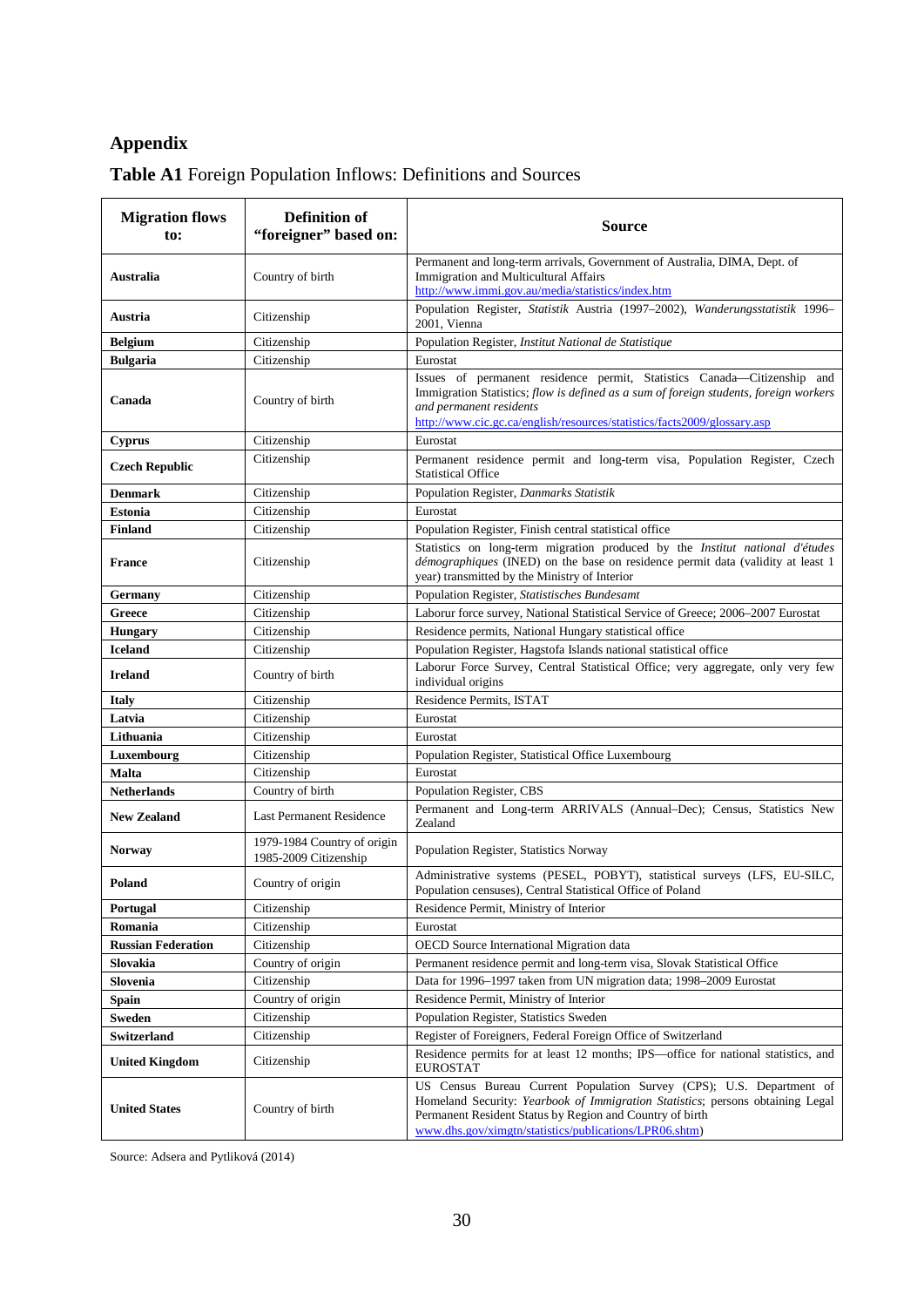| <b>Foreign population</b><br>stock in: | Definition of "foreigner"<br>based on:              | <b>Source</b>                                                                                                                                                                                                                                             |
|----------------------------------------|-----------------------------------------------------|-----------------------------------------------------------------------------------------------------------------------------------------------------------------------------------------------------------------------------------------------------------|
| <b>Australia</b>                       | Country of birth                                    | Census of Population and Housing, Australian Bureau of Statistics                                                                                                                                                                                         |
| Austria                                | Country of birth                                    | Statistics Austria, Population Census 2001 and Population Register 2001-<br>2009; for census year 1981 and 1991 definition by citizenship                                                                                                                 |
| <b>Belgium</b>                         | Citizenship                                         | Population Register, Institut National de Statistique                                                                                                                                                                                                     |
| <b>Bulgaria</b>                        | Citizenship                                         | Eurostat                                                                                                                                                                                                                                                  |
| Canada                                 | Country of birth                                    | Census of Canada, Statistics Canada, www.statcan.ca/                                                                                                                                                                                                      |
| <b>Cyprus</b>                          | Country of birth                                    | Eurostat                                                                                                                                                                                                                                                  |
| <b>Czech Republic</b>                  | Citizenship                                         | Permanent residence permit and long-term visa, Population Register, Czech<br>Statistical Office and Directorate of Alien and Border Police                                                                                                                |
| <b>Denmark</b>                         | Country of origin                                   | Population Register, Danmarks Statistik                                                                                                                                                                                                                   |
| <b>Estonia</b>                         | Country of birth                                    | Eurostat                                                                                                                                                                                                                                                  |
| <b>Finland</b>                         | Country of birth                                    | Population Register, Finish central statistical office                                                                                                                                                                                                    |
| <b>France</b>                          | Country of birth                                    | Census, Residence permit, Office des migrations internationals                                                                                                                                                                                            |
| Germany                                | Citizenship                                         | Population Register, Statistisches Bundesamt                                                                                                                                                                                                              |
| Greece                                 | Citizenship                                         | Labour force survey, National Statistical Service of Greece                                                                                                                                                                                               |
| <b>Hungary</b>                         | Citizenship                                         | National Hungary statistical office                                                                                                                                                                                                                       |
| <b>Iceland</b>                         | Country of birth                                    | Population Register, Hagstofa Islands                                                                                                                                                                                                                     |
| <b>Ireland</b>                         | Country of birth                                    | Censuses, Statistical office, Ireland                                                                                                                                                                                                                     |
| <b>Israel</b>                          | Country of birth                                    | OECD Source International Migration data                                                                                                                                                                                                                  |
| <b>Italy</b>                           | Citizenship                                         | Residence Permits, ISTAT                                                                                                                                                                                                                                  |
| Latvia                                 | Country of birth                                    | Eurostat                                                                                                                                                                                                                                                  |
| Lithuania                              | Country of birth                                    | Eurostat                                                                                                                                                                                                                                                  |
| Luxembourg                             | Citizenship                                         | Population Register, Statistical office Luxembourg                                                                                                                                                                                                        |
| <b>Malta</b>                           | Citizenship                                         | Eurostat                                                                                                                                                                                                                                                  |
| <b>Netherlands</b>                     | Citizenship                                         | Population register, CBS                                                                                                                                                                                                                                  |
| <b>New Zealand</b>                     | Country of birth                                    | Census, Statistics New Zealand                                                                                                                                                                                                                            |
| <b>Norway</b>                          | Country background                                  | Population register, Statistics Norway<br>Country background is the person's own, their mother's or possibly their<br>father's country of birth; in cases where the parents have different countries<br>of birth, the mother's country of birth is chosen |
| Poland                                 | Country of birth                                    | 2002 Census, rest permits, Statistics Poland                                                                                                                                                                                                              |
| Portugal                               | Citizenship                                         | Residence Permit, Ministry of Interior, www.ine.pt                                                                                                                                                                                                        |
| Romania                                | Country of birth                                    | Eurostat                                                                                                                                                                                                                                                  |
| <b>Russian Federation</b>              | Country of birth                                    | OECD Source International Migration data                                                                                                                                                                                                                  |
| Slovakia                               | Country of origin                                   | Permanent residence permit and long-term visa, Slovak Statistical Office                                                                                                                                                                                  |
| Slovenia                               | Country of birth                                    | Eurostat                                                                                                                                                                                                                                                  |
| <b>Spain</b>                           | 1985-1995 Citizenship<br>1996-2009 Country of birth | Residence Permit, Ministry of Interior                                                                                                                                                                                                                    |
| Sweden                                 | Country of birth                                    | Population Register, Statistics Sweden                                                                                                                                                                                                                    |
| Switzerland                            | Citizenship                                         | Register of Foreigners, Federal Foreign Office                                                                                                                                                                                                            |
| <b>United Kingdom</b>                  | Country of birth                                    | LFS, UK statistical office                                                                                                                                                                                                                                |
| <b>United States</b>                   | Country of birth                                    | US Census Bureau: 1990 and 2000 US census, the rest Current Population<br>Survey (CPS) December, Data Ferret<br>Years 1980-1989, 1991-2004 from extrapolations by Tim Hatton<br>(RESTAT)                                                                  |

# **Table A2** Foreign Population Stocks: Definitions and Sources

Source: Adsera and Pytliková (2014)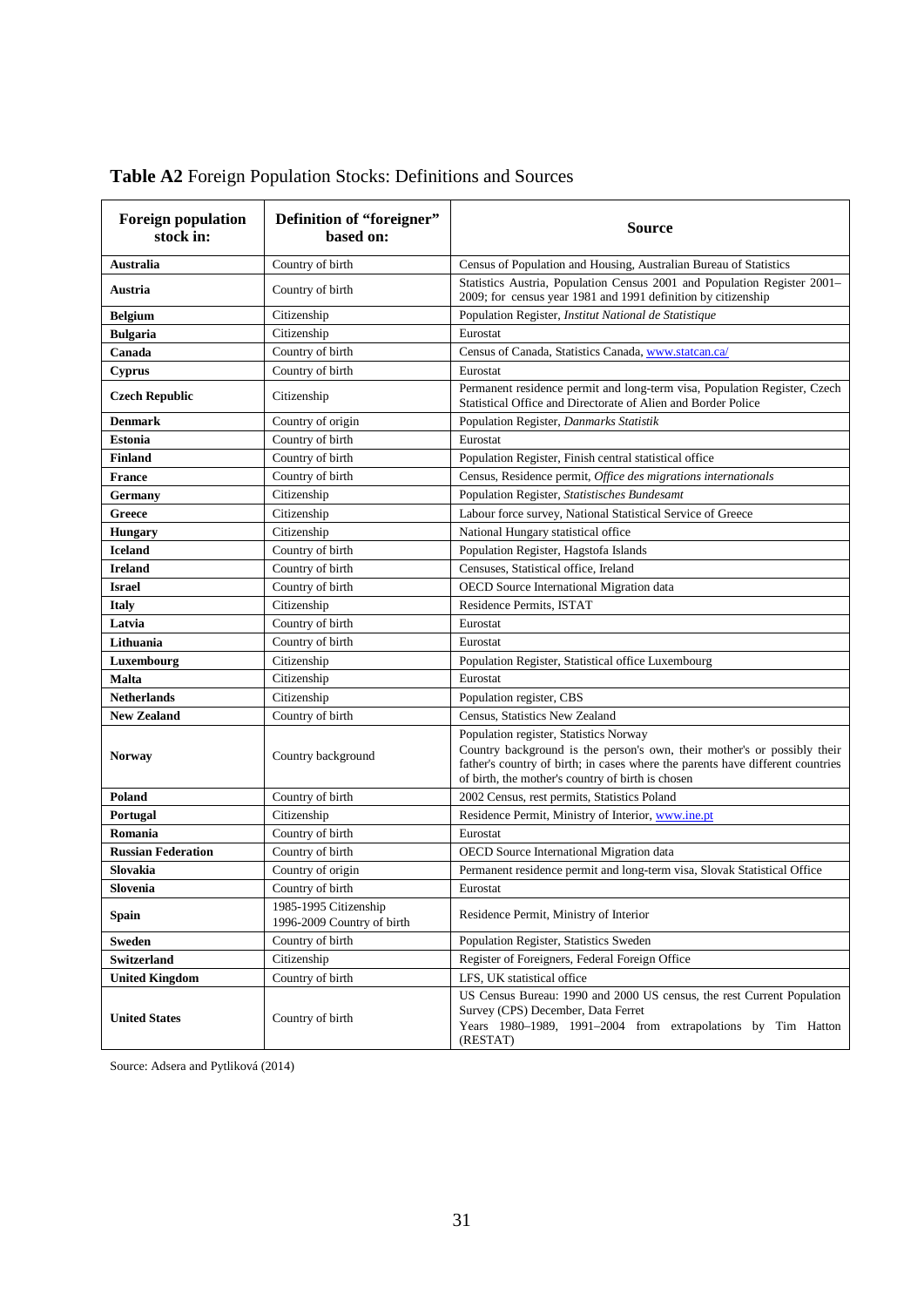#### **Table A3** Migration Flows from 10 CEECs

Columns: Destination countries

#### Rows: Year

Cell: Numbers of source countries for which we have some observations on the number of immigrants from 10 CEECs for each particular year

|      | AT | BE | CY        | CZ           | DK           | EE  | FI | <b>FR</b> | DE | EL  | HU | IS | IE | IT | LV | LT | LU | MT | <b>NL</b> | <b>NO</b> | PL  | PT | <b>SK</b> | SI | ES           | SE | <b>CH</b> | UK |
|------|----|----|-----------|--------------|--------------|-----|----|-----------|----|-----|----|----|----|----|----|----|----|----|-----------|-----------|-----|----|-----------|----|--------------|----|-----------|----|
| 1995 |    | 2  |           |              | 8            |     | 8  | 8         | 8  | 8   |    | 8  |    |    |    |    | 8  |    | 8         | 8         |     |    |           |    |              | 8  | 8         | 2  |
| 1996 | 8  | 2  |           |              | 8            |     | 8  | 8         | 8  | 8   |    | 8  |    | 8  |    |    | 8  |    | 8         | 8         |     |    |           |    |              | 8  | 8         |    |
| 1997 | 8  | 2  |           |              | 8            |     | 8  | 8         | 8  | 8   |    | 8  |    | 8  |    |    |    |    | 8         | 8         |     |    |           |    |              | 8  | 8         | 2  |
| 1998 | 8  | 8  | 8         | 6            | 8            |     | 8  | 8         | 8  | 8   |    | 8  |    | 8  |    |    | 8  | 8  | 8         | 8         |     |    |           |    |              | 8  | 8         | 5  |
| 1999 | 8  | 8  |           |              | 8            |     | 8  | 8         | 8  |     |    | 8  |    | 8  |    |    | 8  | 8  | 8         | 8         |     |    |           |    |              | 8  | 8         | 6  |
| 2000 | 8  | 8  | 8         | <sub>6</sub> | 8            |     | 8  | 8         | 5  |     |    | 8  |    | 8  |    |    | 8  | 8  | 8         | 8         |     | 8  |           |    |              | 8  | 8         | 6  |
| 2001 | 8  | 8  | 8         |              | 8            |     | 8  | 8         | 5  |     |    | 8  |    | 8  |    |    | 8  | 8  | 8         | 8         |     | 8  |           |    | 5            | 8  | 8         | 5  |
| 2002 | 8  | 8  | 8         |              | 8            |     | 8  | 8         | 8  |     |    | 8  |    | 8  |    |    | 8  |    | 8         | 8         |     | 8  |           |    | 5            | 8  | 8         | 2  |
| 2003 | 8  | 8  | 8         |              | 8            |     | 8  | 8         | 8  |     |    | 8  |    | 8  |    |    | 8  |    | 8         | 8         |     |    |           |    | 5            | 8  | 8         | 6  |
| 2004 | 8  | 8  | 8         |              | 8            |     | 8  | 8         | 8  |     | 4  | 8  |    | 8  |    |    | 8  |    | 8         | 8         |     | 8  |           |    | 5            | 8  | 8         |    |
| 2005 | 8  | 8  | 8         |              | 8            |     | 8  |           | 8  |     |    | 8  |    | 8  |    |    | 8  |    | 8         | 8         |     | 8  |           |    | 8            | 8  | 8         |    |
| 2006 | 8  | 8  | 8         |              | 8            |     | 8  | 8         | 8  | 8   |    | 8  |    | 8  |    |    | 8  |    | 8         | 8         |     | 8  |           |    | 8            | 8  | 8         | 2  |
| 2007 | 8  | 8  | 8         |              | 8            |     | 8  | 8         | 8  | 8   |    | 8  |    | 8  |    |    | 8  | 8  | 8         |           |     | 8  |           |    | 8            | 8  | 8         |    |
| 2008 | 8  | 8  | 8         |              | 8            |     | 8  | 8         | 8  |     |    | 8  | 8  | 8  |    |    | 8  |    | 8         | 8         |     | 8  |           |    | 8            | 8  | 8         |    |
| 2009 | 8  | 8  |           |              | 8            |     | 8  |           | 8  |     |    | 8  | 8  | 8  |    |    | 8  |    | 8         | 8         |     | 8  |           |    | 8            | 8  | 8         |    |
| 2010 | 8  |    |           |              | <sub>8</sub> | 8   | 8  |           | R  |     |    | 8  | 8  | R  |    |    | 8  |    | 8         | ହ         |     | 8  |           |    | $\mathsf{R}$ | R  | 8         |    |
|      | AT | BE | <b>CY</b> | CZ           | DK           | EE. | FI | FR        | DE | EL. | HU | IS | IE | IT | LV | LТ | LU | MT | <b>NL</b> | <b>NO</b> | PL. | PT | SK        | SI | ES           | SE | <b>CH</b> | UK |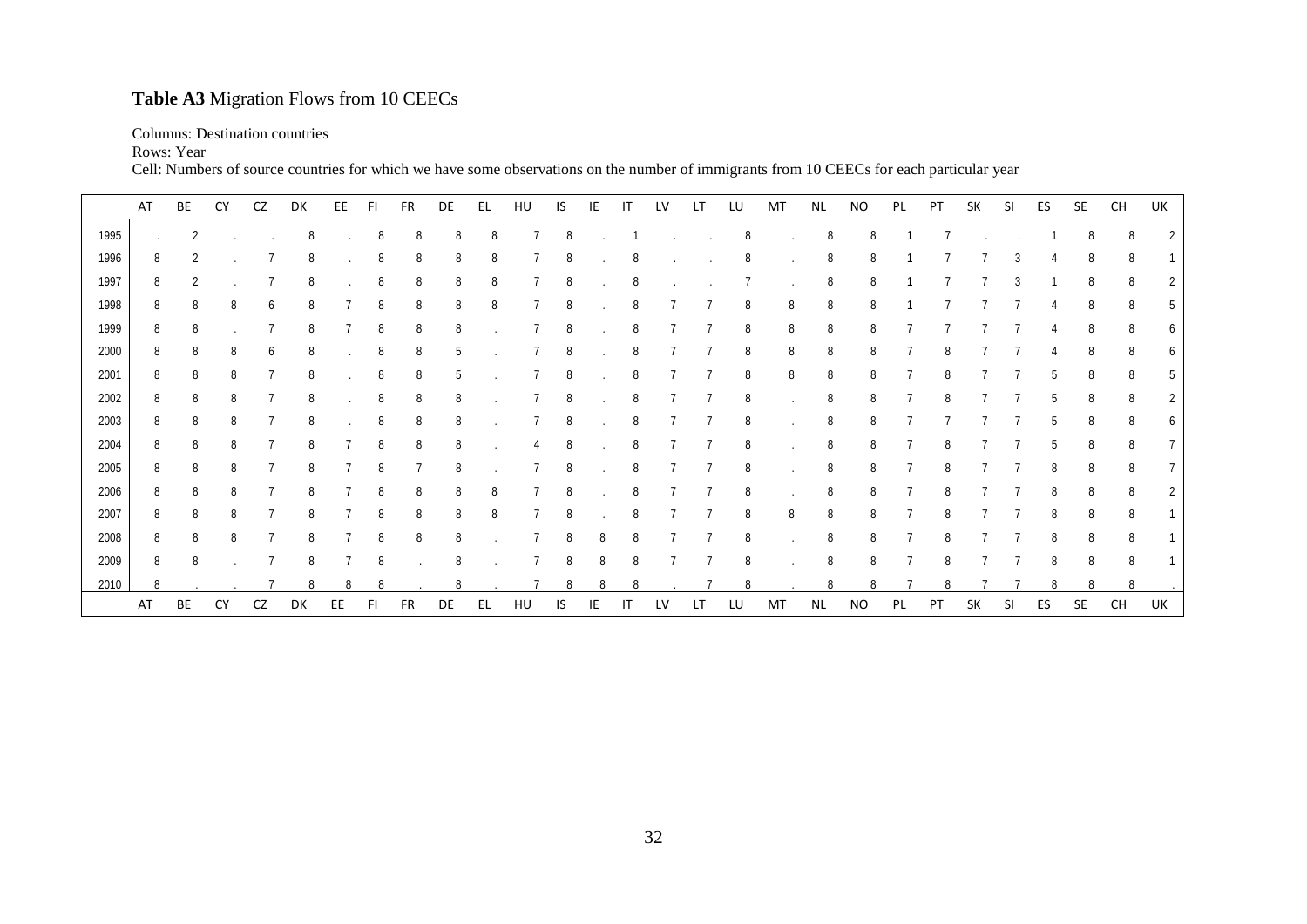#### **Table A4** Foreign Population Stocks from 10 CEECs

Columns: Destination countries

Rows: Year

Cell: Numbers of source countries for which we have some observations on the number of foreign population stocks from 10 CEECs for each particular year

|      | AT      | BE             | CY        | CZ | DK | EE | <b>FI</b> | <b>FR</b> | DE | EL | HU             | IS | IE | IT | LV | LΤ | LU | MT | <b>NL</b> | <b>NO</b> | PL | PT | SK        | SI        | ES             | SE        | CH        | UK |
|------|---------|----------------|-----------|----|----|----|-----------|-----------|----|----|----------------|----|----|----|----|----|----|----|-----------|-----------|----|----|-----------|-----------|----------------|-----------|-----------|----|
| 1995 |         | $\overline{2}$ |           |    | 8  |    | 8         |           | 8  |    | 6              | 5  |    |    |    |    |    |    | 8         | 8         |    |    | 7         |           | $\overline{2}$ | 8         | 8         | 2  |
| 1996 | $\cdot$ | 2              |           |    | 8  |    | 8         |           | 8  | 7  | $\overline{7}$ | 5  | 2  |    |    |    |    |    | 8         | 8         |    |    | 7         |           | 4              | 8         | 8         | 2  |
| 1997 | $\cdot$ | 2              |           |    | 8  |    | 8         |           | 8  | 8  | 7              | 8  |    | 8  |    |    |    |    | 8         | 8         |    | 8  | 7         |           | 8              | 8         | 8         | 6  |
| 1998 | $\cdot$ | 8              |           |    | 8  |    | 8         |           | 8  |    | 7              | 8  |    | 2  |    |    |    |    | 8         | 8         |    | 8  | 7         |           | 8              | 8         | 8         | 8  |
| 1999 | $\cdot$ | 8              |           | 7  | 8  |    | 8         | 8         | 8  |    | 7              | 8  |    | 8  |    |    |    |    | 8         | 8         |    | 8  | 7         |           | 8              | 8         | 8         | 2  |
| 2000 | 8       | 8              |           | 7  | 8  |    | 8         |           | 8  | 8  | 7              | 8  |    | 8  |    |    | 8  |    | 8         | 8         |    | 8  | 7         |           | 8              | 8         | 8         | 6  |
| 2001 | 8       | 8              |           |    | 8  |    | 8         |           | 8  |    | 7              | 8  |    | 8  |    |    |    | 8  | 8         | 8         |    | 8  | 7         |           | 8              | 8         | 8         | 6  |
| 2002 | 8       | 8              | 8         |    | 8  |    | 8         |           | 8  |    | 7              | 8  | 8  | 8  |    |    |    |    | 8         | 8         |    | 8  | 7         |           | 8              | 8         | 8         | 6  |
| 2003 | 8       | 8              |           |    | 8  |    | 8         |           | 8  | 8  | 7              | 8  |    | 8  |    |    |    |    | 8         | 8         |    | 8  | 7         |           | 8              | 8         | 8         | 6  |
| 2004 | 8       | 8              |           |    | 8  |    | 8         |           | 8  |    | 7              | 8  |    | 8  |    |    |    |    | 8         | 8         |    |    | 7         |           | 8              | 8         | 8         | 6  |
| 2005 | 8       | 8              |           |    | 8  |    | 8         | 8         | 8  | 8  | 7              | 8  |    | 8  |    |    |    |    | 8         | 8         |    | 8  | 7         |           | 8              | 8         | 8         | 6  |
| 2006 | 8       | 8              |           |    | 8  |    | 8         | 8         | 8  | 8  | 7              | 8  | 8  | 8  |    |    |    |    | 8         | 8         |    | 8  | 7         |           | 8              | 8         | 8         | 6  |
| 2007 | 8       | 8              |           |    | 8  |    | 8         | 8         | 8  |    |                | 8  |    | 8  |    |    | 8  |    | 8         | 8         |    | 8  | 7         |           | 8              | 8         | 8         | 7  |
| 2008 | 8       | 8              |           |    | 8  |    | 8         | 8         | 8  |    |                | 8  |    | 8  |    |    | 8  | 8  | 8         | 8         |    | 8  | 7         |           | 8              | 8         | 8         | 8  |
| 2009 | 8       | 8              |           |    | 8  |    | 8         |           | 8  |    |                | 8  | 8  | 8  |    |    | 8  |    | 8         | 8         |    | 8  | 7         |           | 8              | 8         | 8         | 8  |
| 2010 | 8       |                |           |    | 8  |    | 8         |           | 8  |    |                | 8  | 8  | 8  |    |    | 8  |    | 8         | 8         |    | 8  |           |           |                | 8         | 8         | 8  |
|      | AT      | BE             | <b>CY</b> | CZ | DK | EE | FI.       | FR        | DE | EL | HU             | IS | IE | IT | LV | LТ | LU | MT | <b>NL</b> | <b>NO</b> | PL | PT | <b>SK</b> | <b>SI</b> | ES             | <b>SE</b> | <b>CH</b> | UK |